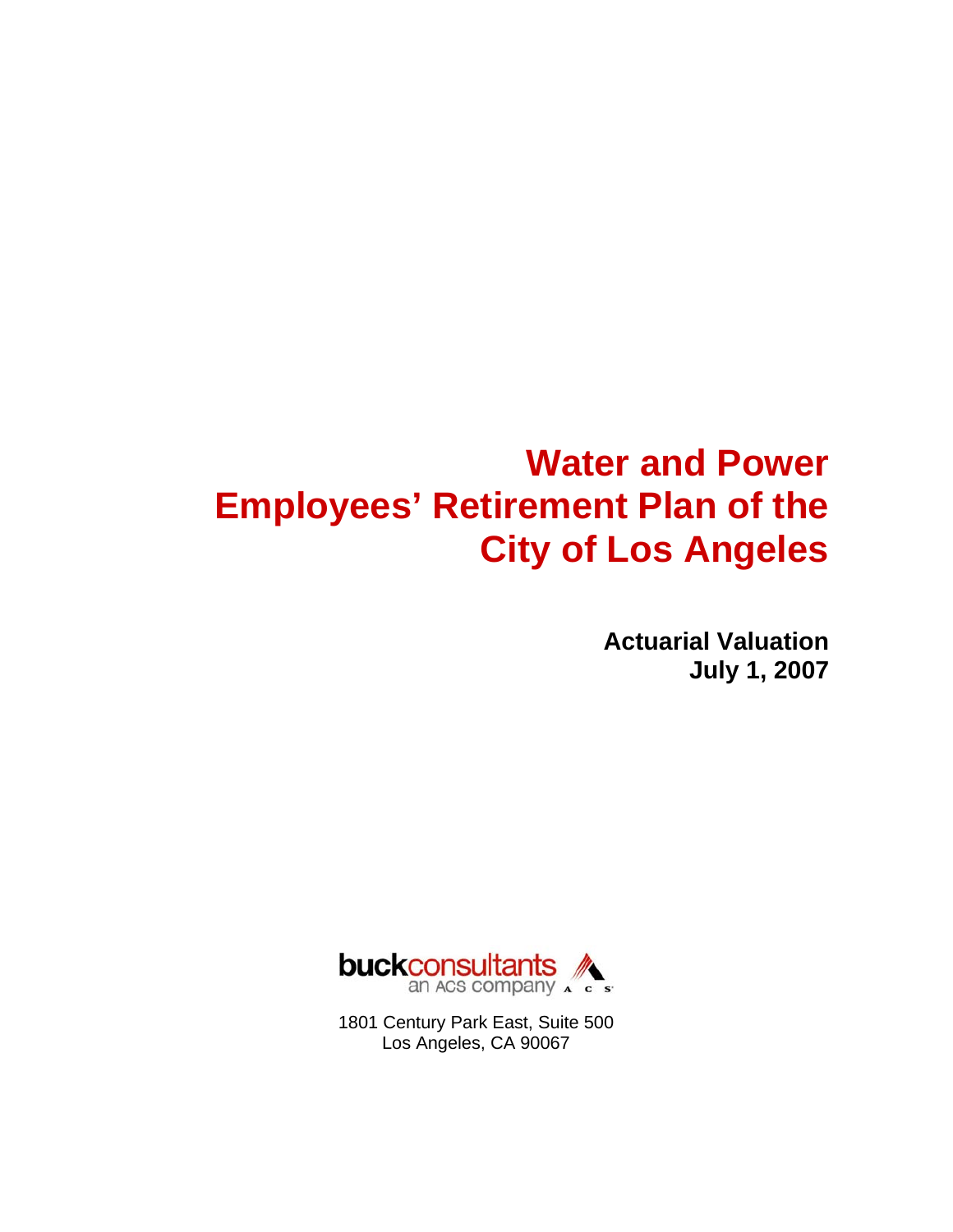

September 24, 2007

Board of Administration Water and Power Employees' Retirement Plan of the City of Los Angeles 111 North Hope Street, Room 357 Los Angeles, CA 90012

#### *Re: July 1, 2007 Actuarial Report*

Dear Members of the Board:

This report summarizes the results of the July 1, 2007 actuarial valuation for the Water and Power Employees' Retirement Plan of the City of Los Angeles.

In preparing our report, we relied, without audit, on information (some oral and some in writing) supplied by the Plan's staff. This information includes, but is not limited to, plan provisions, employee data, and financial information. The participant data used for the valuation were submitted by the Plan's staff on computer files. In our examination of these data, we found them to be reasonably consistent and comparable with data used in prior valuations. We greatly appreciate the support and timeliness of the Retirement Office in providing us with the information needed to complete this valuation.

The Board adopted changes to the valuation assumptions since the last actuarial valuation was performed, based on the recommendations of an experience study performed by the prior actuary. A summary of the current and prior assumptions is included as Appendix A.

The Retirement Plan change establishing the health benefit fund does not to need to be reflected in this valuation. Furthermore, no other plan changes were made during the 2006/2007 plan year. A summary of the plan provisions is included as Appendix B.

In preparing this report, we have conformed to generally recognized and accepted actuarial principles and practices consistent with principles prescribed by the Actuarial Standards Board (ASB) and the Code of Professional Conduct and Qualification Standards for Public Statements of Actuarial Opinion of the American Academy of Actuaries. To the best of our knowledge, the information supplied in this actuarial valuation is complete and accurate.

Respectfully submitted,

Kai Petersen, FSA, CFA, MAAA, EA Principal and Consulting Actuary Western Region Retirement Practice Leader

KP:jtm/sfd **Enclosure**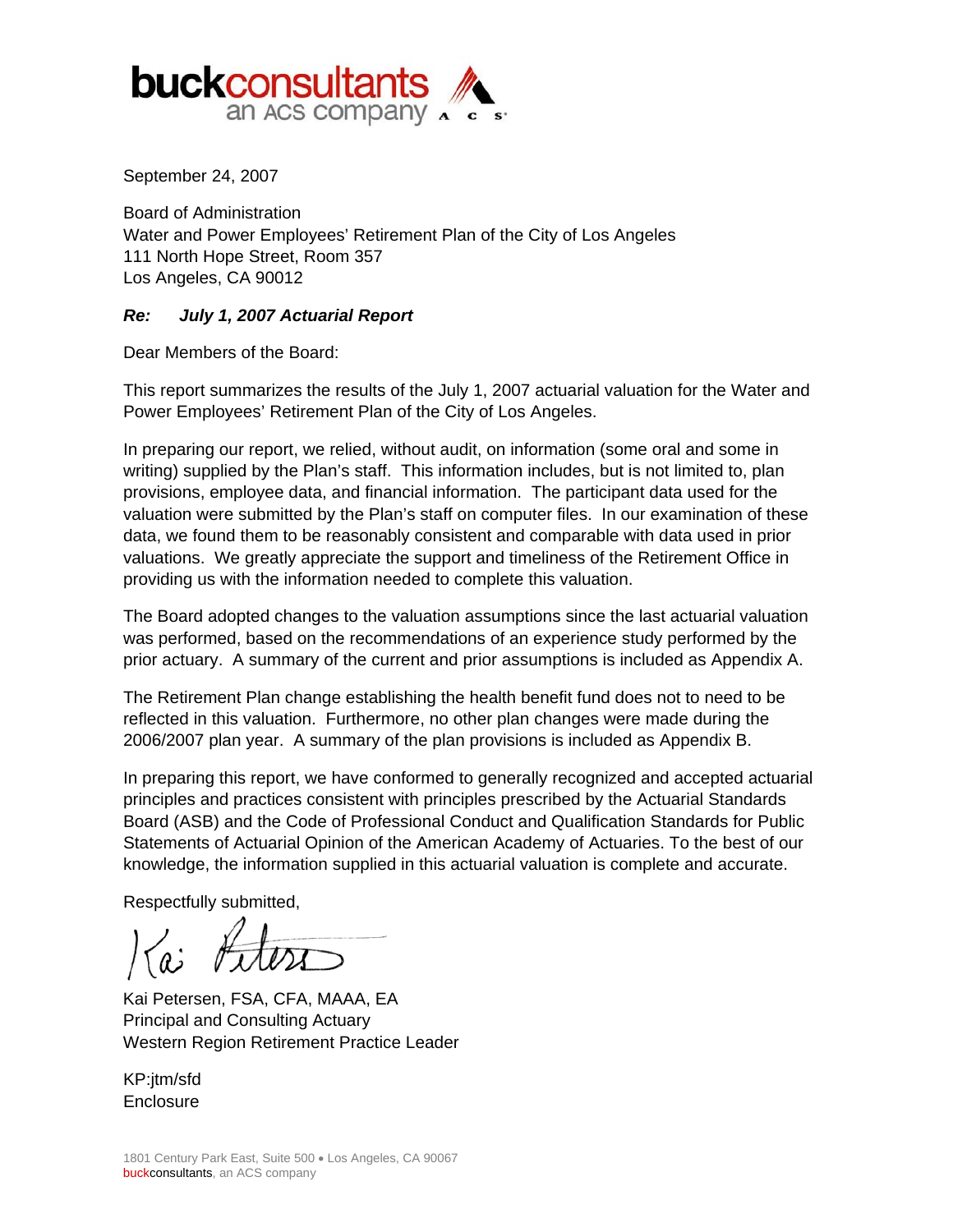## **Table of Contents**

| <b>Section 1</b> | Graph 1 and 2 - Historical Funding Ratios and |                                                           |    |  |  |
|------------------|-----------------------------------------------|-----------------------------------------------------------|----|--|--|
|                  |                                               |                                                           |    |  |  |
| <b>Section 2</b> |                                               |                                                           |    |  |  |
| <b>Section 3</b> |                                               |                                                           |    |  |  |
|                  | Table 1                                       |                                                           |    |  |  |
|                  | Table 2                                       |                                                           |    |  |  |
|                  | Table 3                                       |                                                           |    |  |  |
|                  | Table 4                                       |                                                           |    |  |  |
|                  | Table 5                                       |                                                           |    |  |  |
|                  | Table 6                                       |                                                           |    |  |  |
| <b>Section 4</b> |                                               |                                                           |    |  |  |
|                  | Table 7                                       | Actuarial Balance Sheet Results for Contributing Members, |    |  |  |
| <b>Section 5</b> |                                               |                                                           |    |  |  |
|                  | Table 8                                       |                                                           |    |  |  |
|                  | Table 9                                       | Development of Unfunded Actuarial Accrued Liability 22    |    |  |  |
|                  | Table 10                                      |                                                           |    |  |  |
|                  | Table 11                                      |                                                           |    |  |  |
|                  | Table 12                                      |                                                           |    |  |  |
|                  | Table 13                                      |                                                           |    |  |  |
| <b>Section 6</b> |                                               |                                                           |    |  |  |
|                  |                                               |                                                           |    |  |  |
|                  | Table 14                                      | GASB Statement No. 27 Annual Pension Cost and             | 30 |  |  |
|                  | Table 15                                      |                                                           |    |  |  |
|                  | Table 16                                      |                                                           |    |  |  |
|                  | Table 17                                      | GASB Statement No. 27 Three-Year Trend Information 33     |    |  |  |
|                  | Table 18                                      | <b>GASB Statement No. 27 Annual</b>                       | 34 |  |  |
| <b>Section 7</b> |                                               |                                                           | 35 |  |  |
|                  | Table 19                                      | Impact of Experience Study Assumption Changes  35         |    |  |  |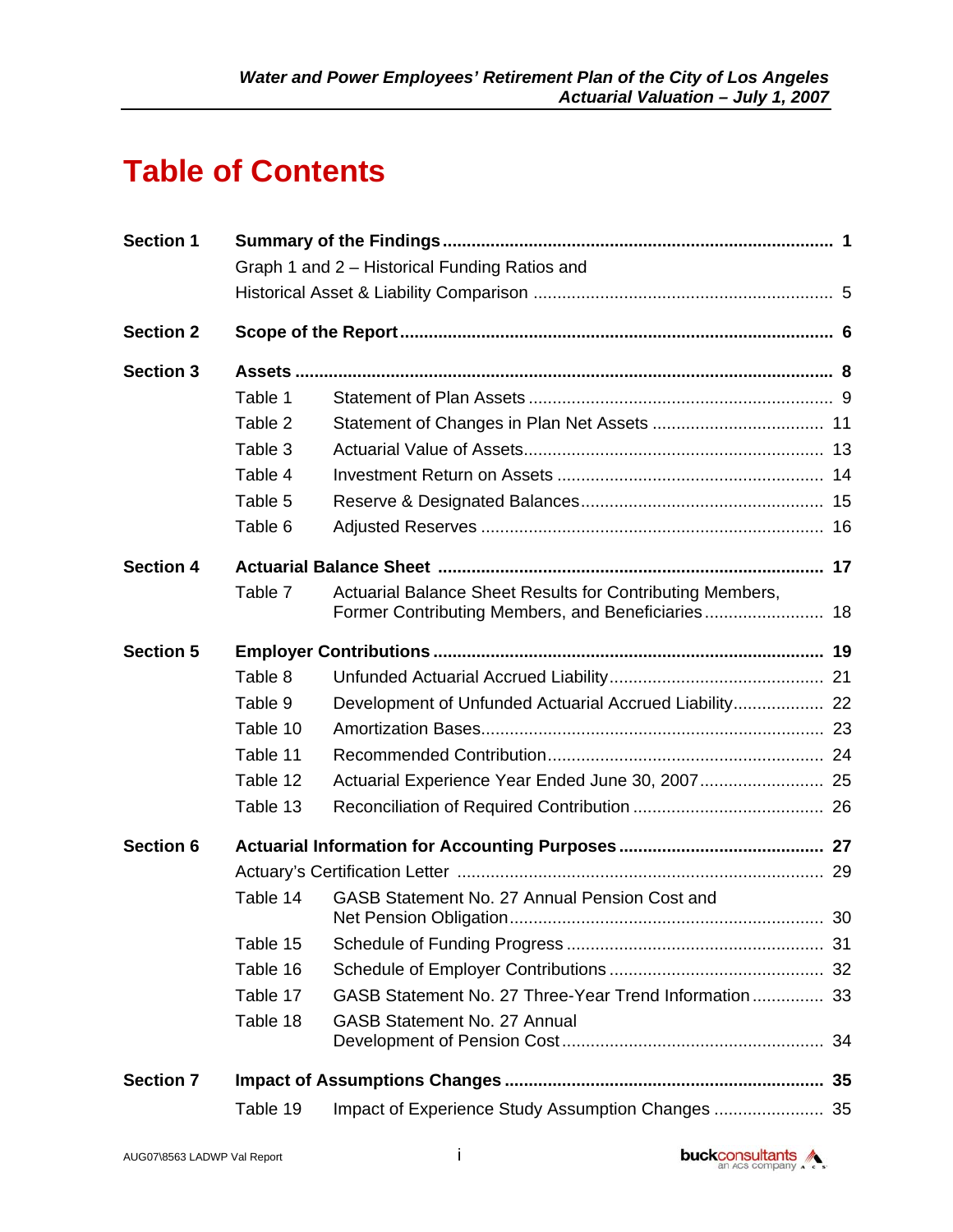## **Table of Contents (cont'd)**

| <b>Section 8</b> |           |                                                |  |  |  |  |
|------------------|-----------|------------------------------------------------|--|--|--|--|
|                  |           |                                                |  |  |  |  |
|                  | Table A-1 |                                                |  |  |  |  |
|                  | Table A-2 |                                                |  |  |  |  |
|                  | Table A-3 |                                                |  |  |  |  |
|                  | Table A-4 |                                                |  |  |  |  |
|                  | Table A-5 |                                                |  |  |  |  |
|                  | Table A-6 | <b>Other Terminations of Employment</b>        |  |  |  |  |
|                  |           |                                                |  |  |  |  |
|                  |           |                                                |  |  |  |  |
|                  | Table C-1 |                                                |  |  |  |  |
|                  | Table C-2 | <b>Members Receiving Retirement Benefits</b>   |  |  |  |  |
|                  | Table C-3 | <b>Survivors Receiving Retirement Benefits</b> |  |  |  |  |
|                  | Table C-4 | Distribution of Employees and Salaries         |  |  |  |  |
|                  |           |                                                |  |  |  |  |
|                  | Table D-1 |                                                |  |  |  |  |
|                  |           |                                                |  |  |  |  |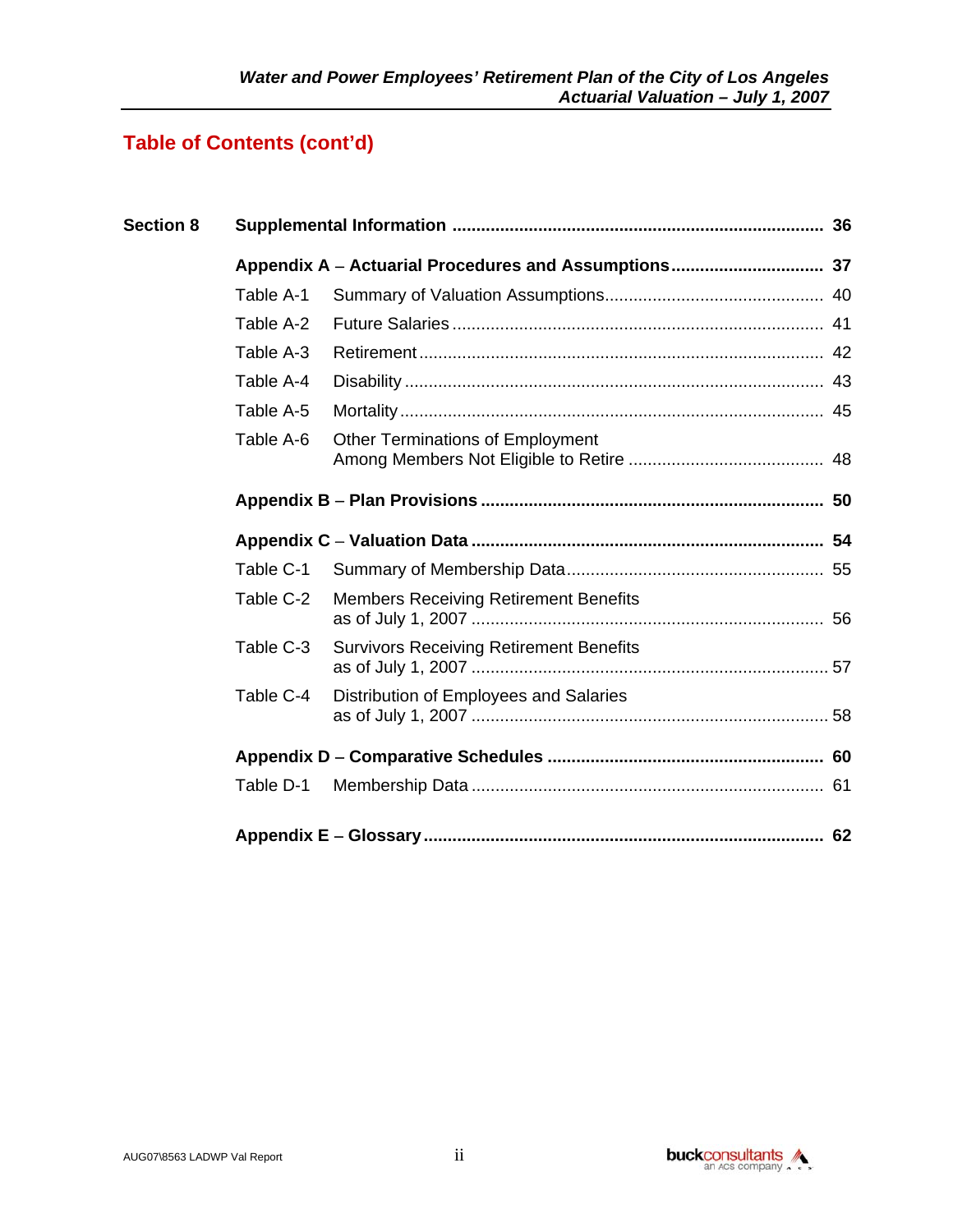# **Section 1 Summary of the Findings**

This report has been prepared by Buck Consultants to present the valuation of The Water and Power Employees' Retirement Plan of the City of Los Angeles as of July 1, 2007. The valuation was performed to:

- □ Report on the funded status of the Plan
- Determine the recommended contribution for the Plan
- Provide financial reporting information in accordance with the requirements of the Government Accounting Standards Board (GASB).

The results of this valuation are based on:

- The benefit provisions of the Plan as of July 1, 2007 as administered by the Board
- Plan membership data of covered active members, retired members and their beneficiaries, and inactive vested members as of March 31, 2007
- Plan assets as of June 30, 2007 as reported by the Retirement Office
- Economic assumptions regarding investment earnings and future salary increases
- Demographic assumptions with respect to the incidence of retirement, termination of employment, disability, death, etc.

#### **Key Findings**

- The Plan's funded ratio increased from 91.5% in 2006 to 91.9% in 2007.
- The 2007 recommended contribution is 21.59% of payroll as compared to 22.25% for 2006, which is a decrease of 0.66%. Payroll increased by 5.4% from \$635.7 million to \$670.3 million. In dollar terms, the 2007 recommended contribution increased to \$144.7 million from \$141.5 million for 2006, which is an increase of 2.3%. The 2007 recommended contribution exceeds the mandatory 110% matching of the employee contribution.
- The investment return on Retirement Plan assets was 16.6% for the plan year ended June 30, 2007.
- In order to lower the year-over-year volatility, recommended contributions are determined based on an actuarial value of assets that smoothes fluctuations in the market value by

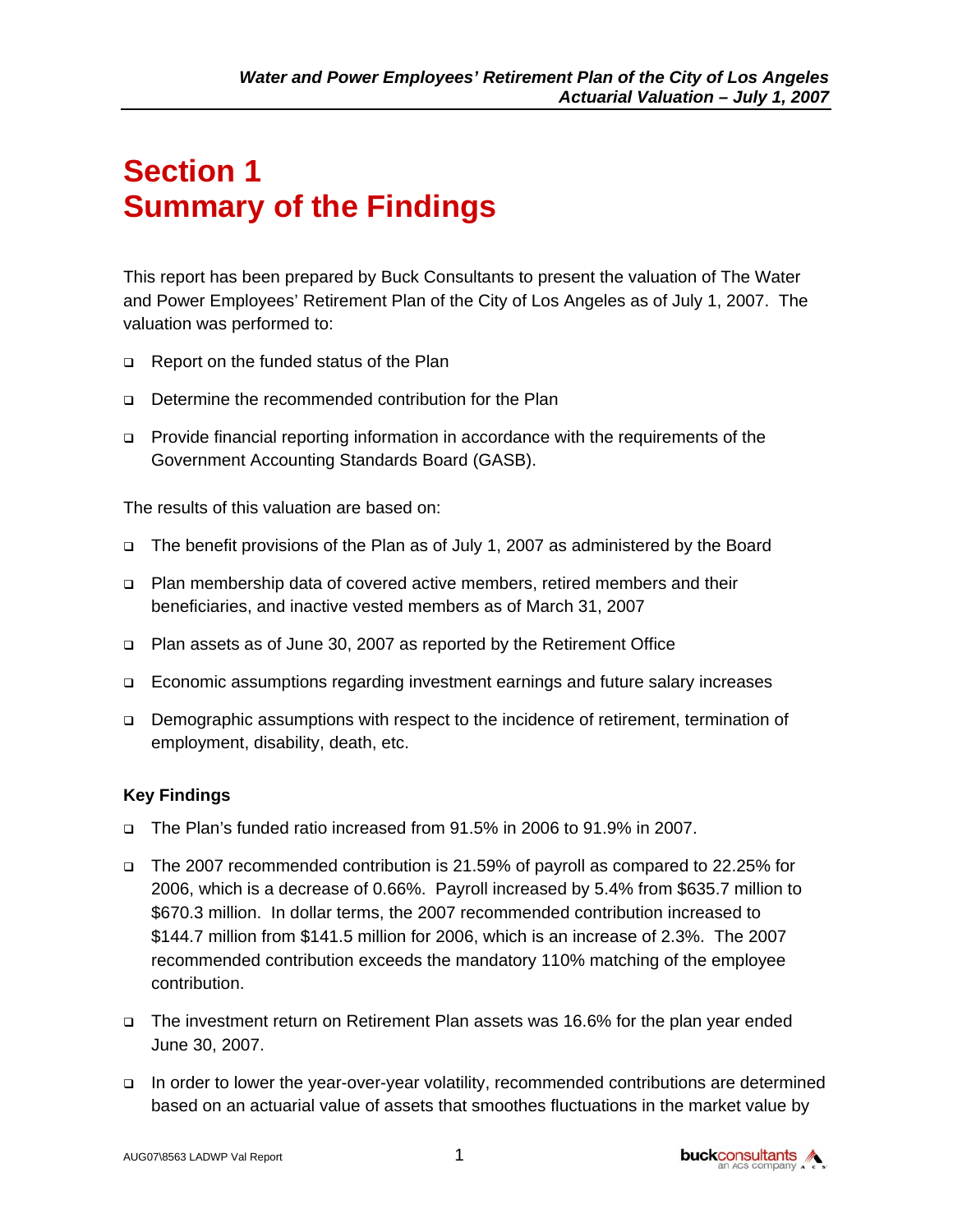#### **Section 1 Summary of the Findings (cont'd)**

recognizing them over five years. Accordingly, a gain for the plan year ending June 30, 2007 is included in the current determination of the actuarial value of assets. The return on the actuarial value of assets was 9.1%, which exceeds the assumed investment rate of return of 8%, resulting in an investment gain for the plan year. The actuarial investment gain decreased the recommended contribution by 0.35% of payroll.

- Other demographic actuarial gains, combined with the actuarial salary gain, decreased the recommended contribution by 0.55% of payroll.
- The valuation reflects changes in actuarial assumptions recommended by the prior actuary and adopted by the Board. The assumptions were changed in the following areas:
	- inflation assumption underlying salary growth
	- promotion and merit salary increases assumption
	- retirement age
	- valuation mortality (healthy and disabled)
	- termination of employment
	- the purchase of future government service

The assumption changes increased the recommended contribution by 0.24% of payroll.

- □ The Plan's normal cost, which is the cost attributed to benefits earned during the 2007/2008 plan year, is \$105.5 million compared to \$105.8 million in for the 2006/2007 plan year. The normal cost is one of the two components of the recommended contribution.
- The Plan's actuarial liability of \$7.47 billion exceeds the actuarial value of plan assets of \$6.86 billion so there is an unfunded actuarial accrued liability (UAAL) of \$0.61 billion which is comprised of actuarial losses, assumption changes and previously combined amortization bases. Under the funding policy adopted by the Board, these individual bases are amortized over 15 years. The amortization of the UAAL is the second component of the recommended contribution.
- This year the balance in the General Reserve and the Reserve for Investment Gains and Losses increased from \$2.08 billion to \$2.16 billion as of June 30, 2007. These two reserves track change in the book value of assets. We were instructed to include all but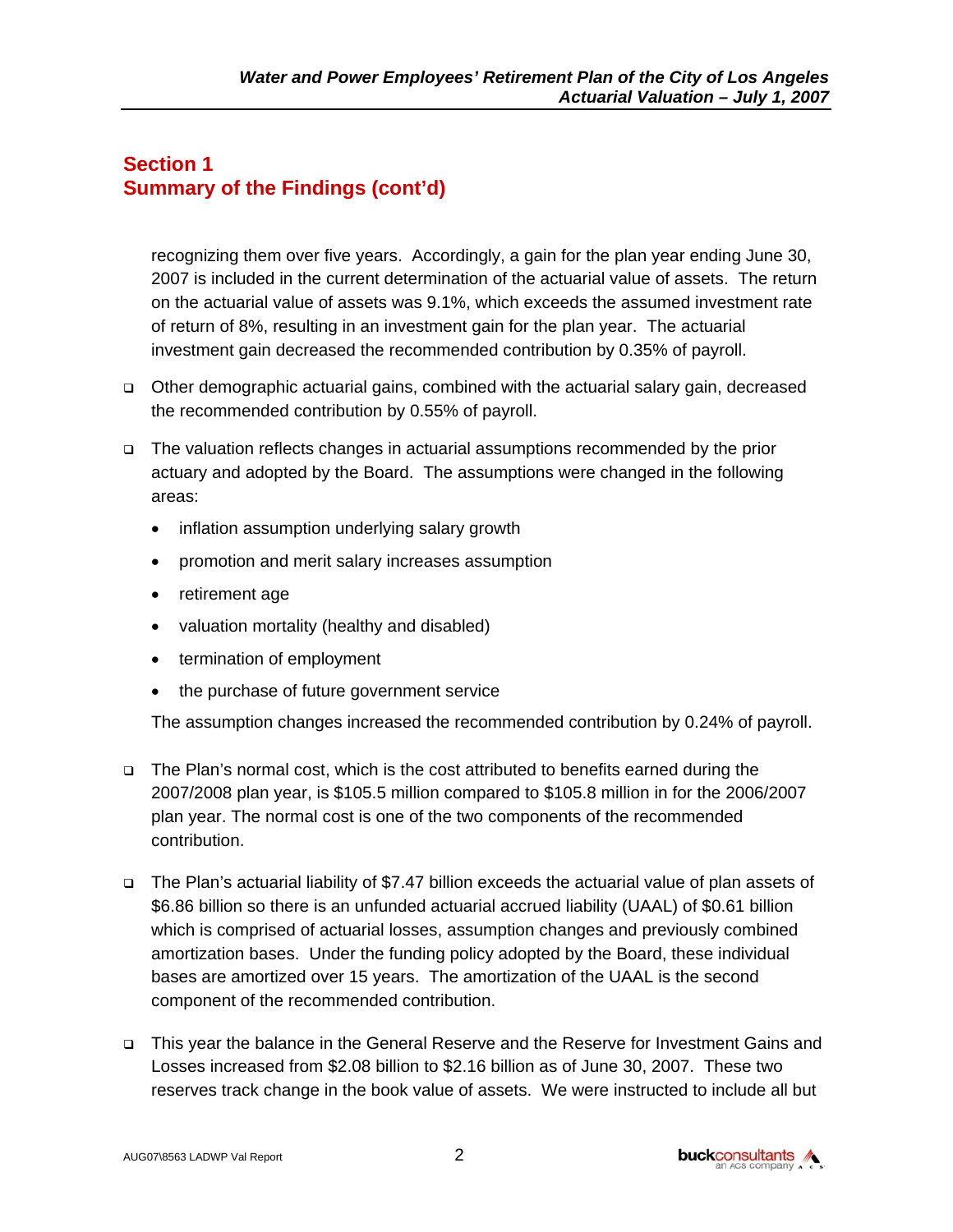### **Section 1 Summary of the Findings (cont'd)**

\$74.0 million of the end of year General Reserve for Investment Gains and Losses as valuation assets. This is approximately 1% of the June 30, 2007 market value of assets.

- Governmental Accounting Standards Board (GASB) Statement Number 27 requires the calculation of a measure of plan cost called the Annual Required Contribution (ARC), which consists of the normal cost component and a UAAL amortization component of the recommended contribution. In 2004, in order to comply with the GASB requirement that the net amortization charge be sufficient to amortize any UAAL over no longer than 40 years, the Board chose to "fresh start" the Plan's UAAL amortization, effective July 1, 2004, by combining the existing amortization bases into a single base and amortizing the combined base over 15 years. Consistent with the Board's past policy, any new amortization bases after July 1, 2004 will be amortized over 15 years.
- GASB also requires the calculation of an Annual Pension Cost (APC), which consists of the ARC, an ARC adjustment, and interest on the Net Pension Obligation (NPO). The NPO is a balance sheet measure of the cumulative difference between the APC and actual employer contributions made to the Plan. Historically, the employer contributions to the Plan have exceeded the APC, so the Plan currently has a negative NPO, which is a balance sheet asset.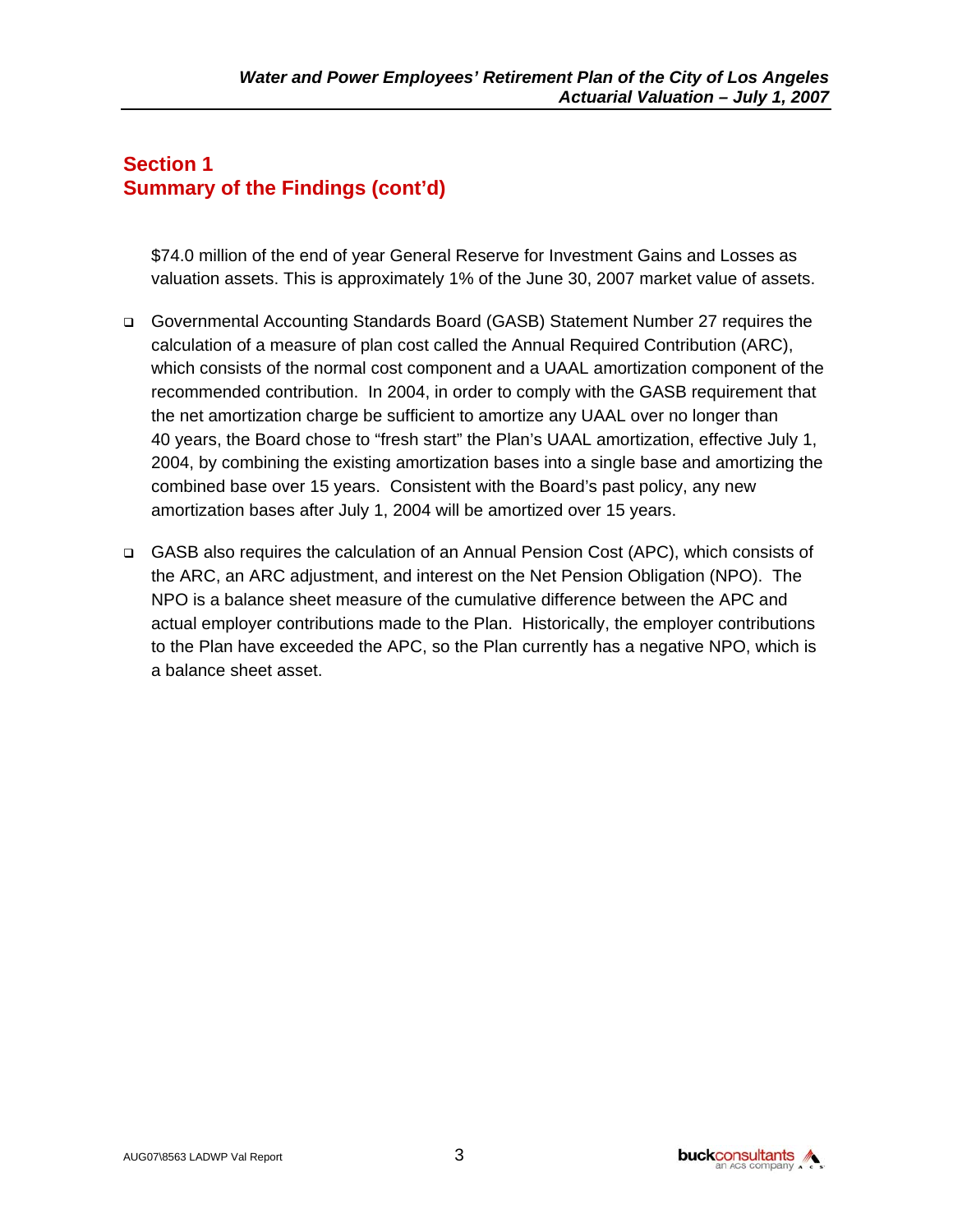### **Section 1 Summary of the Findings (cont'd)**

| <b>Summary of Key Valuation Results</b>          |                  |                   |
|--------------------------------------------------|------------------|-------------------|
|                                                  | 2007             | 2006              |
| Contributions for plan year beginning July 1:    |                  |                   |
| Required under funding policy                    | \$144,743,767    | \$141,464,198     |
| Percentage of payroll                            | 21.59%           | 22.25%            |
| Funding elements for plan year beginning July 1: |                  |                   |
| Total normal cost                                | 105,450,550<br>S | 105,840,848<br>\$ |
| Market value of assets                           | 7,417,827,797    | 6,513,239,533     |
| Actuarial value of assets                        | 6,864,084,005    | 6,447,763,436     |
| Actuarial accrued liability                      | 7,467,285,349    | 7,046,571,241     |
| Unfunded actuarial accrued liability             | 603,201,344      | 598,807,805       |
| Funding ratio                                    | 91.9%            | 91.5%             |
| GASB 25/27 for plan year beginning July 1:       |                  |                   |
| Annual pension cost                              | \$149,896,630    | \$141,464,198     |
| Actual employer contributions                    |                  | 129,154,539       |
| Percentage contributed                           |                  | 91.3%             |
| Demographic data for plan year beginning July 1: |                  |                   |
| Number of retired participants and beneficiaries | 8,746            | 8,817             |
| Number of vested former members                  | 1,535            | 1,481             |
| Number of active members                         | 7,993            | 7,926             |
| Total compensation                               | \$670,372,663    | \$635,728,131     |
| Average compensation                             | \$<br>83,870     | \$<br>80,208      |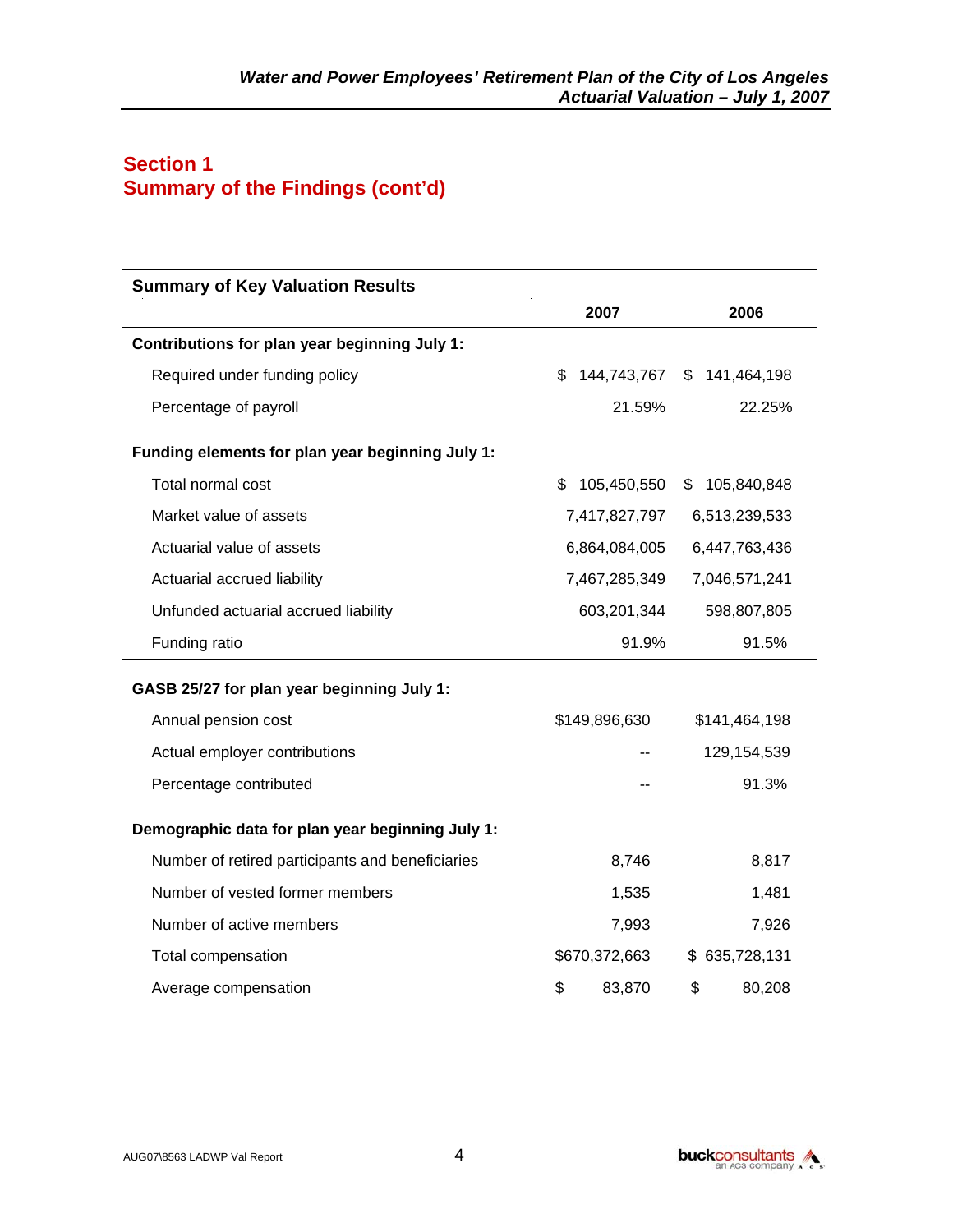### **Historical Asset & Liability Comparison and Historical Funding Ratios**



**Graph 1 – Historical Funding Ratios** 

#### **Graph 2 – Historical Asset and Liability Comparison**



| Year | <b>Present Value of</b><br><b>Total Benefits</b><br>(PVB)<br>$(A) = (B) + (C) + (E)$ | <b>Actuarial</b><br>Value of<br><b>Assets</b><br>(B) | <b>Present Value</b><br>of Future<br><b>Normal Costs</b><br>(PVFNC)<br>(C) | <b>Actuarial</b><br><b>Accrued</b><br>Liability<br>(AAL)<br>(D) | <b>Unfunded</b><br><b>Actuarial</b><br>Accrued<br>Liability<br>(UAAL)<br>$(E) = (D) - (B)$ | <b>Funding</b><br>Ratio<br>$(F) = (B) / (D)$ |
|------|--------------------------------------------------------------------------------------|------------------------------------------------------|----------------------------------------------------------------------------|-----------------------------------------------------------------|--------------------------------------------------------------------------------------------|----------------------------------------------|
| 2004 | \$7,339,817,832                                                                      | \$6,251,421,125                                      | \$918,003,910                                                              | \$6,421,813,922                                                 | \$170,392,797                                                                              | 97.3%                                        |
| 2005 | 7,718,190,658                                                                        | 6,331,047,528                                        | 955,110,819                                                                | 6,763,079,839                                                   | 432,032,311                                                                                | 93.6%                                        |
| 2006 | 8,025,787,639                                                                        | 6,447,763,436                                        | 979,216,398                                                                | 7,046,571,241                                                   | 598,807,805                                                                                | 91.5%                                        |
| 2007 | 8,454,756,798                                                                        | 6,864,084,005                                        | 987,471,449                                                                | 7,467,285,349                                                   | 603,201,344                                                                                | 91.9%                                        |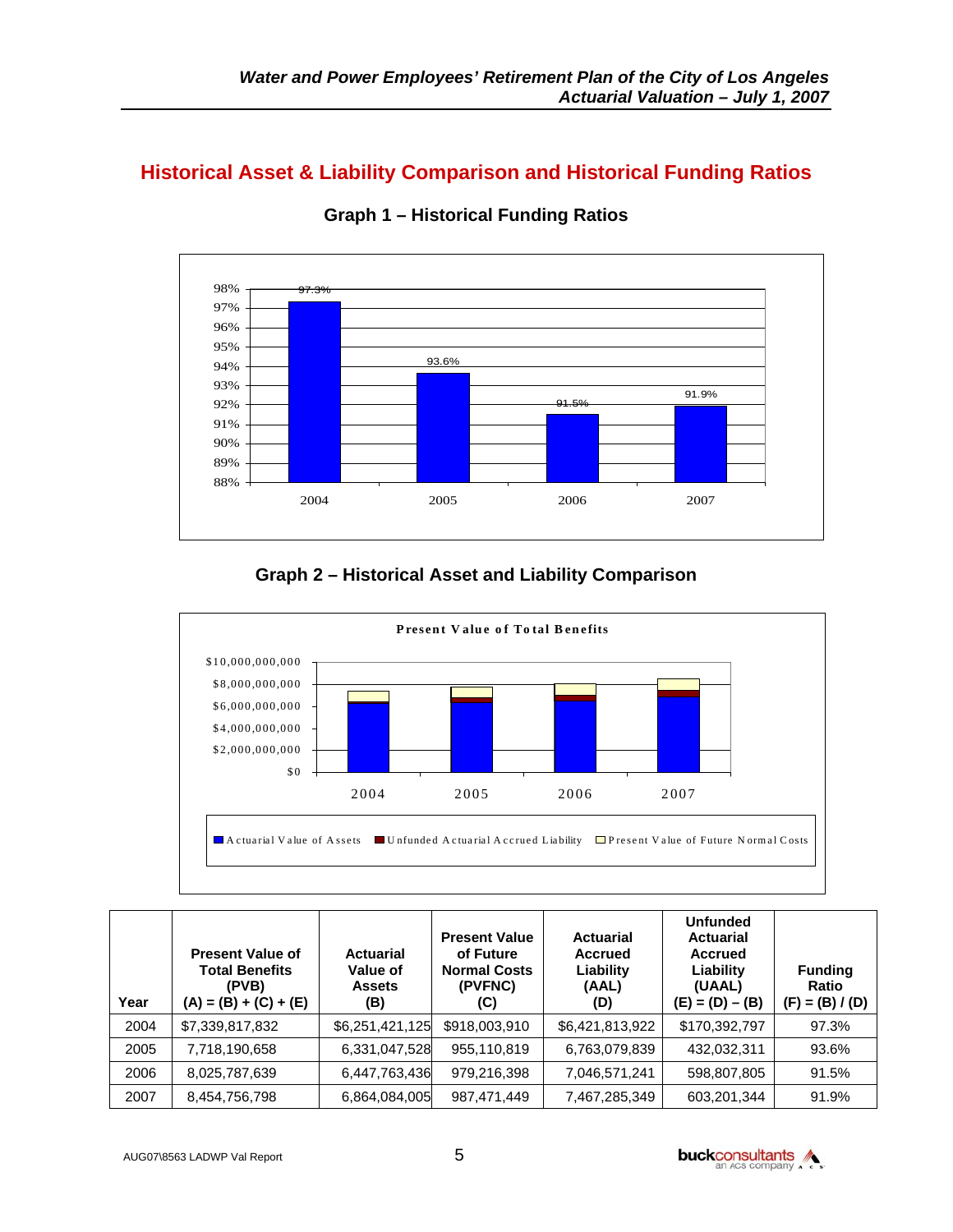## **Section 2 Scope of the Report**

This report presents the actuarial valuation of the Water and Power Employees' Retirement Plan of the City of Los Angeles as of July 1, 2007.

A summary of the findings resulting from this valuation is presented in the previous section.

Section 3 describes the assets of the Plan.

Section 4 shows the actuarial balance sheet of the Plan.

Section 5 develops the recommended employer contribution to the Plan.

Section 6 discloses actuarial information based on the requirements of Statements No. 25 and 27 of the Governmental Accounting Standards Board.

Section 7 shows the impact on plan costs of the assumption changes resulting from the 2007 experience study.

Section 8 shows supplemental information.

Appendix A is a summary of the actuarial procedures and assumptions used to compute the liabilities and contributions shown in this report.

Appendix B is a summary of the current benefit structure, as determined by the plan provisions on July 1, 2007.

Appendix C shows schedules of valuation data classifying the data used in the valuation by various categories of contributing members, members receiving retirement distributions, and beneficiaries receiving retirement distributions.

Appendix D provides a brief summary of the Plan's recent experience. Comparative statistics are presented on the Plan's membership.

Appendix E is a glossary of actuarial terms used in this report.

In preparing our report, we relied, without audit, on information (some oral and some in writing) supplied by the Plan's staff. This information includes, but is not limited to, plan

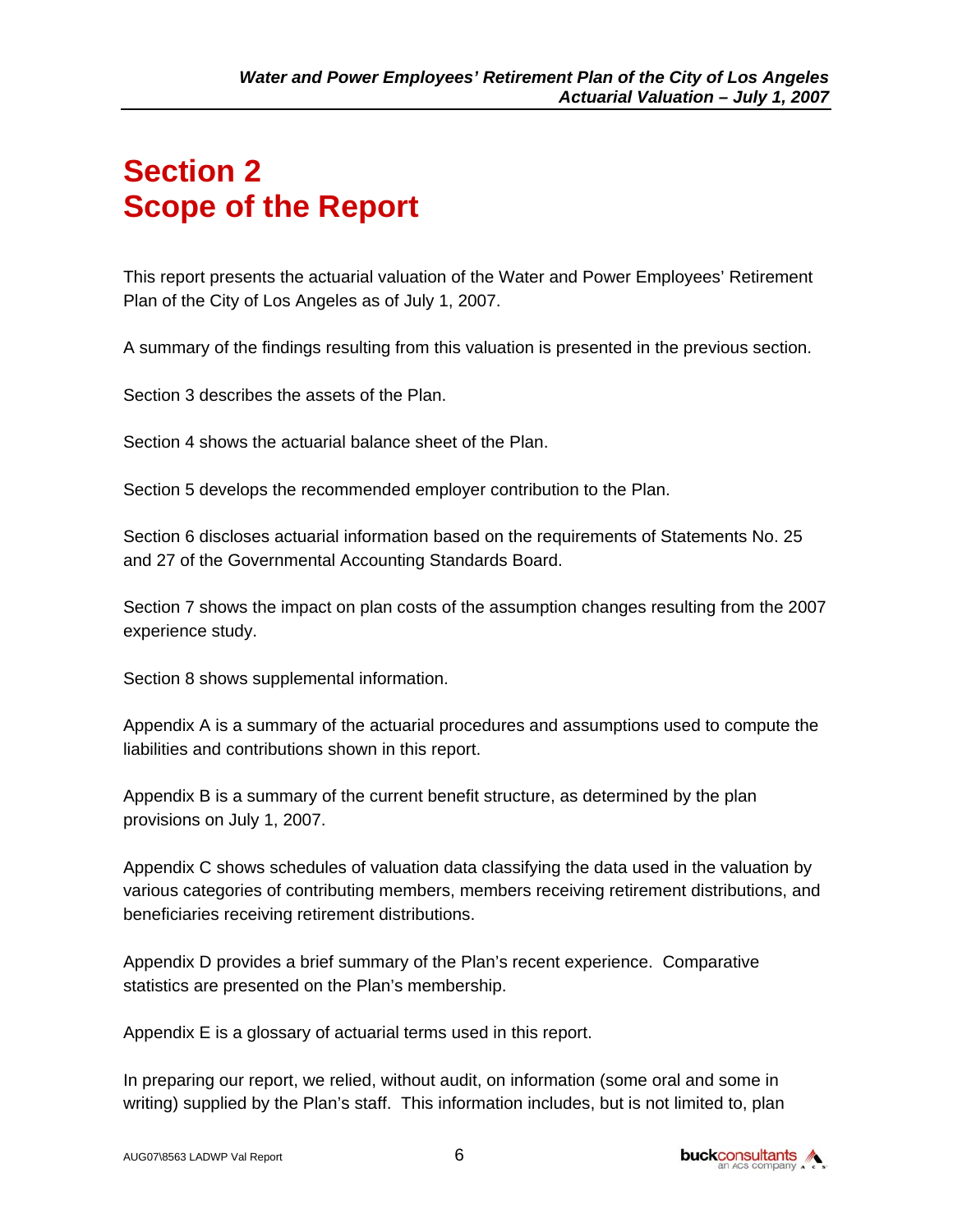#### **Section 2 Scope of the Report (cont'd)**

provisions, employee data, and financial information. The participant data used for the valuation were submitted by the Plan's staff on computer files. In our examination of these data, we found them to be reasonably consistent and comparable with data used in prior valuations.

The actuarial assumptions used in the valuation, as summarized in Appendix A, are the assumptions of the prior actuary, updated for the recommendations of the prior actuary and adopted by the Board pursuant to the 2007 experience study. In preparing this report, we have conformed to generally recognized and accepted actuarial principles and practices consistent with principles prescribed by the Actuarial Standards Board (ASB) and the Code of Professional Conduct and Qualification Standards for Public Statements of Actuarial Opinion of the American Academy of Actuaries.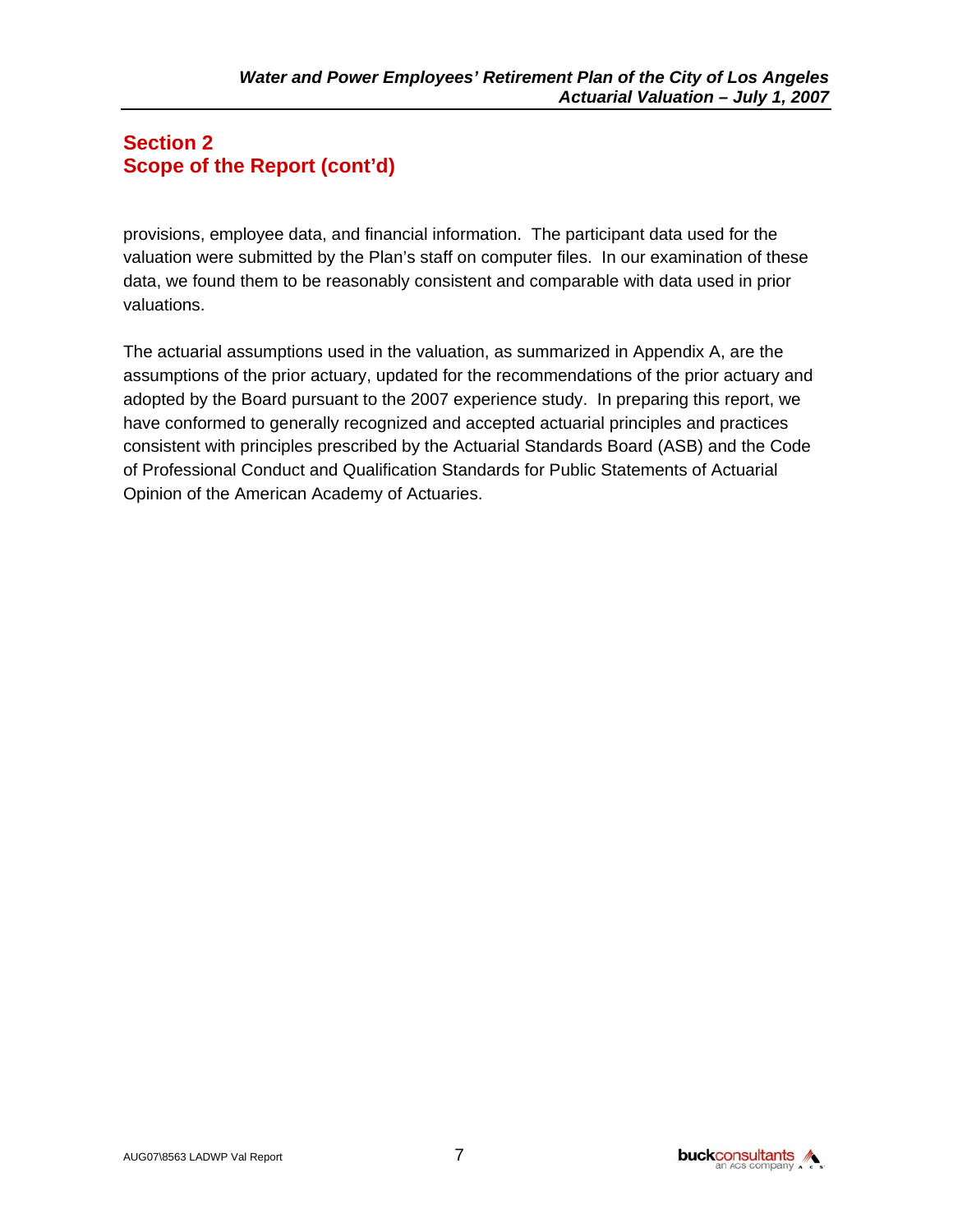## **Section 3 Assets**

The actuarial valuation considers plan assets as well as liabilities. Assets are measured as of the actuarial valuation date, July 1, 2007.

Table 1 is the statement of net plan assets as provided by the Plan and shows the market value of assets at June 30, 2007 and June 30, 2006. This was provided by the Retirement Office, and incorporated directly into this report.

Table 2 shows the changes in plan net assets during the most recent plan year. This was provided directly from the Retirement Office, and incorporated directly into this report.

Table 3 shows the development of the actuarial value of plan assets.

Table 4 shows the breakdown of historical investment return on both the market and actuarial value of plan assets.

Table 5 shows reserves and designated balances.

Table 6 shows adjusted reserves.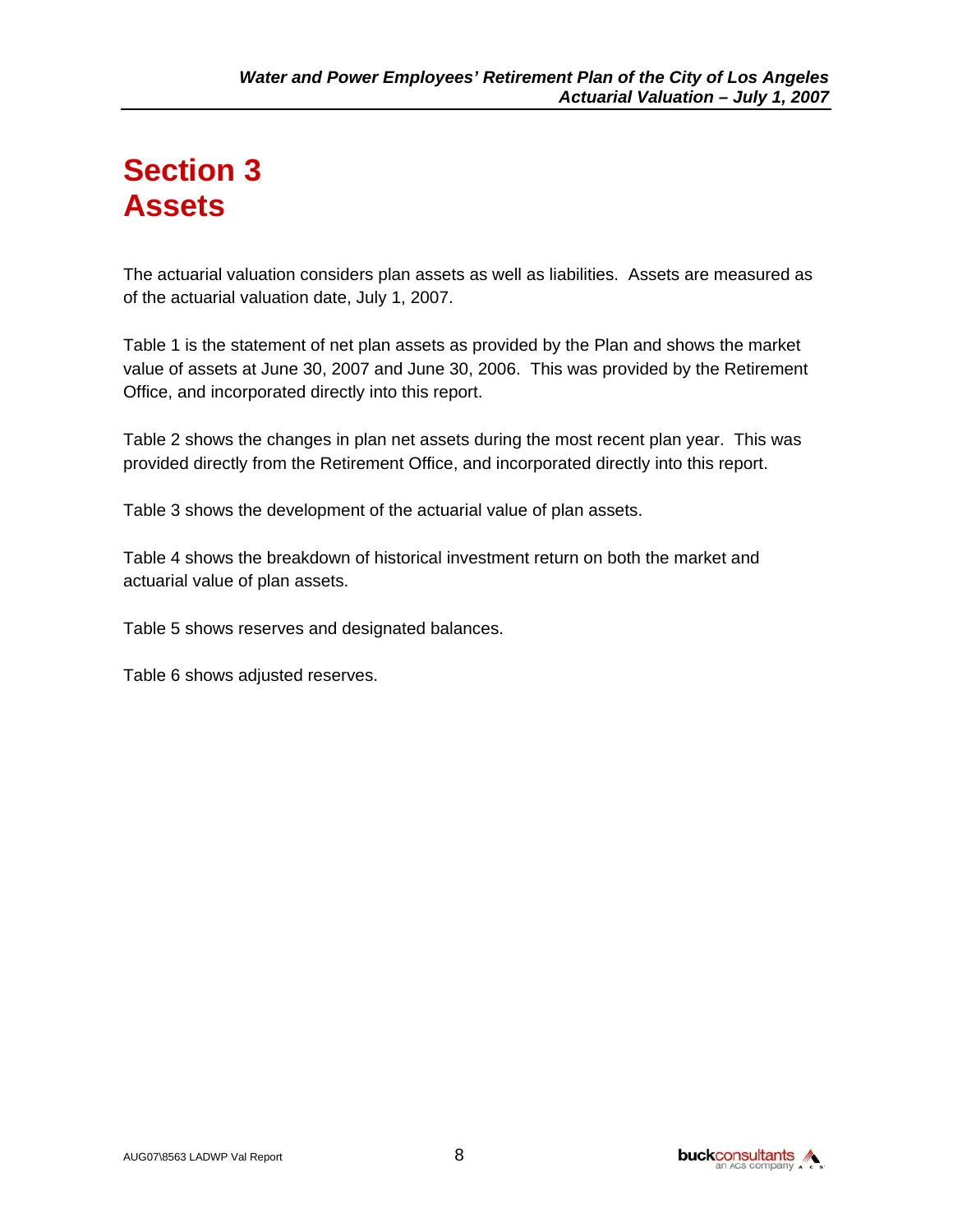### **Retirement Fund Statement of Plan Assets (unaudited)**

|                                                                                         | 2007             |            | 2006             |            |  |
|-----------------------------------------------------------------------------------------|------------------|------------|------------------|------------|--|
|                                                                                         |                  | % of Total |                  | % of Total |  |
| <b>ASSETS</b>                                                                           |                  |            |                  |            |  |
| Cash                                                                                    | \$<br>585,946    | 0.01%      | \$<br>821,517    | 0.01%      |  |
|                                                                                         |                  |            |                  |            |  |
| Receivables                                                                             |                  |            |                  |            |  |
| Accrued Investments Income                                                              | \$<br>21,914,269 | 0.30%      | \$<br>22,462,930 | 0.34%      |  |
| Department of Water & Power                                                             | 14,794,118       | 0.20%      | 10,388,845       | 0.16%      |  |
| Other                                                                                   | 231,472,401      | 3.12%      | 266,979,176      | 4.10%      |  |
| <b>Total receivables</b>                                                                | \$268,180,788    | 3.63%      | \$299,830,951    | 4.60%      |  |
| Investments, at fair value                                                              |                  |            |                  |            |  |
| Fixed income (amortized cost<br>\$2,392,470,714 in 2007 and<br>\$2,398,334,123 in 2006) | \$2,369,799,589  | 31.95%     | \$2,356,006,126  | 36.17%     |  |
| Common stock (cost of<br>\$3,465,863,229 in 2007 and<br>\$3,537,472,139 in 2006)        | 4,785,563,423    | 64.51%     | 4,217,097,899    | 64.75%     |  |
| Short-term investments (cost<br>approximates market)                                    | 238,697,872      | 3.22%      | 240,965,010      | 3.70%      |  |
| Alternative investments                                                                 | 87,558,131       | 1.18%      | 1,191,537        | 0.02%      |  |
| <b>Real Estate</b>                                                                      | 54,704,256       | 0.74%      |                  | 0.00%      |  |
| <b>Other Investments</b>                                                                | 26,532,537       | 0.35%      |                  | 0.00%      |  |
| Securities lending - short-term<br>collateral investment pool                           | 849,134,120      | 11.45%     | 552,826,601      | 8.49%      |  |
| <b>Total investment</b>                                                                 | \$8,411,989,929  | 113.40%    | \$7,368,087,173  | 113.12%    |  |
|                                                                                         |                  |            |                  |            |  |
| <b>Total assets</b>                                                                     | \$8,680,756,663  | 117.03%    | \$7,668,739,641  | 117.74%    |  |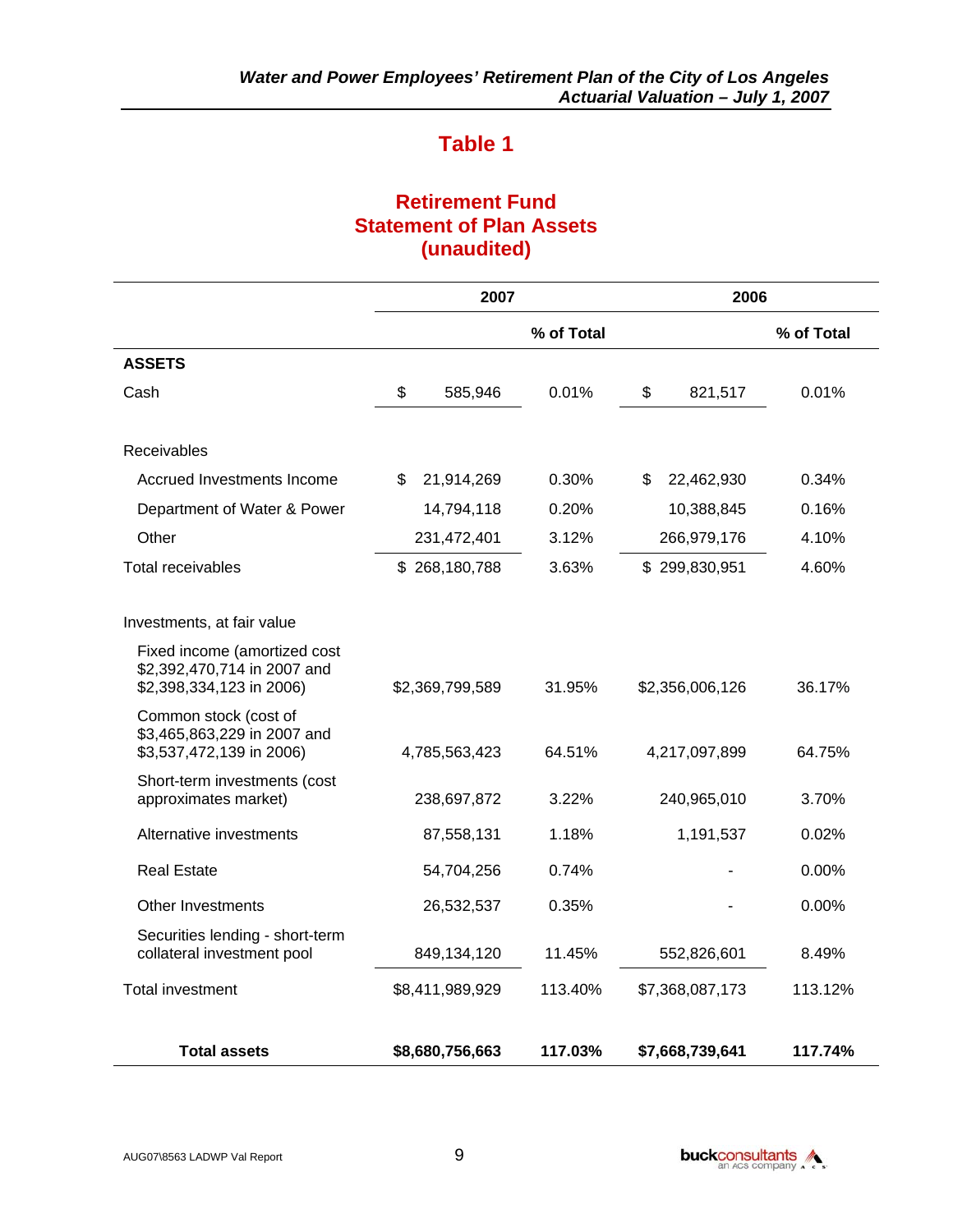### **Retirement Fund Statement of Plan Assets (cont'd) (unaudited)**

|                                           | 2007              |            | 2006              |            |
|-------------------------------------------|-------------------|------------|-------------------|------------|
|                                           |                   | % of Total |                   | % of Total |
| <b>LIABILITIES</b>                        |                   |            |                   |            |
| Payables - Department of Water &<br>Power | ٠                 |            | ۰                 | 0.00%      |
| Accounts payable                          | \$<br>413,794,746 | 5.58%      | \$<br>602,673,507 | 9.25%      |
| Securities lending                        | 849,134,120       | 11.45%     | 552,826,601       | 8.49%      |
| <b>Total liabilities</b>                  | \$1,262,928,866   | 17.03%     | \$1,155,500,108   | 17.74%     |
| <b>Net Assets</b>                         | \$7,417,827,797   | 100.00%    | \$6,513,239,533   | 100.00%    |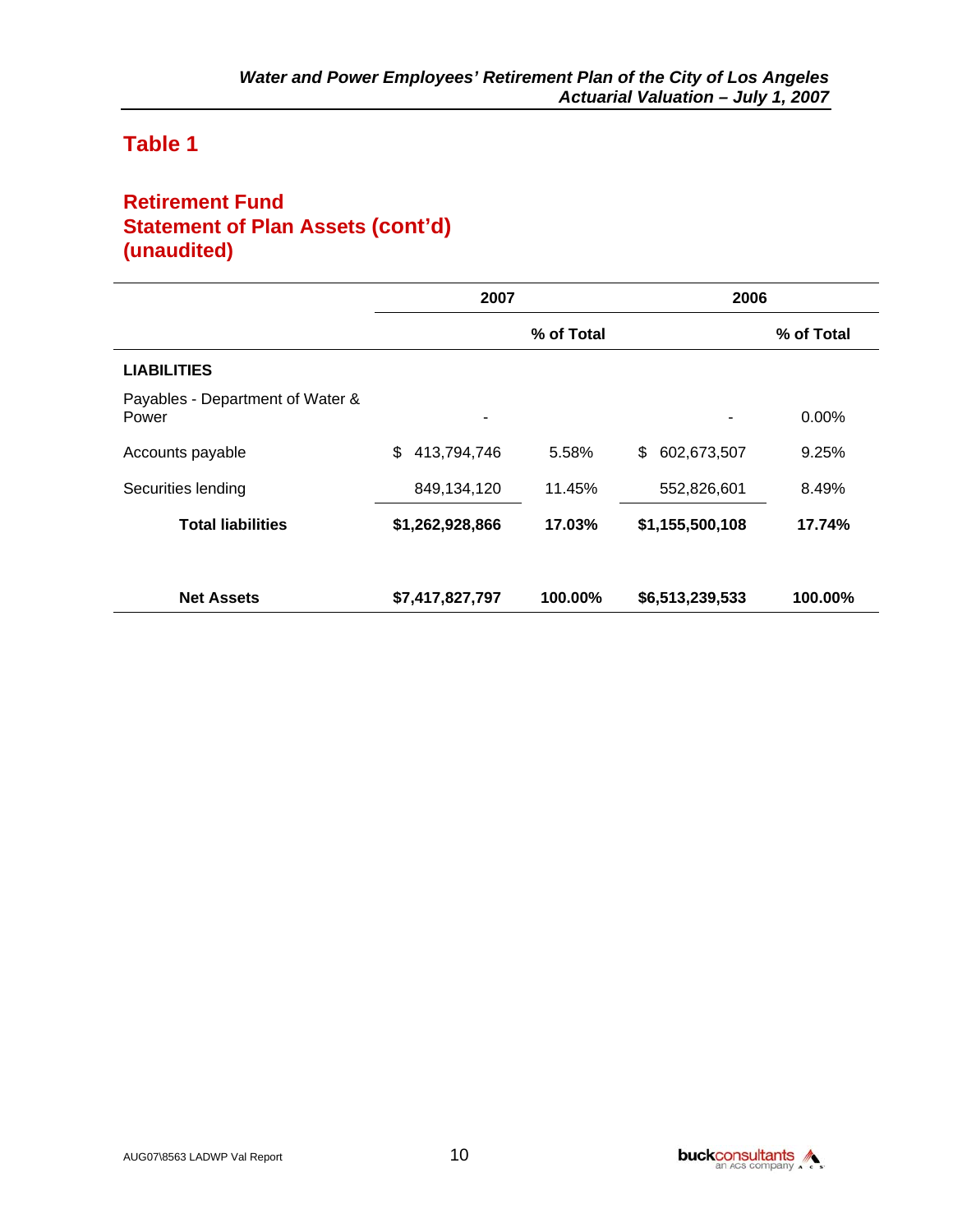### **Retirement Fund Statement of Changes in Plan Net Assets (unaudited)**

|                                                                 | 2007              | 2006              |
|-----------------------------------------------------------------|-------------------|-------------------|
| <b>ADDITIONS</b>                                                |                   |                   |
| <b>Members' Contributions</b>                                   | \$47,049,554      | \$41,324,895      |
| Installment payment from early retired employees                | 10,892            | 4,897             |
| Department of Water & Power contributions towards:              |                   |                   |
| Benefit (net of reversions)                                     | 129,154,539       | 101,556,257       |
| Administrative expenses                                         | 3,549,723         | 2,909,277         |
| <b>Total contributions</b>                                      | \$<br>179,764,708 | \$<br>145,795,326 |
| Investment Income                                               |                   |                   |
| Net appreciation (depreciation) in fair value of<br>investments | \$<br>890,825,634 | 371,692,751<br>\$ |
| Interest                                                        | 134,892,788       | 118,403,796       |
| <b>Dividends</b>                                                | 47,966,411        | 37,921,365        |
| Other Income                                                    | 10,784,251        | 47,464            |
| <b>Securities Lending</b>                                       | 36,668,841        | 28,789,849        |
| Total investment income                                         | \$1,121,137,925   | 556,855,225<br>\$ |
| Less: securities lending expenses                               | (34, 304, 268)    | (25, 711, 940)    |
| Less: investment expense                                        | (17, 314, 000)    | (14, 406, 821)    |
| Net investment income and market appreciation                   | \$1,069,519,657   | 516,736,464<br>\$ |
| <b>Total additions</b>                                          | \$1,249,284,365   | 662,531,790       |

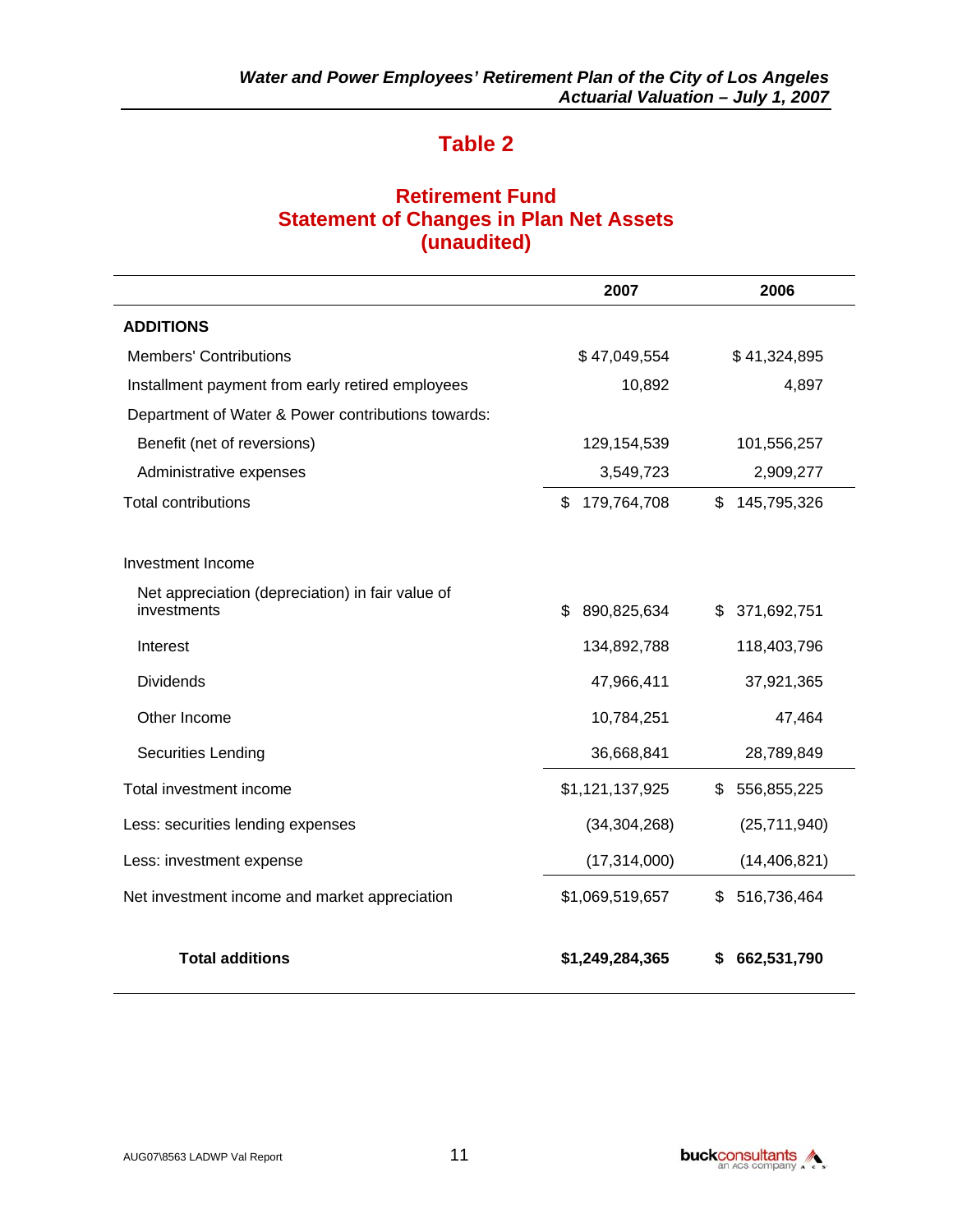### **Retirement Fund Statement of Changes in Plan Net Assets (cont'd) (unaudited)**

|                                   | 2007            | 2006            |
|-----------------------------------|-----------------|-----------------|
| <b>DEDUCTIONS</b>                 |                 |                 |
| Retirement benefits paid          | \$338,340,501   | \$325,873,101   |
| Refund of members' contributions  | 3,546,079       | 3,424,377       |
| Administrative expenses           | 2,809,521       | 2,209,669       |
| <b>Total deductions</b>           | \$344,696,101   | \$331,507,147   |
| Net increase/(decrease)           | \$904,588,264   | \$331,024,643   |
| Net assets, beginning of the year | 6,513,239,533   | 6,182,214,890   |
| Net assets, end of the year       | \$7,417,827,797 | \$6,513,239,533 |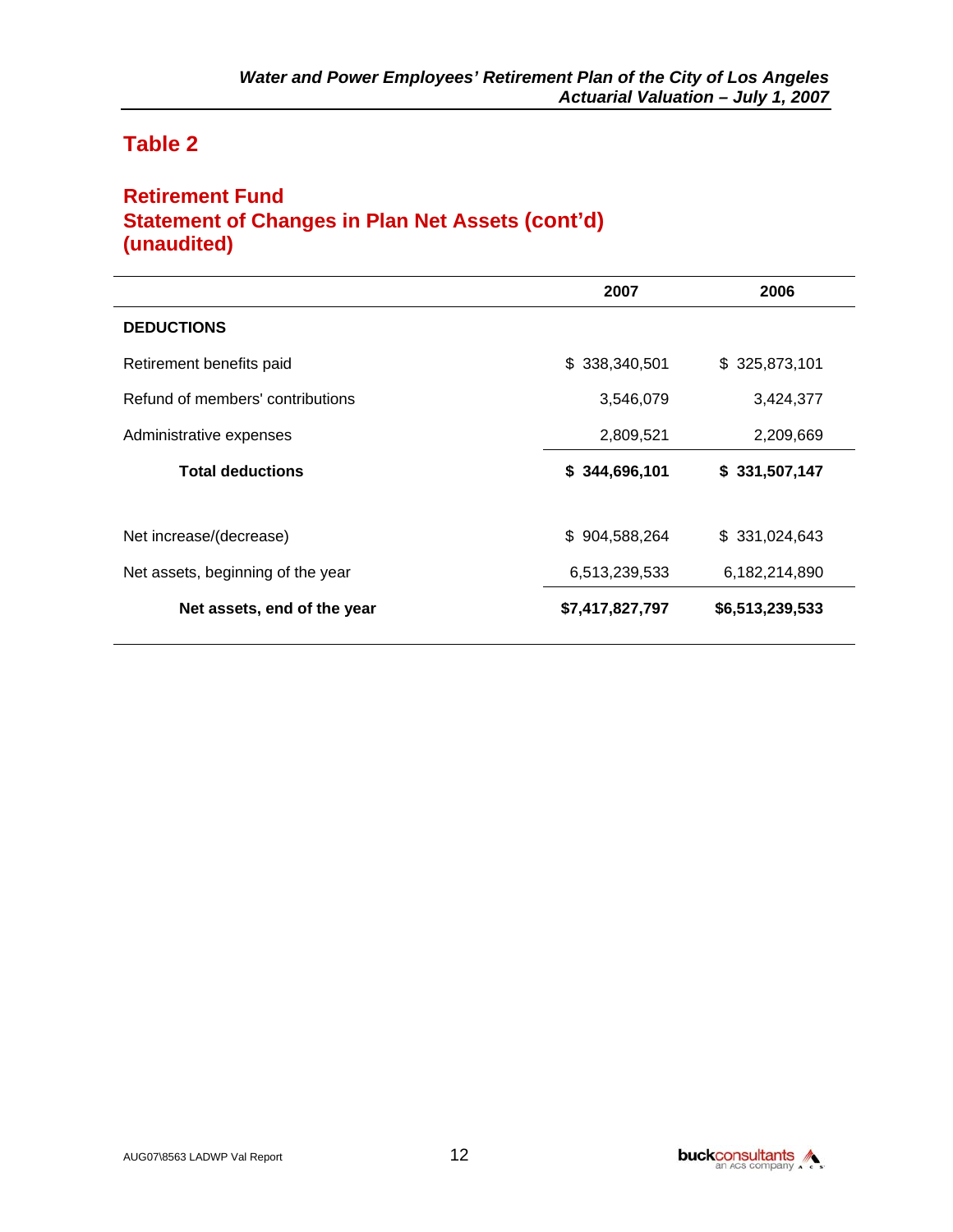## **Table 3 Actuarial Value of Assets**

#### Determination of Actuarial Value of Assets as of June 30, 2007

In order to have less volatile and more predictable plan costs the Board approved an asset valuation method that smoothes fluctuations in market value by recognizing realized and unrealized gains in the market value of assets over five years (i.e. 20% per year) instead of in a single year. To derive the actuarial value, adjustments to market value to reflect unrecognized market value gains are negative, and adjustments to reflect unrecognized market value losses are positive. Since realized and unrealized gains are treated equally the method does not encourage the sale of assets in an attempt to affect the actuarial value of assets.

The actuarial value of assets as a percentage of market value of assets is 92.5% as of June 30, 2007 as compared to 99.0% as of June 30, 2006. The market value of assets returned 16.6% during the year ended June 30, 2007, however, under the asset smoothing method only 20% of the realized and unrealized gains that are reflected in the market value of assets as of June 30, 2007, are being reflected in the actuarial value as of the same date.

Note that as instructed by the Plan's staff, we have included all but \$74.0 million (approximately 1% of the end-of-year market value of assets) of the General Reserve and Reserve for Investment Gains and Losses in the valuation assets.

| Original<br>Unrecognized<br>Return**<br>Amount*<br><b>B.</b><br>Calculation of Unrecognized Return<br>555,827,560<br>Year ended June 30, 2007<br>444,662,048<br>(1)<br>30,315,338<br>18,189,203<br>Year ended June 30, 2006<br>(ii)<br>(iii) Year ended June 30, 2005<br>-46,868,215<br>-18,747,286<br>$(iv)$ Year ended June 30, 2004<br>178,199,134<br>35,639,827<br><b>Total Unrecognized Return</b><br>(v)<br>C.<br>Gross actuarial value: $(A) - (B(v))$<br>D.<br>Portion of General Reserve and Reserve for Investment<br>Gains and Losses not included as valuation asset<br>Е.<br>Net actuarial value as of June 30, 2007: $(C) - (D)$ | Α. | Market value of assets, June 30, 2007                          |  | \$7,417,827,797 |
|------------------------------------------------------------------------------------------------------------------------------------------------------------------------------------------------------------------------------------------------------------------------------------------------------------------------------------------------------------------------------------------------------------------------------------------------------------------------------------------------------------------------------------------------------------------------------------------------------------------------------------------------|----|----------------------------------------------------------------|--|-----------------|
|                                                                                                                                                                                                                                                                                                                                                                                                                                                                                                                                                                                                                                                |    |                                                                |  |                 |
|                                                                                                                                                                                                                                                                                                                                                                                                                                                                                                                                                                                                                                                |    |                                                                |  |                 |
|                                                                                                                                                                                                                                                                                                                                                                                                                                                                                                                                                                                                                                                |    |                                                                |  |                 |
|                                                                                                                                                                                                                                                                                                                                                                                                                                                                                                                                                                                                                                                |    |                                                                |  |                 |
|                                                                                                                                                                                                                                                                                                                                                                                                                                                                                                                                                                                                                                                |    |                                                                |  |                 |
|                                                                                                                                                                                                                                                                                                                                                                                                                                                                                                                                                                                                                                                |    |                                                                |  | 479,743,792     |
|                                                                                                                                                                                                                                                                                                                                                                                                                                                                                                                                                                                                                                                |    |                                                                |  | \$6,938,084,005 |
|                                                                                                                                                                                                                                                                                                                                                                                                                                                                                                                                                                                                                                                |    |                                                                |  | 74,000,000      |
|                                                                                                                                                                                                                                                                                                                                                                                                                                                                                                                                                                                                                                                |    |                                                                |  | \$6,864,084,005 |
|                                                                                                                                                                                                                                                                                                                                                                                                                                                                                                                                                                                                                                                | F. | Net actuarial value as a percentage of market value: (E) / (A) |  | 92.5%           |

Total return minus expected return on a market value basis

Recognition at 20% per year over 5 years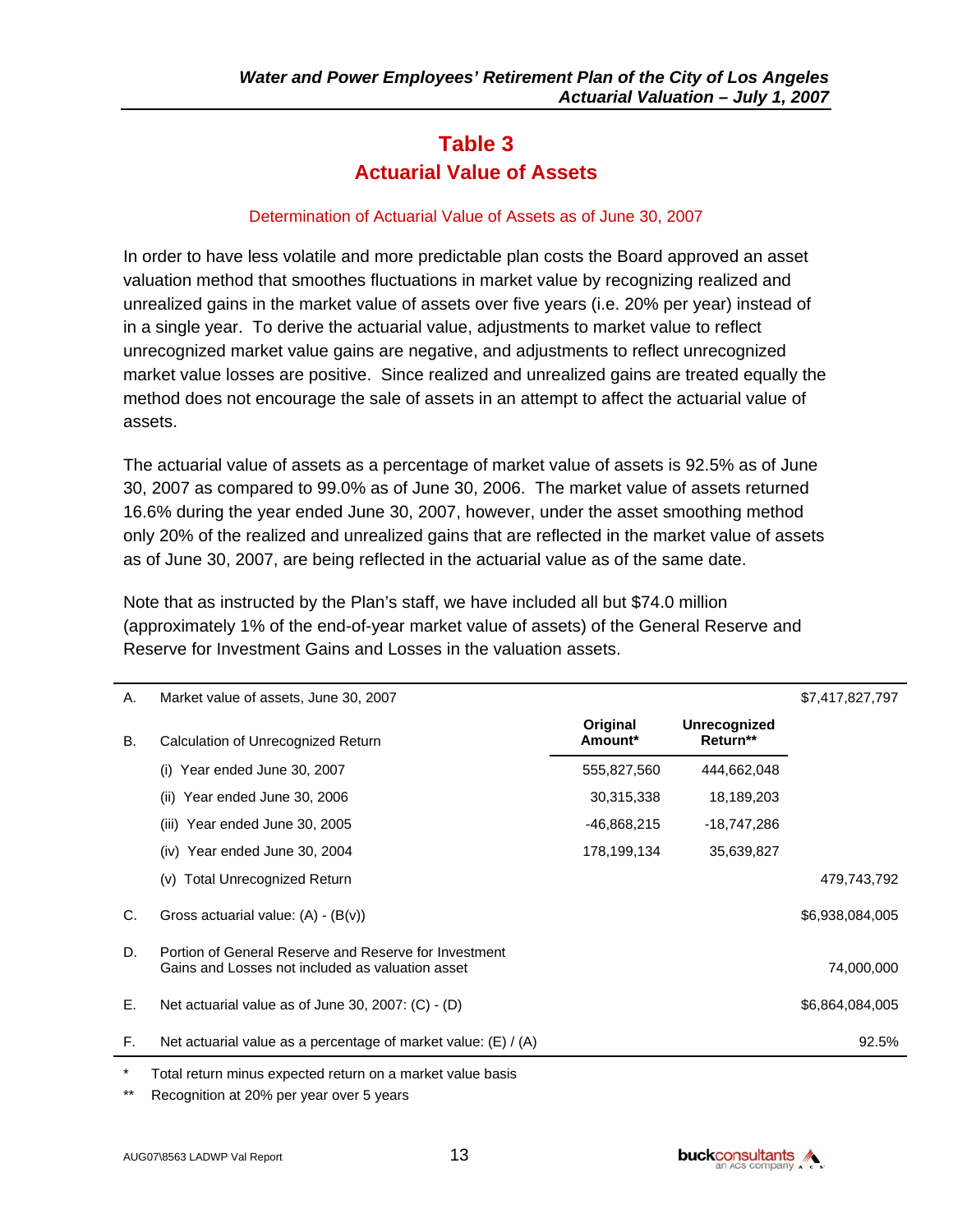## **Table 4 Investment Return on Assets**

The valuation assumed rate of investment return is 8.00%. The chart below shows the annual rate of return and the 5-year and 7-year average returns, on both an actuarial and market value basis.

#### **Investment Return - Actuarial Value vs. Market Value: 2001 - 2007**

|                              | <b>Net Interest and Dividend</b><br><b>Income</b> |         | <b>Recognition of Capital</b><br>Appreciation |          | <b>Change in Asset Method</b> |         | <b>Actuarial Value</b><br><b>Investment Return</b> |                | <b>Market Value</b><br><b>Investment Return</b> |          |
|------------------------------|---------------------------------------------------|---------|-----------------------------------------------|----------|-------------------------------|---------|----------------------------------------------------|----------------|-------------------------------------------------|----------|
| <b>Year Ended</b><br>June 30 | Amount                                            | Percent | Amount                                        | Percent  | Amount                        | Percent | <b>Amount</b>                                      | <b>Percent</b> | <b>Amount</b>                                   | Percent  |
| 2001                         | \$ 232,814,492                                    | 4.24%   | \$ 217,489,958                                | 3.96%    |                               |         | \$<br>450,304,450                                  | 8.20%          | \$492,327,362                                   | 8.52%    |
| 2002                         | 206,326,546                                       | 3.61%   | $-14,327,506$                                 | $-2.50%$ |                               |         | 191,999,040                                        | 3.36%          | $-251,053,638$                                  | $-4.16%$ |
| 2003                         | 182,004,368                                       | 3.20%   | $-127,029,513$                                | $-2.24%$ | \$503,018,121                 | 8.86%   | 557,992,976                                        | 9.82%          | 107,504,970                                     | 1.93%    |
| 2004                         | 126,468,819                                       | 2.10%   | 205,922,559                                   | 3.42%    |                               |         | 332,391,378                                        | 5.52%          | 611,980,245                                     | 11.22%   |
| 2005                         | 114,263,238                                       | 1.86%   | 164,012,112                                   | 2.66%    |                               |         | 278,275,350                                        | 4.52%          | 419,463,599                                     | 7.16%    |
| 2006                         | 142,834,044                                       | 2.29%   | 157,384,016                                   | 2.52%    |                               |         | 300,218,060                                        | 4.81%          | 514,526,795                                     | 8.45%    |
| 2007                         | 175,884,501                                       | 2.76%   | 402,557,940                                   | 6.33%    |                               |         | 578,442,441                                        | 9.09%          | 1,066,710,135                                   | 16.58%   |
| Total                        | \$1,180,596,008                                   |         | \$1,006,009,566                               |          | \$503,018,121                 |         | \$2,689,623,695                                    |                | \$2,961,459,468                                 |          |
|                              |                                                   |         |                                               |          |                               |         | Five-year average return                           | 6.73%          |                                                 | 8.96%    |

Note: Each year's yield is weighted by the average asset value in that year.

Seven-year average return 6.45% 6.92%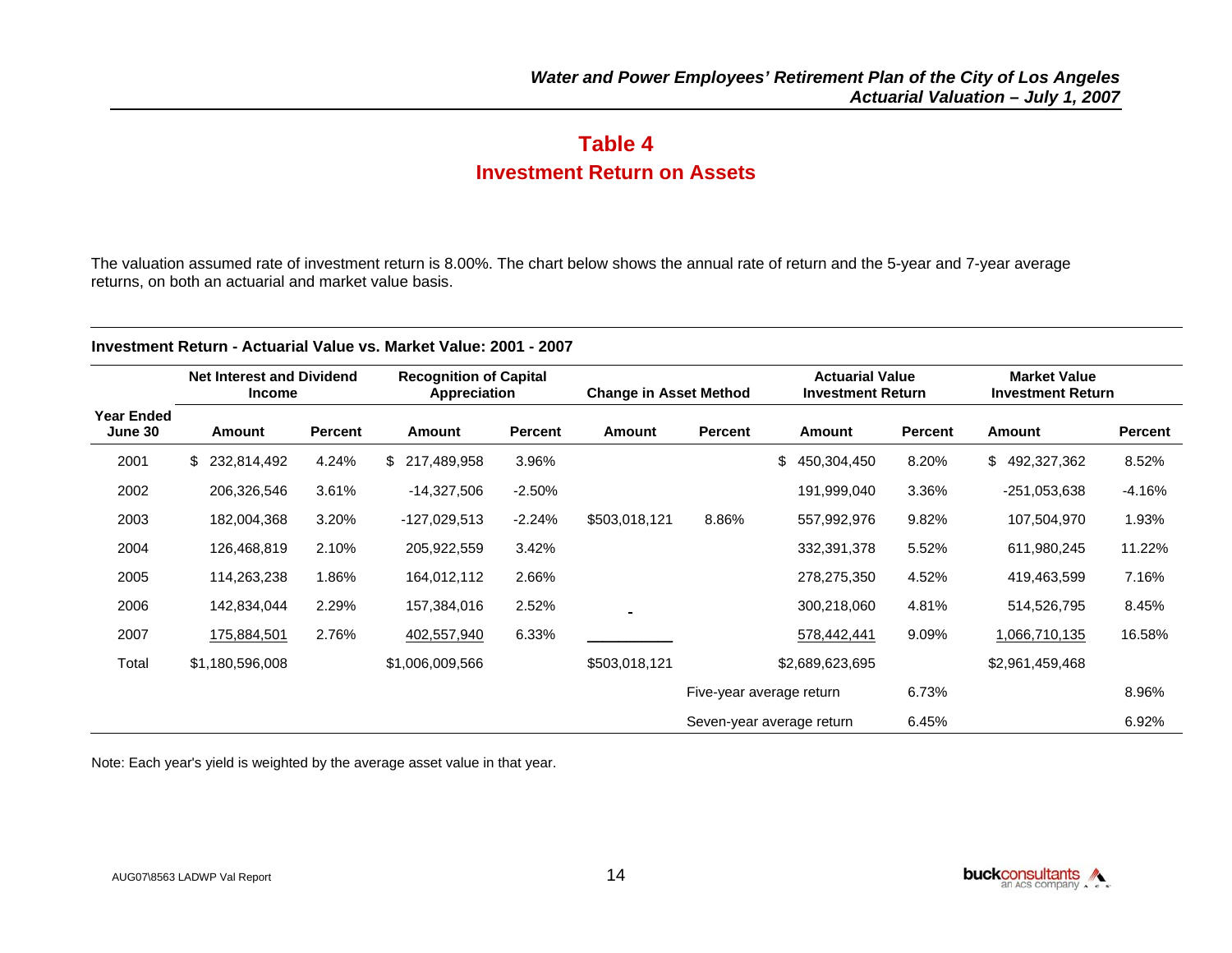## **Table 5 Reserves and Designated Balances**

#### **Reserves and Designated Balances**

|             |                                                                 | June 30, 2007   | June 30, 2006   |
|-------------|-----------------------------------------------------------------|-----------------|-----------------|
| Α.          | Reserve for retirement allowance for retired<br>members         | \$4,085,445,244 | \$3,938,183,417 |
| В.          | Contribution accounts:                                          |                 |                 |
|             | (i) members (excluding additional contributions)                | 792,275,686     | 724,446,624     |
|             | (ii) Department of Water and Power                              | (943, 792, 536) | (866,865,319)   |
| $C_{\cdot}$ | General Reserve and Reserve for Investment<br>Gains and Losses* | 2,161,972,480   | 2,079,412,580   |
| D.          | Total                                                           | \$6,095,900,874 | \$5,875,177,302 |

\* Out of the total General Reserve and Reserve for Investment Gains and Losses, \$74,000,000 is not included as valuation assets as of June 30, 2007.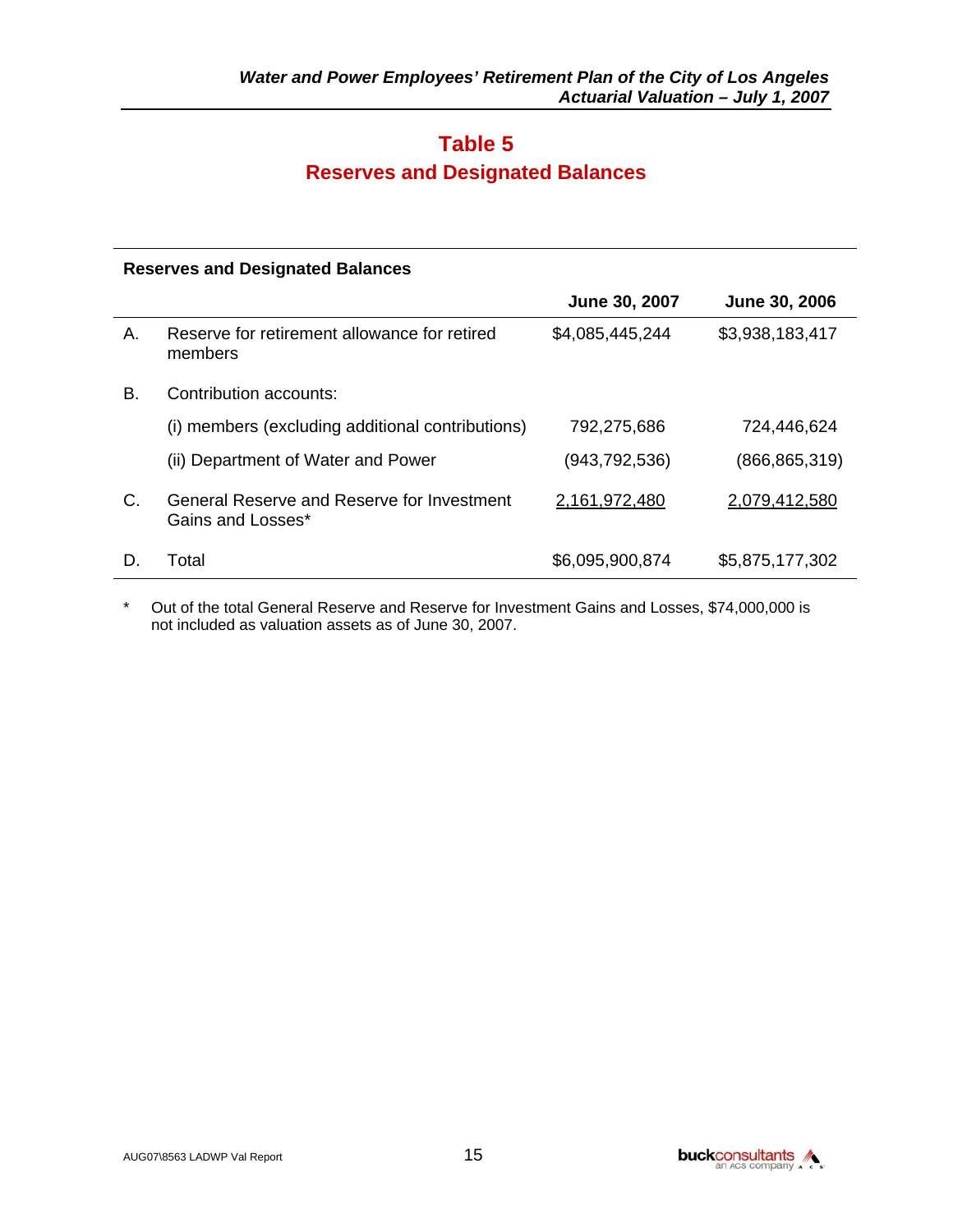## **Table 6 Adjusted Reserves**

#### **Adjusted Reserves**

Each year the Retirement Board adjusts its retired reserves to agree with the value calculated during the valuation.

The following table presents the required transfers.

|    | <b>Adjusted Reserves</b>                                               | June 30, 2007   | June 30, 2006   |
|----|------------------------------------------------------------------------|-----------------|-----------------|
| Α. | Retired reserve balance                                                | \$4,085,445,244 | \$3,938,183,417 |
| В. | Actuarially computed present value                                     | 3,948,241,152   | 3,818,191,932   |
|    | Actuarial gain (loss): (A) - (B)                                       | 137,204,092     | 119,991,485     |
| D. | Transfer from (to) DWP contribution<br>accounts from retired reserves: | -\$137,204,092  | $-$119,991,485$ |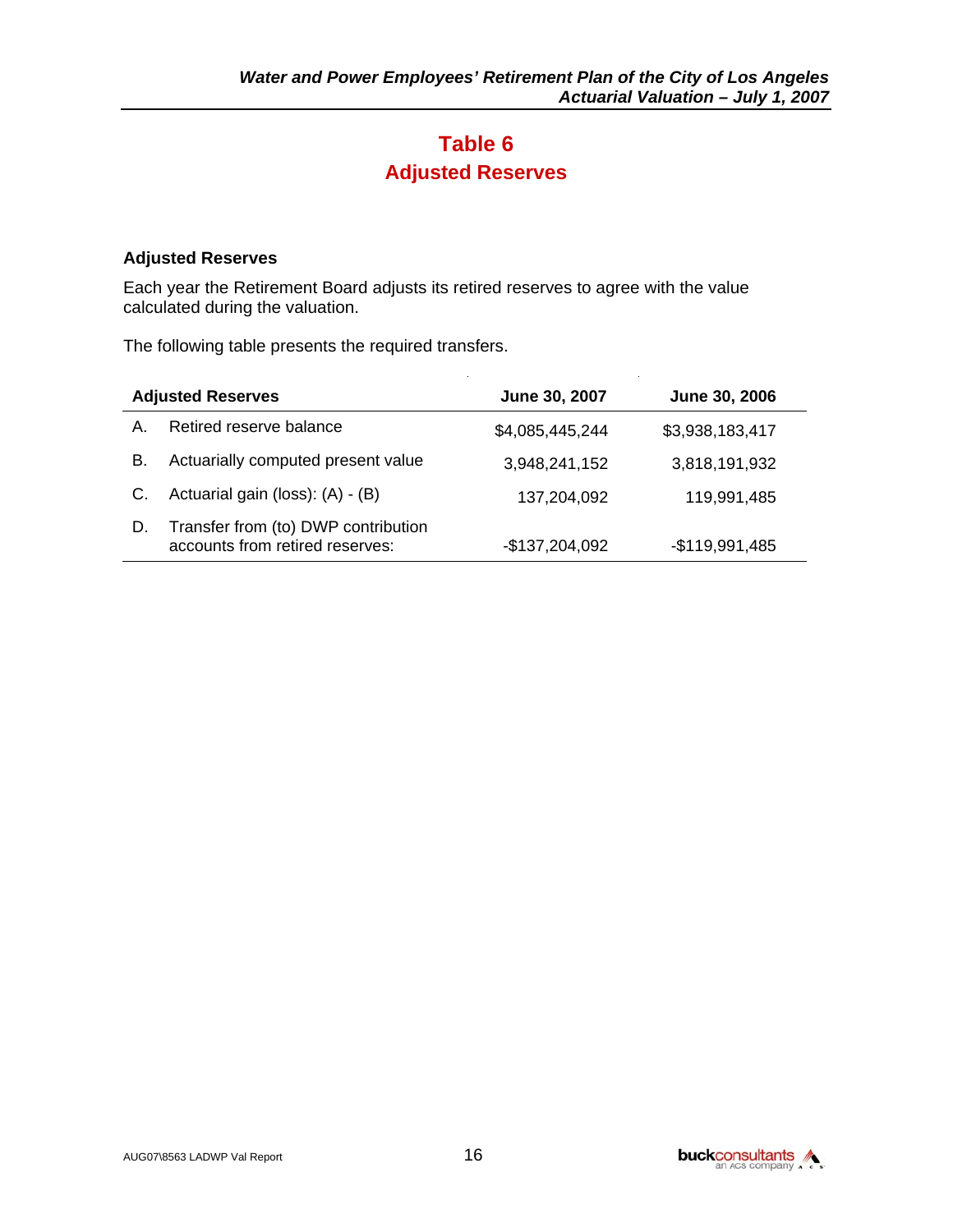# **Section 4 Actuarial Balance Sheet**

An overview of plan assets and liabilities is summarized by the actuarial balance sheet shown on Table 7.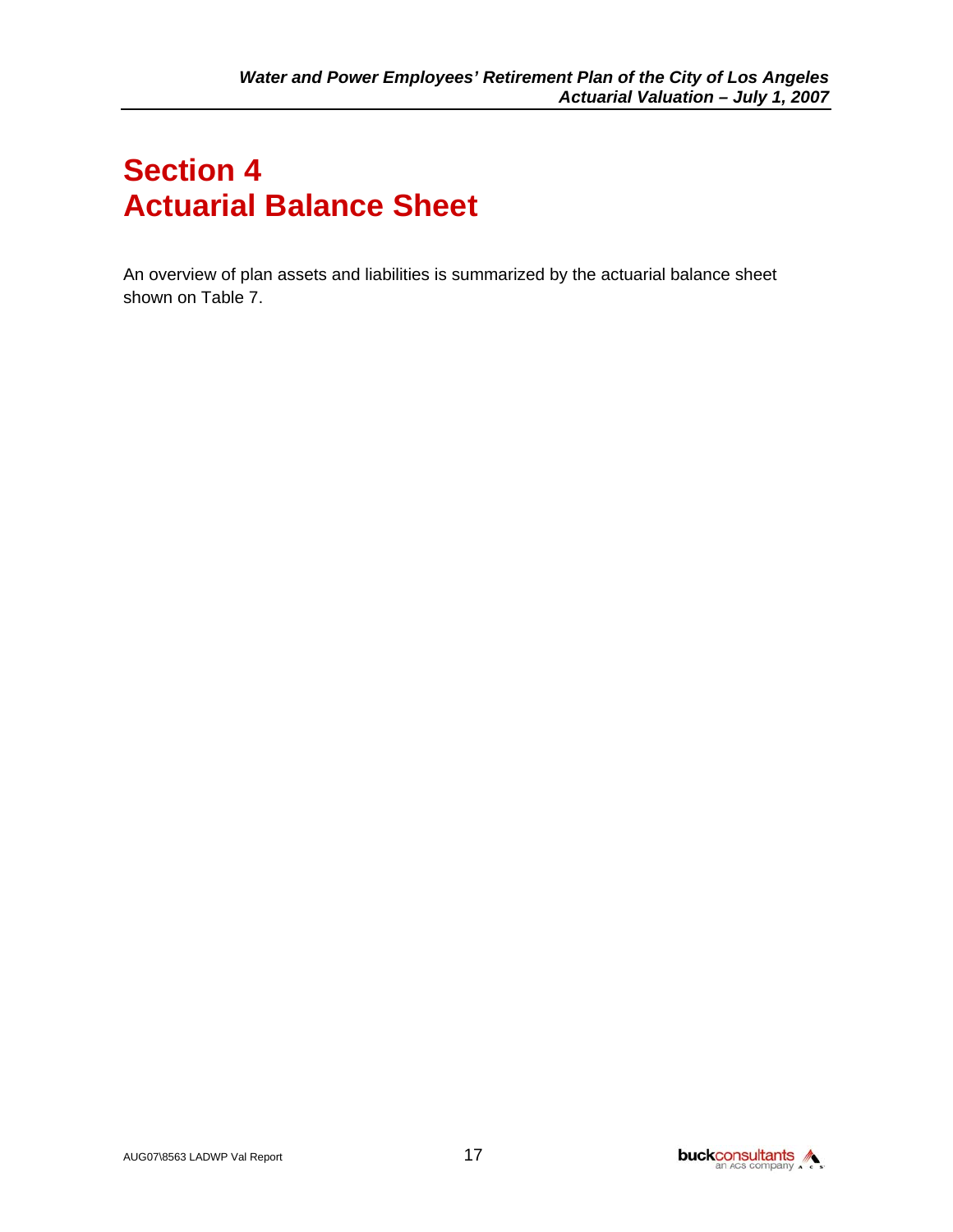### **Actuarial Balance Sheet Results for Contributing Members, Former Contributing Members, and Beneficiaries**

Plan liabilities consist of the present value of all future benefits that are expected to be paid from the Plan. To determine the present value liability we first determine the expected amount and timing of all future benefit payments that will be made by the Plan to current members. The future payments are then discounted to the valuation date using the assumed investment rate of return of 8%. A portion of the present value of benefits has already been earned and a portion is yet to be earned.

Plan assets consist of the current actuarial value of assets plus the present value of future member contributions and the present value of future employer contributions.

Since plan benefits will be paid from the current actuarial value of assets, future member and employer contributions, and investment earnings; the present value of the plan liabilities equals the present value of current plan assets and future contributions.

|                                                             | <b>July 1, 2007</b> | <b>July 1, 2006</b> |  |
|-------------------------------------------------------------|---------------------|---------------------|--|
| <b>Assets</b>                                               |                     |                     |  |
| A. Total actuarial value of assets                          | \$6,864,084,005     | \$6,447,763,436     |  |
| B. Present value of future contributions by<br>members      | 337,873,462         | 341,318,095         |  |
| C. Present value of future Department<br>contributions for: |                     |                     |  |
| (i) normal cost                                             | 649,597,987         | 637,898,303         |  |
| (ii) unfunded actuarial accrued liability                   | 603,201,344         | 598,807,805         |  |
| D. Total current and future assets                          | \$8,454,756,798     | \$8,025,787,639     |  |
|                                                             |                     |                     |  |
| Liabilities                                                 |                     |                     |  |
| E. Present value of benefits already granted                | \$3,948,241,152     | \$3,818,191,932     |  |
| F. Present value of benefits to be granted                  | 4,506,515,646       | 4,207,595,707       |  |
| G. Total liabilities                                        | \$8,454,756,798     | \$8,025,787,639     |  |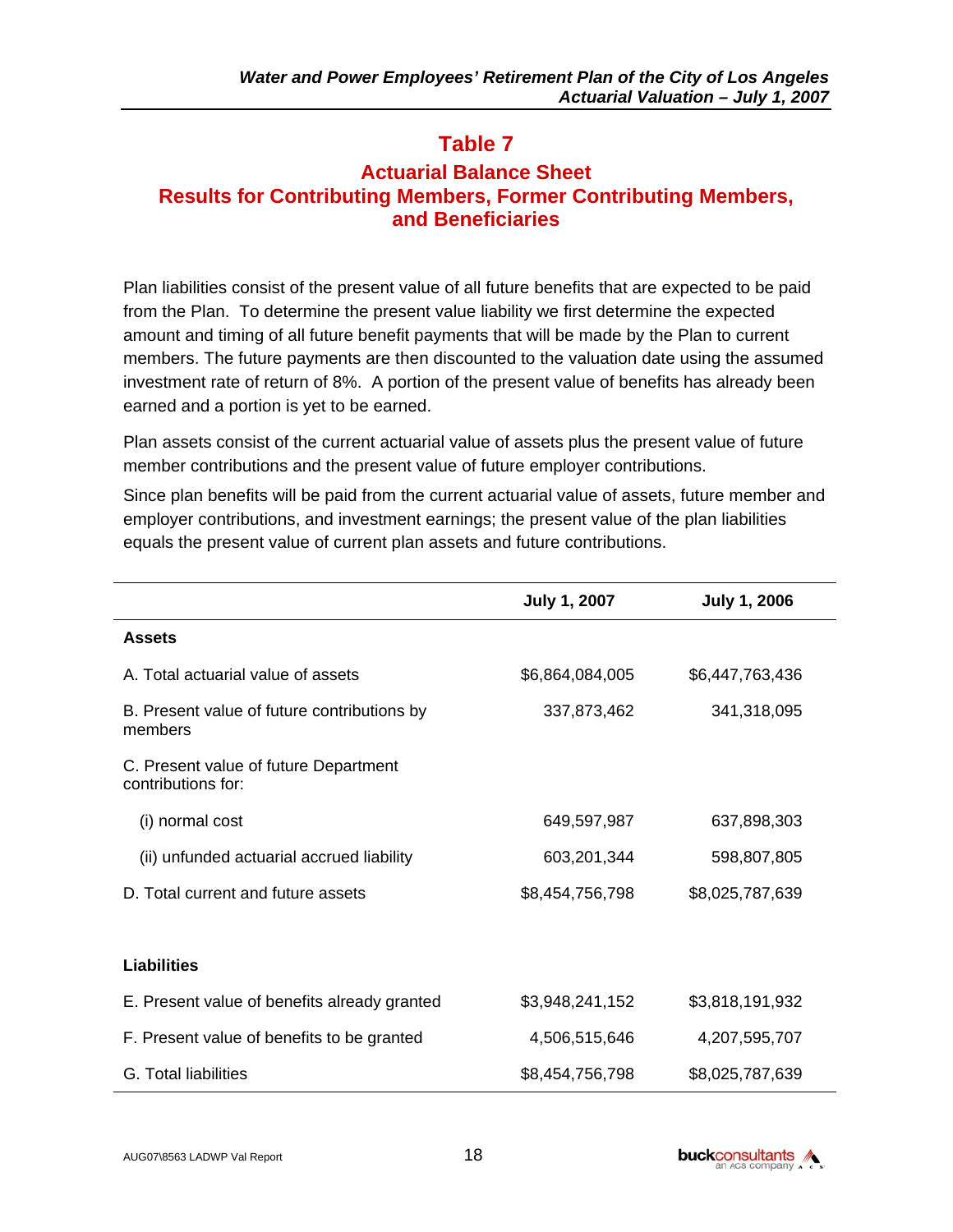# **Section 5 Employer Contributions**

The recommended employer contribution is comprised of  $(A) + (B)$ :

- (A) Normal cost. The portion of the present value of benefits that is attributable to service during the 2007/2008 plan year.
- (B) Amortization of the unfunded actuarial accrued liability (UAAL). The actuarial accrued liability (AAL) is the portion of the present value of benefits that is attributable to past service. Plan assets are subtracted from the AAL to determine the UAAL. Each year the UAAL is updated from the prior year to reflect the amortization payment, plan experience, plan provision change, assumption changes and any actuarial method changes. This update results in a new layer of UAAL for which an amortization base is established. Each new amortization base is amortized over 15 years as a level dollar amount.

Table 8 shows the unfunded actuarial accrued liability.

Table 9 shows the development of the expected unfunded actuarial accrued liability that is the basis for the gain/loss analysis.

Table 10 shows the detailed amortization bases that comprise the unfunded actuarial accrued liability.

Table 11 shows the development of the recommended required contribution.

Table 12 shows the breakdown by component of the experience gain/loss.

Table 13 shows the reconciliation of required contribution as a percentage of payroll.

The actuarial cost method utilized to develop the Normal Cost and the AAL is the Entry Age Normal Actuarial Cost Method (EAN).

Most actuarial cost methods utilize a cost method with these two components. The vast majority of public pension plans utilize the entry age normal actuarial cost method, as does this Plan.

The normal cost under the EAN method is developed so that benefits are funded as a level percentage of future pay for each member from the member's hire date to the member's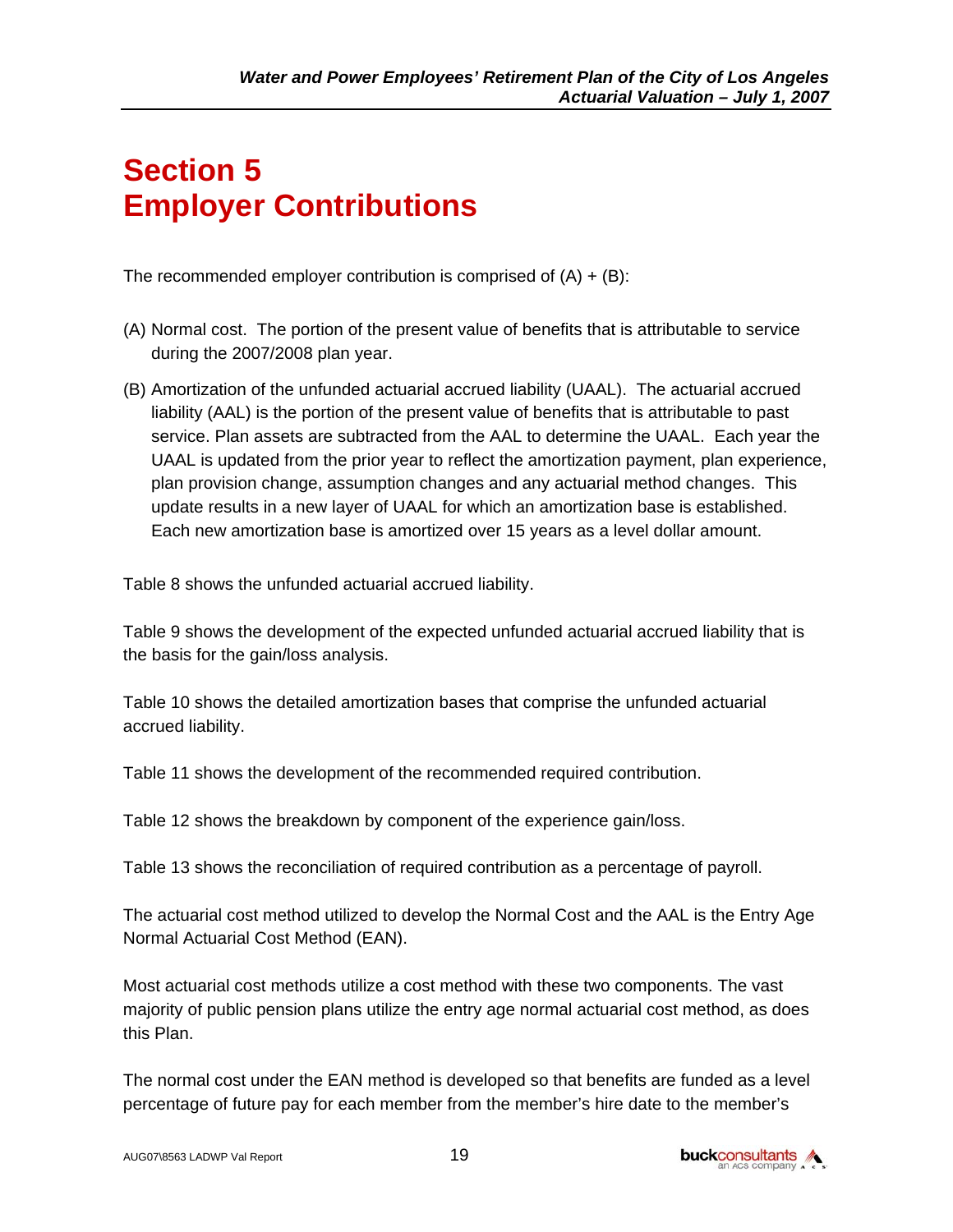### **Section 5 Employer Contributions (cont'd)**

expected separation from service. One key feature of this method is that costs tend to be stable from year-to-year because most members' entry age cost percentages do not change materially from year-to-year, as long as the population demographics do not change considerably from year-to-year.

When the present value of future normal costs is subtracted from the present value of future benefits, the result is the actuarial accrued liability (AAL). This can also be thought of as the present value of past normal costs, or the amount which would be in the fund if all prior assumptions had been exactly met. To the extent that this actuarial accrued liability exceeds plan assets, an UAAL exists.

For GASB reporting purposes, the total Actuarial Required Contribution (ARC) is equal to the normal cost plus an amortization of the UAAL. GASB will be discussed further in Section 6.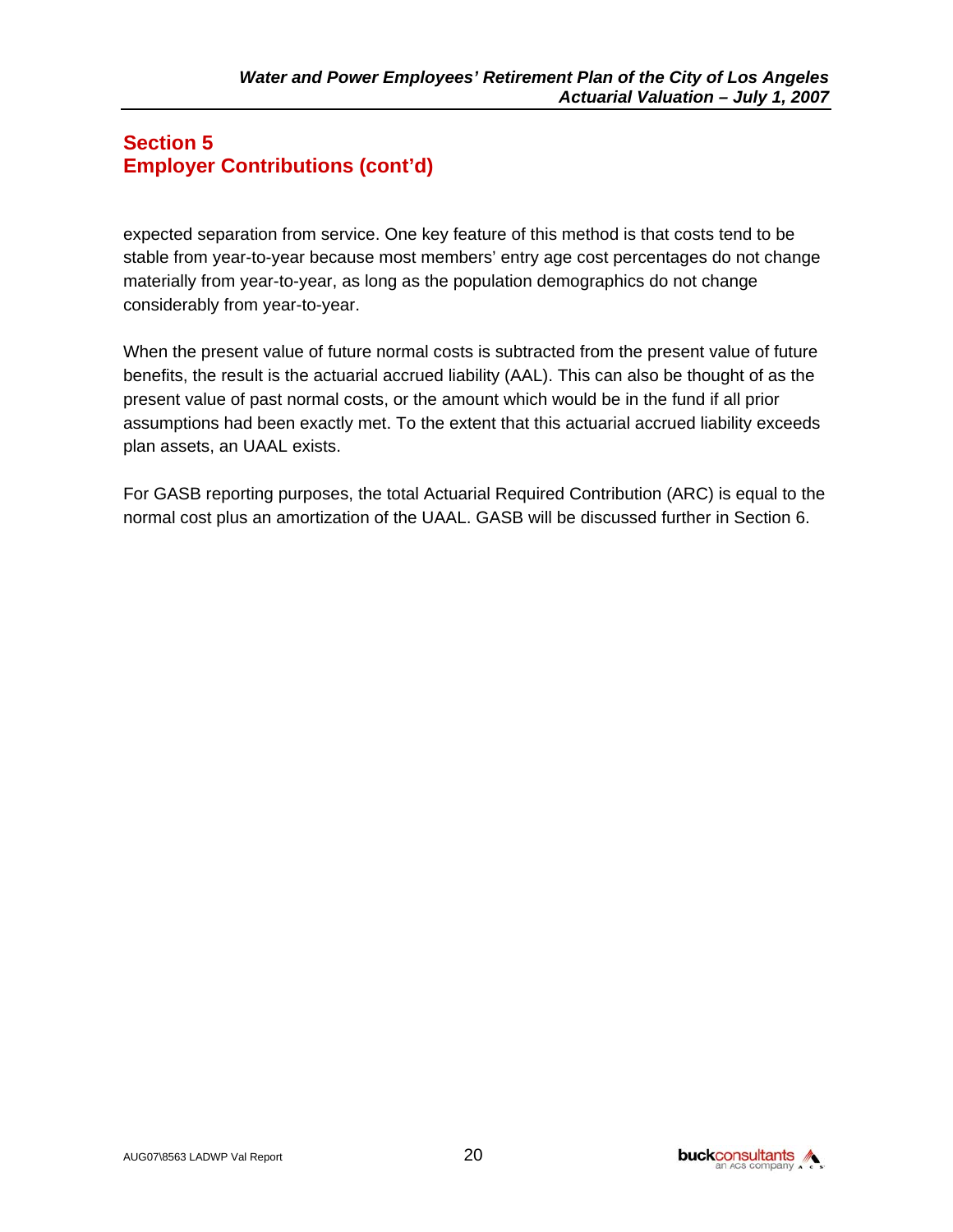## **Table 8 Unfunded Actuarial Accrued Liability**

The Plan has a UAAL as of July 1, 2007 because the actuarial accrued liability exceeds the actuarial value of assets. The funded ratio is 91.9% as of July 1, 2007 as compared to 91.5% as of July 1, 2006.

The 2007 UAAL amortization payment of \$70.4 million shown below is summarized in detail in Table 10.

|                                                                                                                      | <b>July 1, 2007</b> | <b>July 1, 2006</b> |
|----------------------------------------------------------------------------------------------------------------------|---------------------|---------------------|
| A. Actuarial present value of all future benefits<br>for present and former members and their<br>survivors (Table 2) | \$8,454,756,798     | \$8,025,787,639     |
| Actuarial present value of total future<br>В.<br>normal cost for present members                                     | 987,471,449         | 979,216,398         |
| C. Actuarial accrued liability $(A) - (B)$                                                                           | \$7,467,285,349     | \$7,046,571,241     |
| Actuarial value of assets available for<br>D.<br>benefits (Table 1)                                                  | 6,864,084,005       | 6,447,763,436       |
| E. Unfunded actuarial accrued liability<br>(Funding excess, if negative) $(C) - (D)$                                 | 603,201,344<br>\$   | 598,807,805<br>\$.  |
| F. Funding ratio $(D) \div (C)$                                                                                      | 91.9%               | 91.5%               |
| G. Amortization of UAAL                                                                                              | \$<br>70,407,554    | 67,255,742          |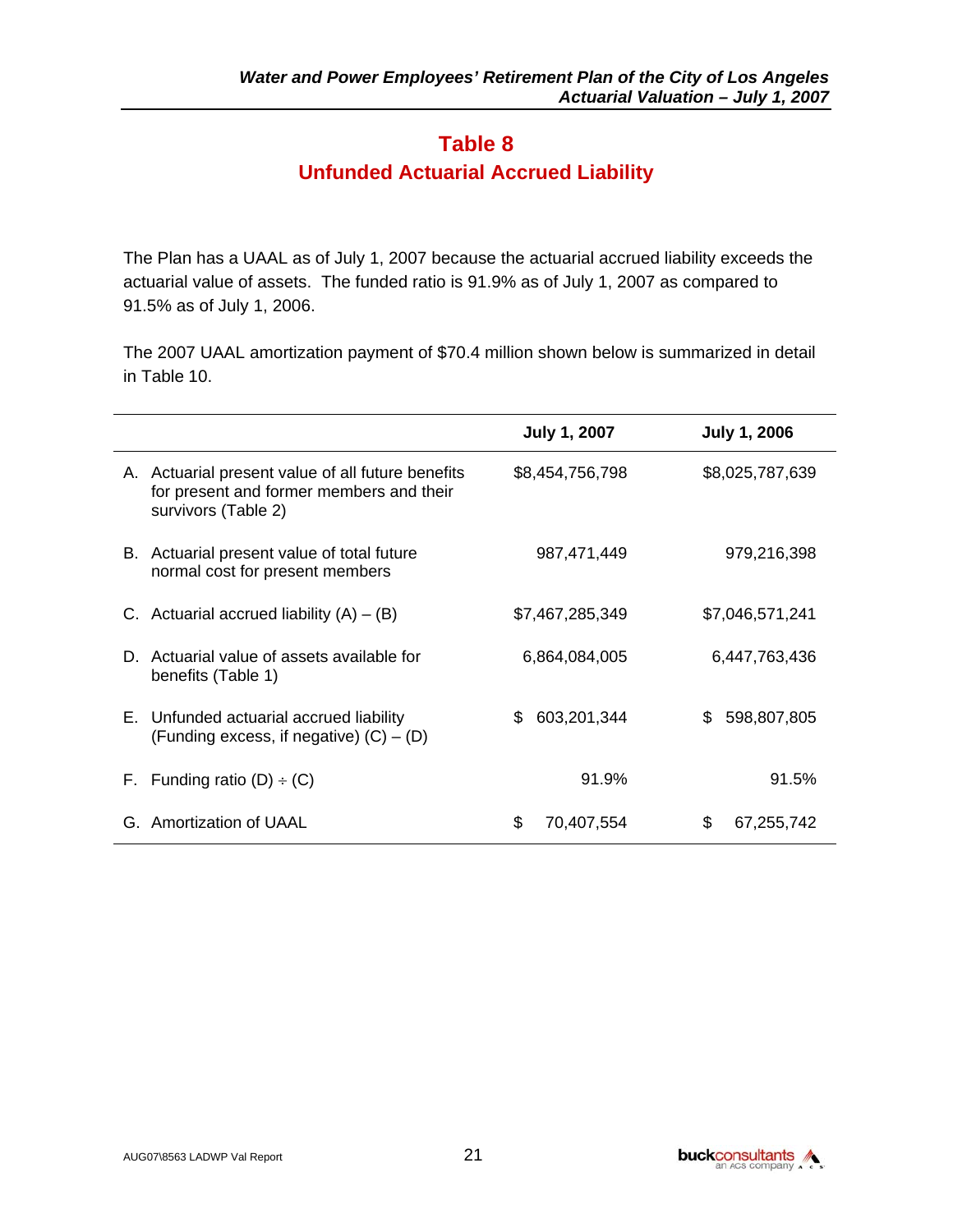## **Development of Unfunded Actuarial Accrued Liability**

Each year we calculate an expected unfunded actuarial accrued liability by taking the prior year's UAAL, adding the increase in actuarial accrued liability due to normal cost, subtracting actual contributions, and crediting interest at the valuation interest rate. We then calculate the actual UAAL as of the valuation date. The difference between the expected and actual UAAL consists of actuarial gain/loss and assumption changes adopted by the Board since the prior valuation.

The change in UAAL due to actuarial gains and losses and assumption changes is established as a new amortization base that is amortized over 15 years in a level dollar amount.

|    | A. Unfunded actuarial accrued liability as of<br>July 1, 2006                                         |              | \$598,807,805 |
|----|-------------------------------------------------------------------------------------------------------|--------------|---------------|
|    | B. Normal cost as of July 1, 2006                                                                     |              | 105,840,848   |
|    | C. Total actual contribution                                                                          |              | \$179,764,708 |
| D. | Interest                                                                                              |              |               |
|    | (i) for a whole year on $(A) + (B)$                                                                   | \$56,371,892 |               |
|    | (ii) for a half year on $(C)$                                                                         | $-7,190,588$ |               |
|    | (iii) Total interest                                                                                  |              | \$49,181,304  |
|    | E. Expected unfunded actuarial accrued<br>liability as of July 1, 2007:<br>$(A) + (B) - (C) + (Diii)$ |              | \$574,065,249 |
|    | F. Change due to loss                                                                                 |              | 47,238,833    |
|    | G. Change due to assumption changes                                                                   |              | -18,102,738   |
|    | H. Actual unfunded actuarial accrued liability<br>as of July 1, 2007: $(E) + (F) + (G)$               |              | \$603,201,344 |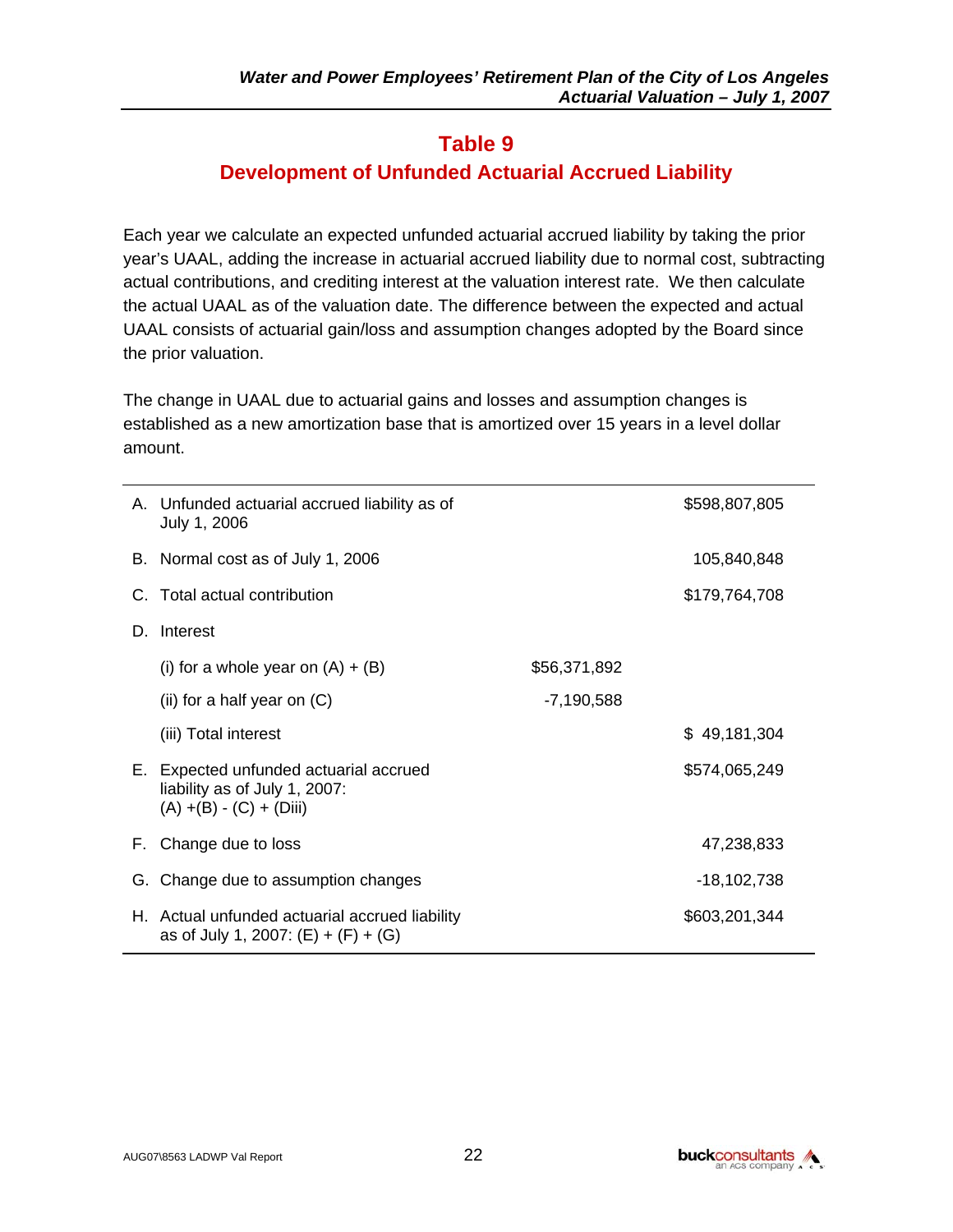## **Table 10 Amortization Bases**

| <b>Type</b>               | <b>Date</b><br><b>Established</b> | <b>Initial Years</b> | <b>Initial Amount</b> | <b>Annual Payment</b> | Remaining<br>Years | Outstanding<br><b>Balance</b> |
|---------------------------|-----------------------------------|----------------------|-----------------------|-----------------------|--------------------|-------------------------------|
| <b>Combined Base</b>      | July 1, 2004                      | 15                   | \$170,392,797         | \$18,432,327          | 12                 | \$150,020,051                 |
| <b>Actuarial Loss</b>     | July 1, 2005                      | 15                   | 267,915,003           | 28,981,841            | 13                 | 247,391,256                   |
| <b>Actuarial Loss</b>     | July 1, 2006                      | 15                   | 183,420,211           | 19,841,574            | 14                 | 176,664,929                   |
| <b>Assumption Changes</b> | July 1, 2007                      | 15                   | $-18,102,738$         | $-1,958,273$          | 15                 | $-18,102,738$                 |
| <b>Actuarial Loss</b>     | July 1, 2007                      | 15                   | 47,238,833            | 5,110,085             | 15                 | 47,238,833                    |
| Total                     |                                   |                      |                       | \$70,407,554          |                    | \$603,212,331                 |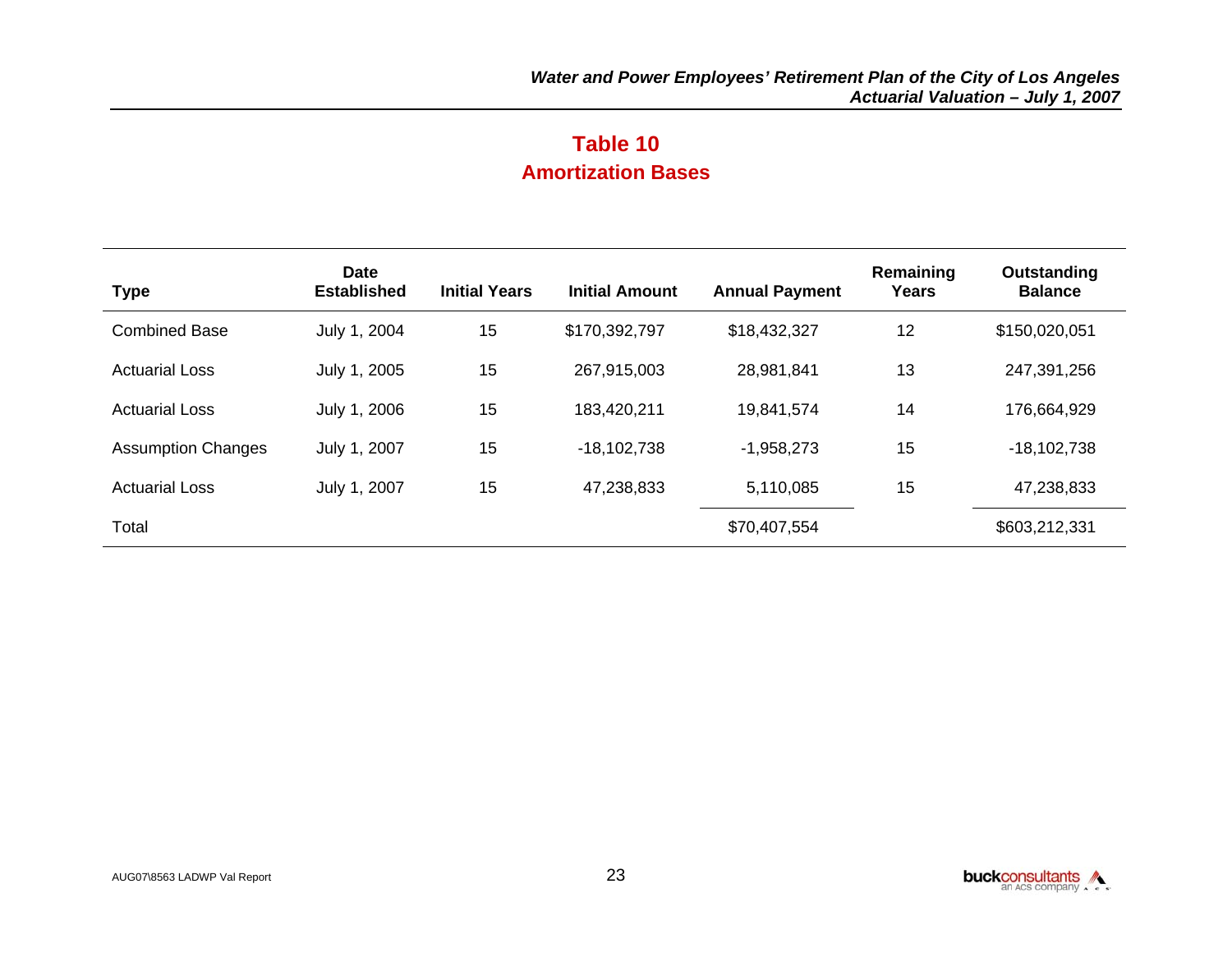## **Table 11 Recommended Contribution**

The recommended contribution is shown below for both 2007 and 2006 as a dollar amount and as a percentage of payroll.

|    |                                                                                                                          | <b>July 1, 2007</b> |               | <b>July 1, 2006</b> |              |  |
|----|--------------------------------------------------------------------------------------------------------------------------|---------------------|---------------|---------------------|--------------|--|
|    |                                                                                                                          | <b>Dollars</b>      | % of Payroll  | <b>Dollars</b>      | % of Payroll |  |
| А. | Total normal cost                                                                                                        | \$<br>105,450,550   | 15.73%        | 105,840,848<br>\$   | 16.65%       |  |
| В. | Expected employee<br>contributions                                                                                       | 36,681,405          | 5.47%         | 37,073,323          | 5.83%        |  |
| C. | Employer normal cost: $(A) - (B)$                                                                                        | \$68,769,145        | 10.26%        | \$68,767,525        | 10.82%       |  |
| D. | Actuarial accrued liability                                                                                              | 7,467,285,349       |               | 7,046,571,241       |              |  |
| Е. | Actuarial value of assets                                                                                                | 6,864,084,005       | 6,447,763,436 |                     |              |  |
| F. | Unfunded/(overfunded) actuarial<br>accrued liability: $(D) - (E)$                                                        | 603,201,344<br>\$.  |               | 598,807,805<br>\$   |              |  |
|    | G. Amortization of unfunded /<br>(overfunded) actuarial accrued<br>liability                                             | 70,407,554          | 10.50%        | 67,255,742          | 10.58%       |  |
|    | H. Total required employer<br>contribution: $(C) + (G)$ , adjusted<br>for timing                                         | \$144,743,767       | 21.59%        | \$141,464,198       | 22.25%       |  |
| L. | Employer match (110% of (B),<br>adjusted for timing                                                                      | 40,349,546          | 6.26%         | 42,411,882          | 6.67%        |  |
| J. | Recommended contribution:<br>greater of employer match (I) or<br>total required contribution (H),<br>adjusted for timing | 144,743,767         | 21.59%        | 141,464,198         | 22.25%       |  |
|    | K. Projected compensation                                                                                                | 670,372,663<br>S    |               | 635,728,131         |              |  |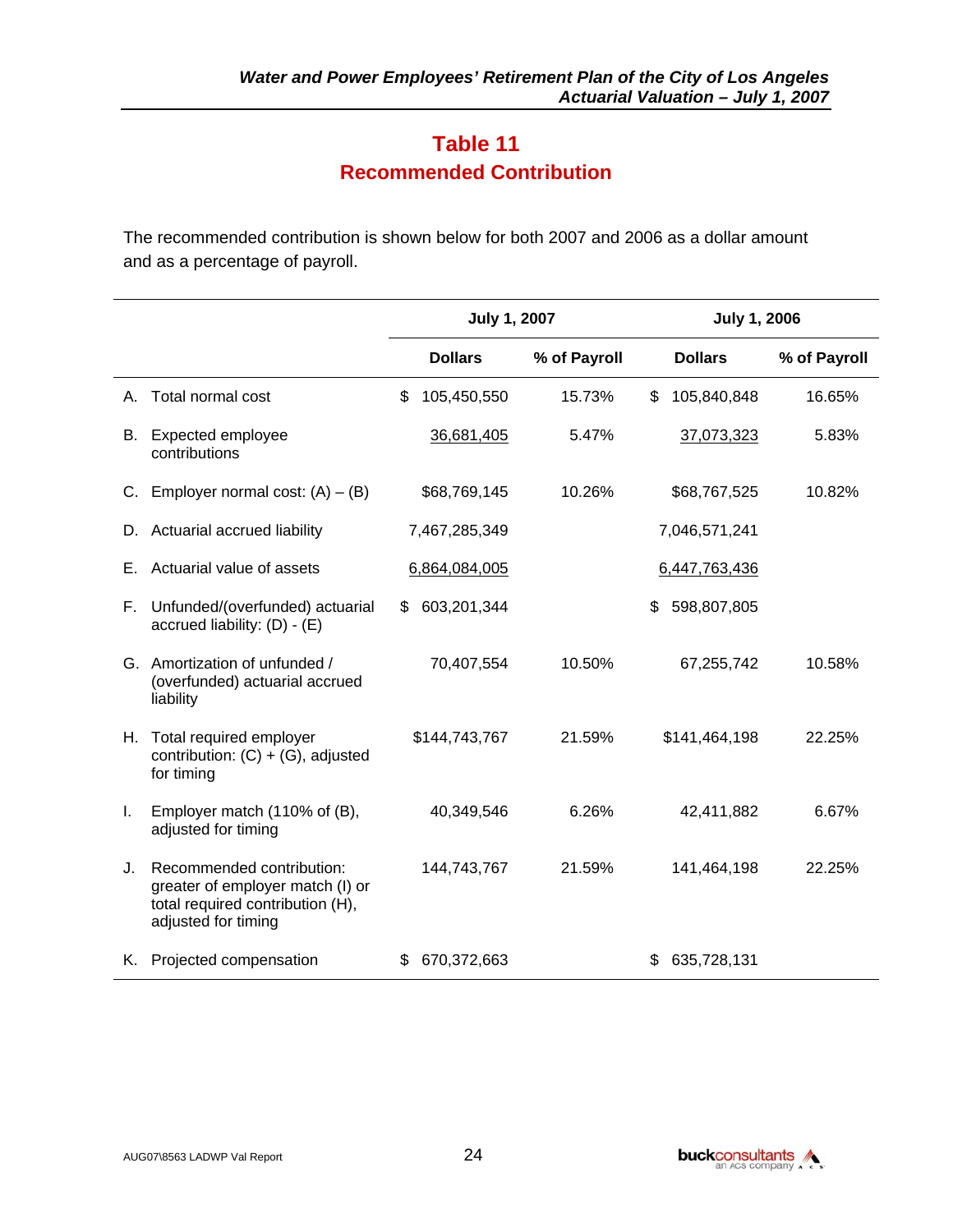## **Actuarial Experience for the Year Ended June 30, 2007**

| A. Net gain from investments              | 69,106,241<br>\$. |
|-------------------------------------------|-------------------|
| B. Net gain from salaries                 | 3,130,608         |
| C. Net loss from other experience         | -119,475,682      |
| D. Net experience loss: $(A) + (B) + (C)$ | $$-47.238.833$    |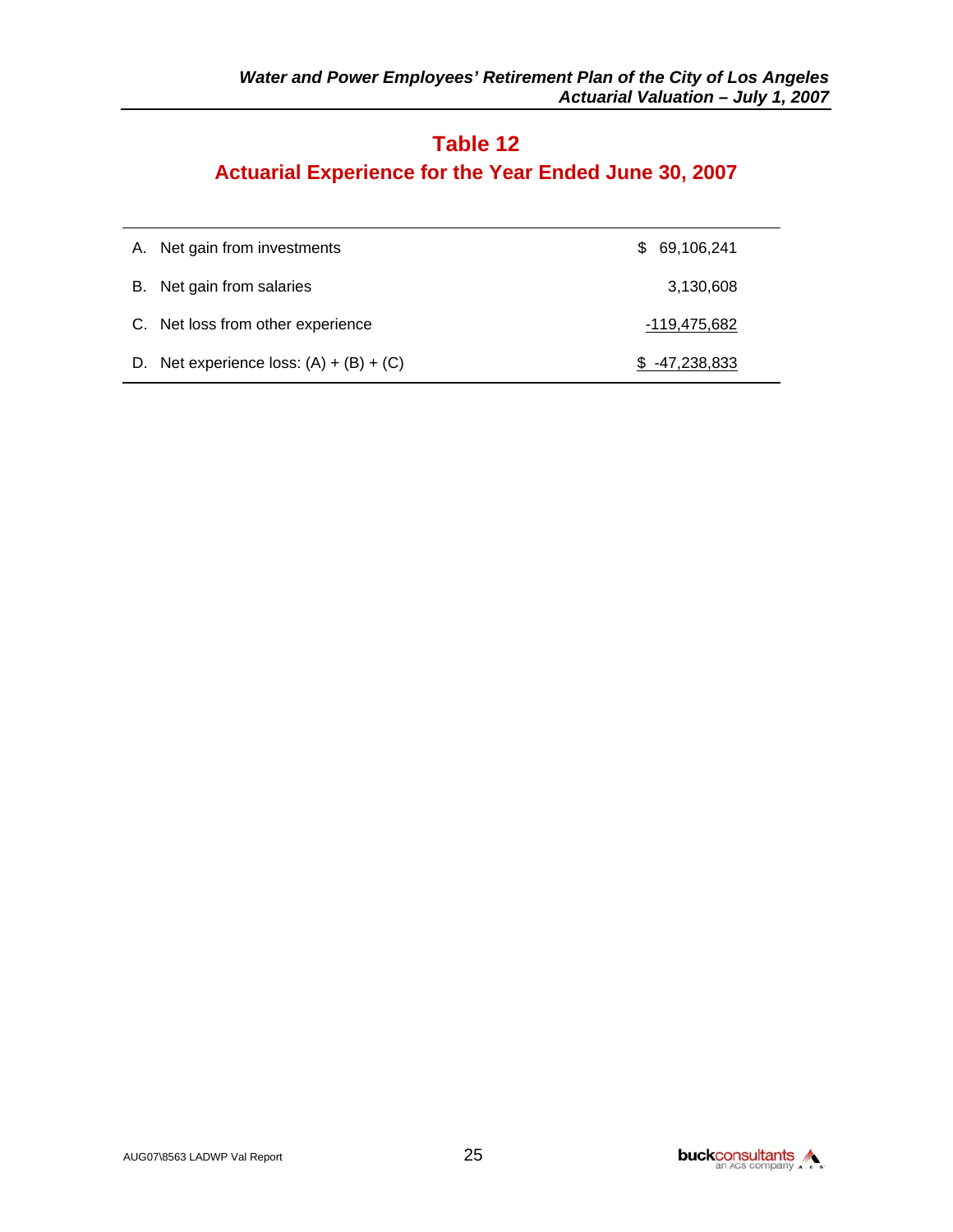## **Reconciliation of Required Contribution from July 1, 2006 to July 1, 2007**

| Required Contribution as of July 1, 2006                 |          |  |  |  |
|----------------------------------------------------------|----------|--|--|--|
| Effect of investment gains and losses                    | $-0.35%$ |  |  |  |
| Effect of salary gains and losses                        | $-0.02%$ |  |  |  |
| Effect of other gains and losses and increase in payroll | $-0.53%$ |  |  |  |
| Effect of assumption changes                             | 0.24%    |  |  |  |
| <b>Total Change</b>                                      |          |  |  |  |
| Required Contribution as of July 1, 2007                 |          |  |  |  |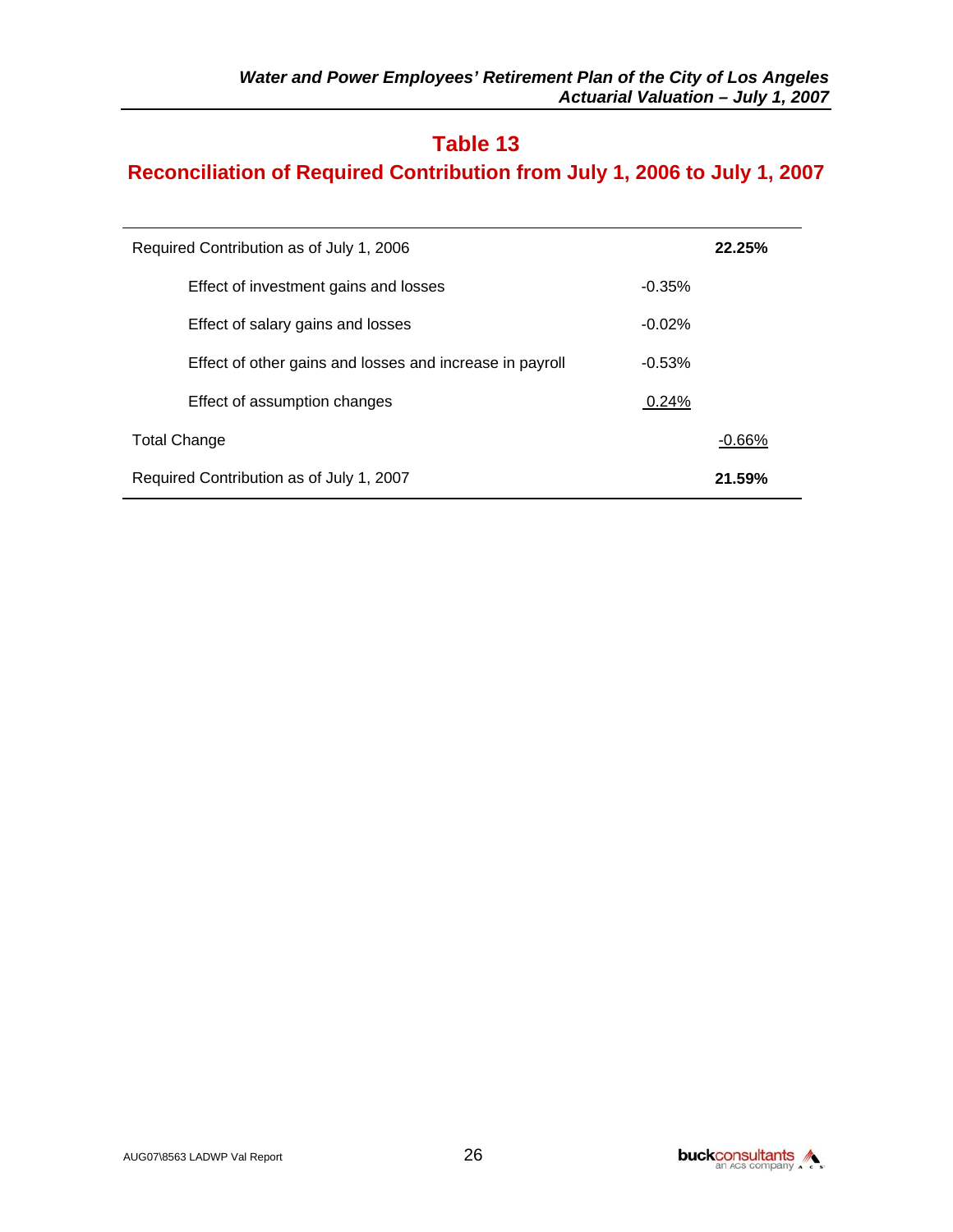# **Section 6 Actuarial Information for Accounting Purposes**

The Governmental Accounting Standards Board (GASB) has issued standards under Statements No. 25 and 27. Statement 25 is required reporting by the Plan (the Plan) and Statement 27 is reporting by the sponsoring state or local government (the City).

Under GASB, each year an Annual Required Contribution (ARC) is determined that is equal to  $(A) + (B)$ .

- (A) Normal cost. The portion of the present value of benefits that is attributable to service during the 2007/2008 plan year.
- (B) Amortization of the unfunded actuarial accrued liability (UAAL). The actuarial accrued liability (AAL) is the portion of the present value of benefits that is attributable to past service. Plan assets are subtracted from the AAL to determine the UAAL. Each year the UAAL is updated from the prior year to reflect the amortization payment, plan experience, plan provision change, assumption changes and any actuarial method changes. This update results in a new layer of UAAL for which an amortization base is established. Each new amortization base is amortized over 15 years as a level dollar amount.

Once the ARC is determined, an Annual Pension Cost (APC) is developed that is equal to  $(A) + (B) - (C)$ .

- (A) ARC
- (B) Interest on the Net Pension Obligation (NPO). The NPO is a balance sheet obligation that is the cumulative difference over time of between employer contributions and the APC.
- (C) ARC adjustment for the amortization of the prior-year NPO.

Statement 25 requires certain supplementary information:

- 1. A schedule of funding progress, and
- 2. A schedule of employer contributions.

Table 14 develops the Annual Required Contribution, the Annual Pension Cost and the Net Pension Obligation for the current and prior year.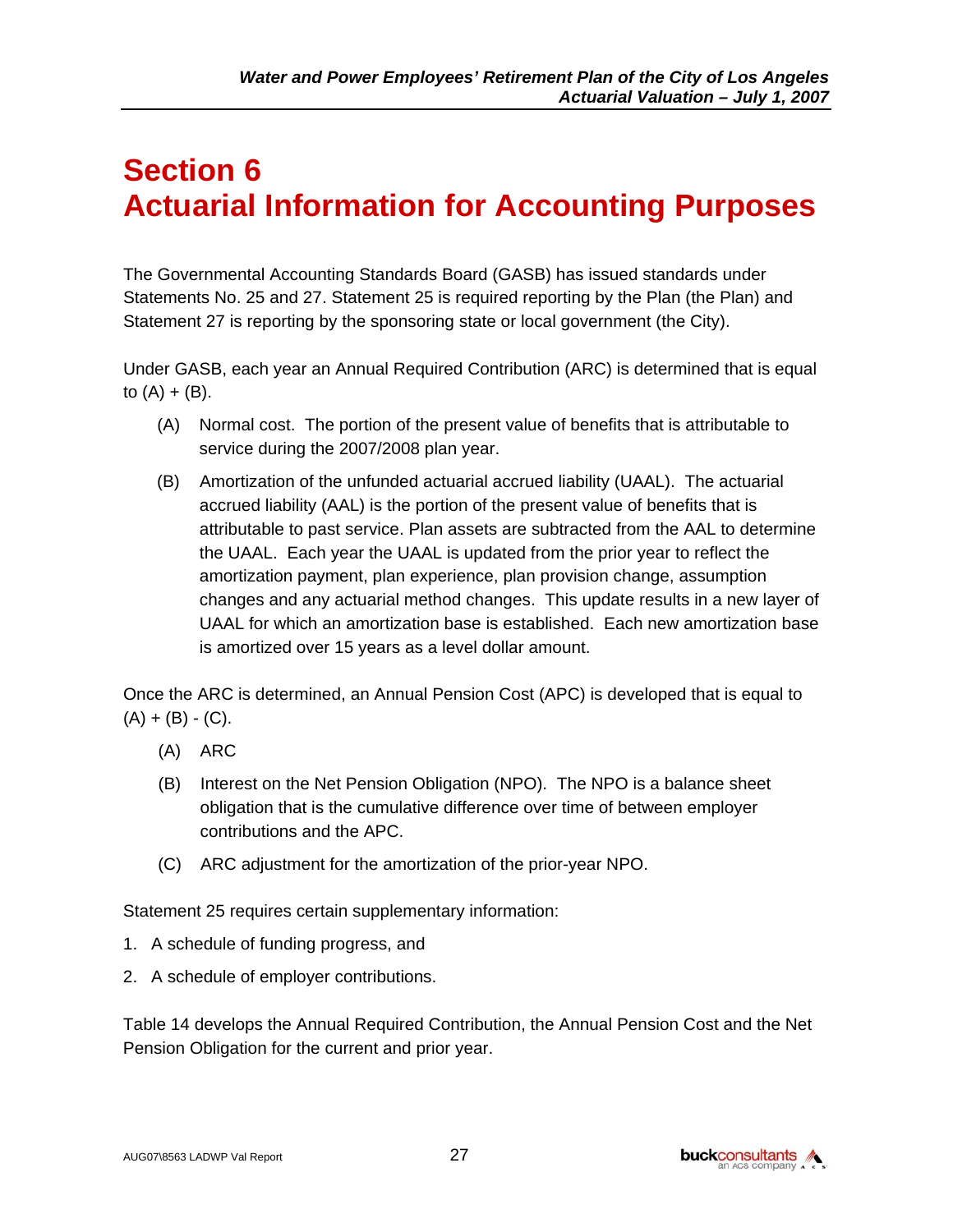#### **Section VI Actuarial Information for Accounting Purposes (cont'd)**

Table 15 shows the schedule of funding progress which compares assets and liabilities for the current and 10 prior years. In particular, it shows the funding ratio and Unfunded Actuarial Accrued Liability (UAAL).

Table 16 is the schedule of employer contributions, which compares the employer contribution to the Annual Required Contribution and the Annual Pension Cost.

Table 17 shows the three-year trend information.

Table 18 shows the historical development of the Annual Pension Cost and Net Pension Obligation.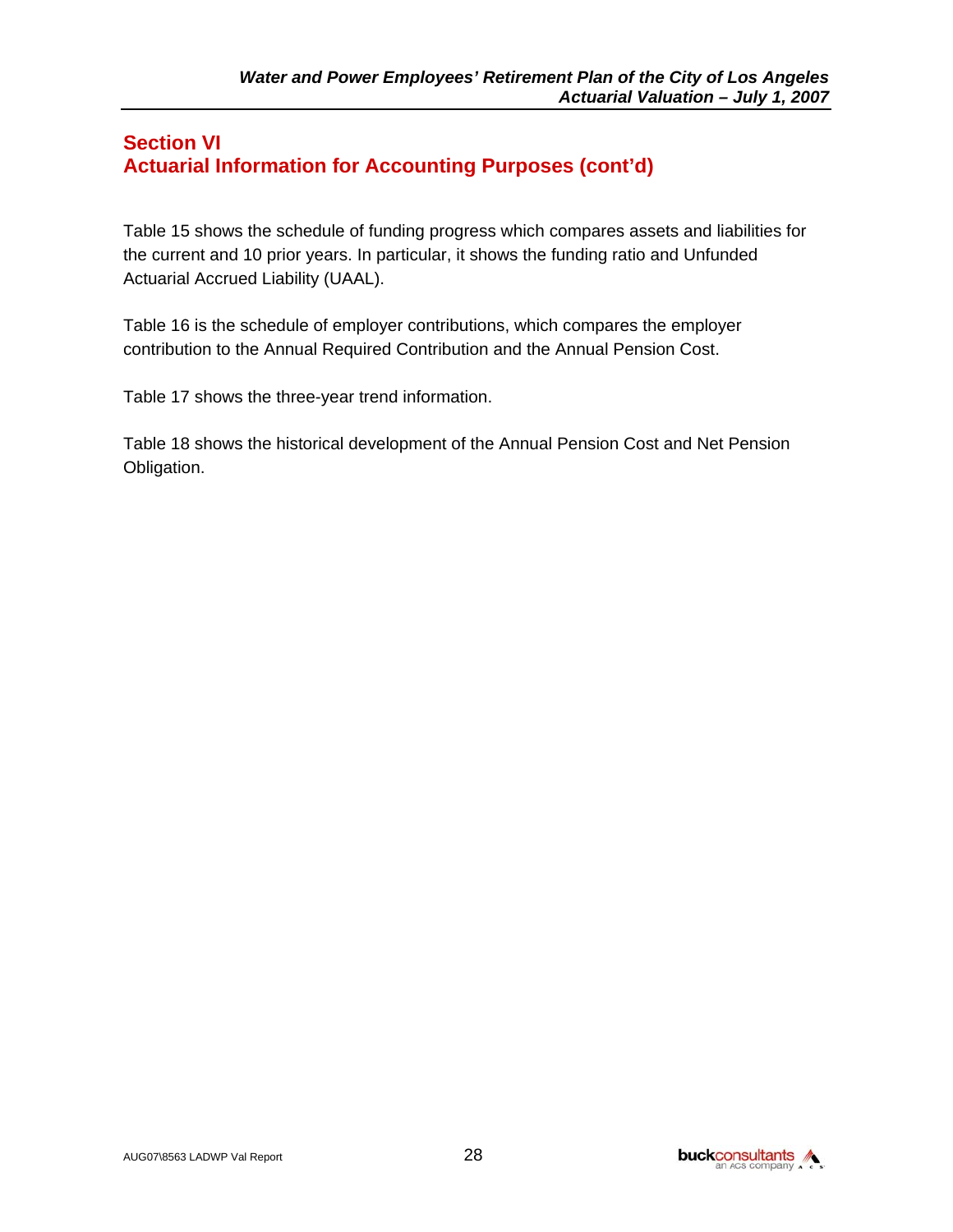## **Actuary's Certification Letter**

September 24, 2007

Board of Administration Water and Power Employees' Retirement Plan of the City of Los Angeles 111 North Hope Street, Room 357 Los Angeles, CA 90012

#### *Re: Actuarial Certification of the Water and Power Employees' Retirement Plan of the City of Los Angeles*

Members of the Board:

Buck Consultants, LLC is the Consulting Actuary for the Water and Power Employees' Retirement Plan of the City of Los Angeles. Actuarial valuations are completed annually as of June 30 of each year. The date of the most recent actuarial valuation was June 30, 2007. In each actuarial study, we conduct an examination of all participant data for reasonableness.

Actuarial funding is based on the Entry Age Normal Cost Method. Under this method, the employer contribution rate provides for current cost (normal cost) plus a level dollar amortization of the unfunded actuarial accrued liability (UAAL).

For actuarial valuation purposes, plan assets are valued at Actuarial Value. Under this method, the assets used to determine employer contribution rates take into account market value by spreading all gains and losses (returns above or below expected returns) over five years. The Plan's financial statements are audited by an outside auditor.

Our firm has prepared all of the schedules presented in the actuarial report. The actuarial assumptions shown in the schedules were selected in January 2007 by the prior actuary as being appropriate for the valuation and adopted by the Board. An analysis of the Plan's noneconomic experience was performed as of June 30, 2006 to establish the validity of these assumptions. Based on the recommendation of the prior actuary in the last experience study, the assumptions used in the most recent valuation produce results which, in the aggregate, reasonably approximate the anticipated future experience of the Plan. The next experience analysis is due to be performed as of June 30, 2009.

We certify that the valuation was performed in accordance with generally accepted actuarial principles and practices. In particular, the assumptions and methods used for funding purposes meet the parameters of the Governmental Accounting Standards Board Statement Nos. 25 and 27.

Respectfully submitted,

Kai Petersen, FSA, CFA, EA Paul Obedencio, EA Principal and Consulting Actuary **Senior Consultant** Senior Consultant Western Region Retirement Practice Leader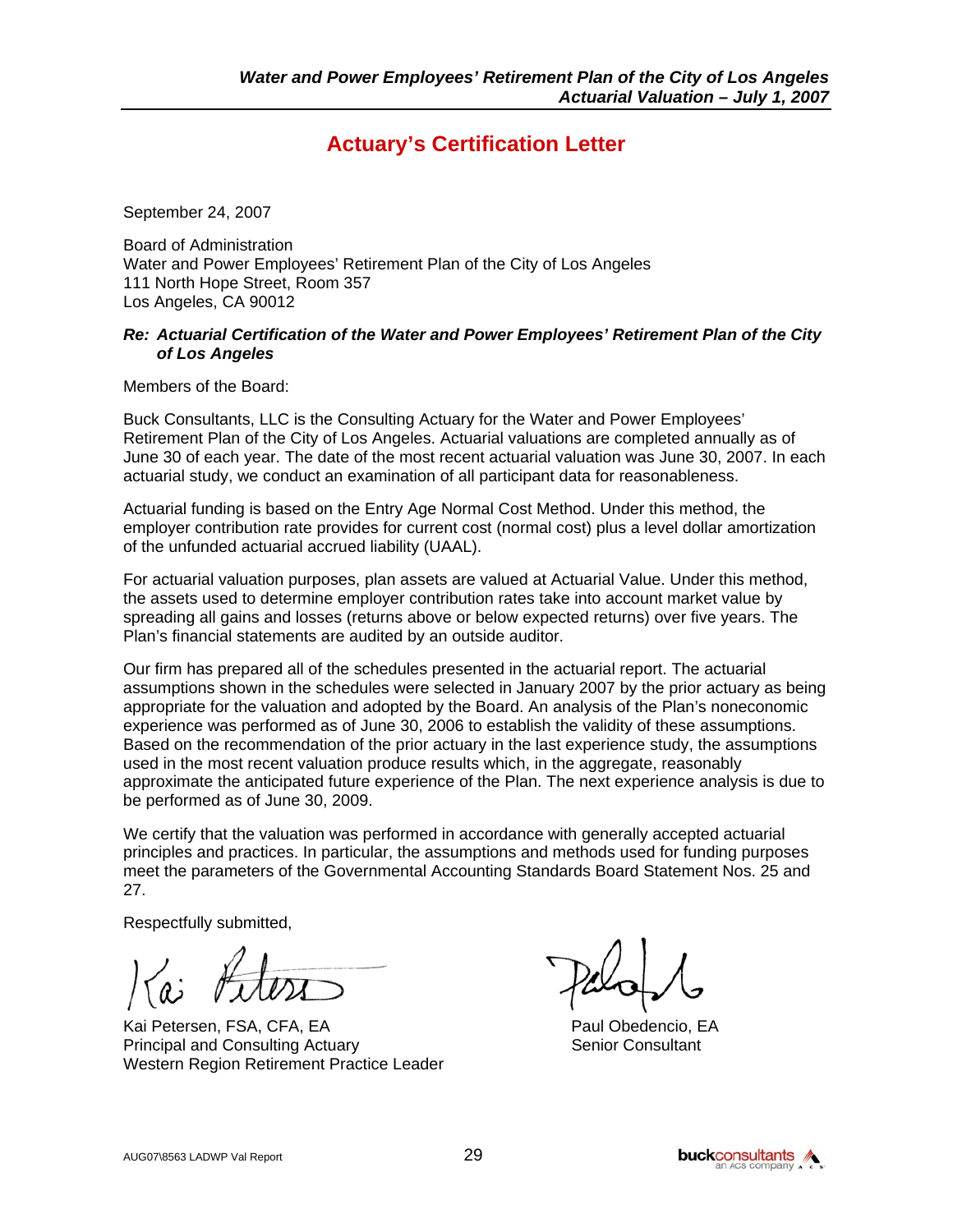### **GASB Statement No. 27 Annual Pension Cost and Net Pension Obligation**

#### **For Fiscal Year Ending June 30, 2008 Based on July 1, 2007 Valuation**

The Net Pension Obligation is the accumulated value of Annual Pension Cost in excess of employer contributions. Because contributions have exceeded the Annual Pension Cost in prior years, a negative NPO has built up, so the Plan has a Net Pension Asset. This might be used in future years if employer contributions do not keep up with the APC.

|                                                                                    | <b>FYE 2008</b>  |              | <b>FYE 2007</b> |              |  |
|------------------------------------------------------------------------------------|------------------|--------------|-----------------|--------------|--|
|                                                                                    | <b>Dollars</b>   | % of Payroll | <b>Dollars</b>  | % of Payroll |  |
| A. Total Normal Cost                                                               | \$105,450,550    | 15.73%       | \$105,840,848   | 16.65%       |  |
| <b>B. Employee Contribution</b>                                                    | 36,681,405       | 5.47%        | 37,073,323      | 5.83%        |  |
| C. Employer Normal Cost $(A) - (B)$                                                | \$68,769,145     | 10.26%       | \$68,767,525    | 10.82%       |  |
| D. Unfunded Actuarial Accrued<br>Liability                                         | 603,201,344      |              | 598,807,805     |              |  |
| E. Amortization of UAL                                                             | 70,407,554       | 10.50%       | 67,255,742      | 10.58%       |  |
| F. Total Annual Required<br>Contribution (ARC): $(C) + (E)$<br>adjusted for timing | \$144,743,767    | 21.59%       | \$141,464,198   | 22.25%       |  |
| G. Interest on Net Pension<br>Obligation (NPO)*                                    | $-10,513,947$    | $-1.57%$     | $-11,883,013$   | $-1.87%$     |  |
| H. ARC Adjustment**                                                                | $-15,666,810$    | $-2.34%$     | $-17,706,897$   | $-2.79%$     |  |
| I. Annual Pension Cost (APC):<br>$(F) + (G) - (H)$                                 | \$149,896,630    | 22.36%       | \$147,288,082   | 23.17%       |  |
| J. Employer Contribution                                                           | 144,743,767      | 21.59%       | \$129,154,539   | 20.32%       |  |
| K. Change in NPO: $(I) - (J)$                                                      | \$5,152,863      |              | \$18,133,542    |              |  |
| L. NPO at Beginning of Year                                                        | -139,257,570     |              | $-157,391,112$  |              |  |
| M. NPO at End of Year: $(K) + (L)$                                                 | $-134, 104, 707$ |              | -139,257,570    |              |  |
| N. Covered Employee Payroll                                                        | \$670,372,663    |              | \$635,728,131   |              |  |

\* See Table 17, Column B.

\*\* See Table 18, Column C.

\*\*\* Assumed equal to Annual Required Contribution.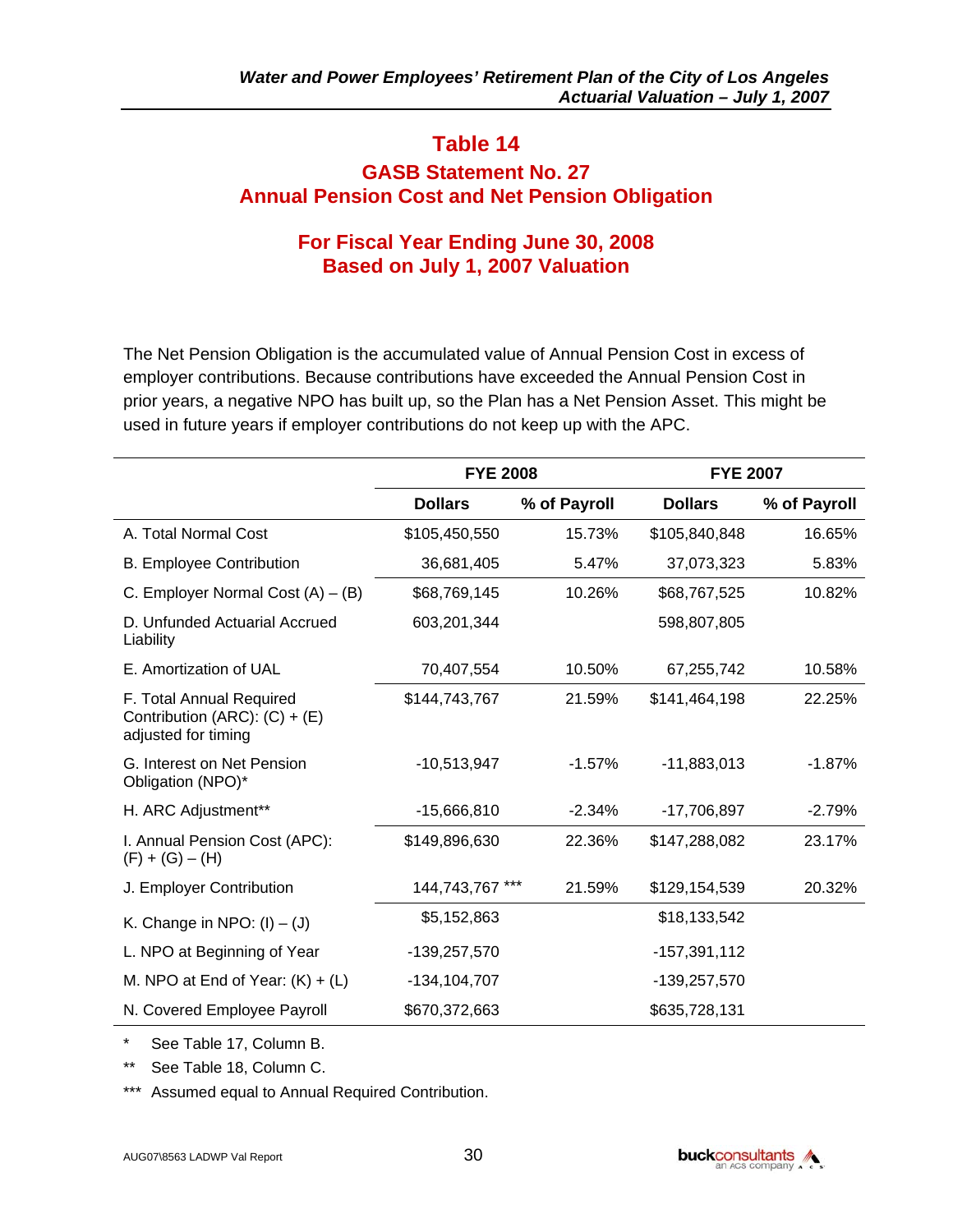## **Table 15 Schedule of Funding Progress**

| <b>Actuarial</b><br><b>Valuation Date</b><br>July 1 | <b>Actuarial Value of</b><br><b>Assets</b> | <b>Actuarial Accrued</b><br>Liabilities (AAL) <sup>(1)</sup> | <b>Unfunded</b><br><b>Actuarial Accrued</b><br>Liabilities (UAAL) <sup>(2)</sup> | <b>Funding Ratio</b> | <b>Covered Payroll</b> | UAAL as a<br>Percentage of<br><b>Covered Payroll</b> |
|-----------------------------------------------------|--------------------------------------------|--------------------------------------------------------------|----------------------------------------------------------------------------------|----------------------|------------------------|------------------------------------------------------|
| 1997                                                | \$3,850,530,272                            | \$3,811,880,519                                              | -\$38,649,753                                                                    | 101.01%              | \$430,000,000          | 0.00%                                                |
| 1998                                                | 4,513,684,692                              | 4,339,885,313                                                | -173,799,379                                                                     | 104.00%              | 431,000,000            | 0.00%                                                |
| 1999                                                | 5,254,093,071                              | 4,911,443,303                                                | -342,649,768                                                                     | 106.98%              | 355,000,000            | 0.00%                                                |
| 2000                                                | 5,605,856,078                              | 5,082,960,078                                                | $-522,896,000$                                                                   | 110.29%              | 368,000,000            | 0.00%                                                |
| 2001                                                | 5,833,274,582                              | 5,306,262,736                                                | $-527,011,846$                                                                   | 109.93%              | 403,265,472            | 0.00%                                                |
| 2002                                                | 5,790,262,948                              | 5,714,524,649                                                | -75,738,299                                                                      | 101.33%              | 430,397,884            | $0.00\%$                                             |
| 2003                                                | 6,128,375,723                              | 6,042,086,785                                                | $-86,288,938$                                                                    | 101.43%              | 527,787,469            | 0.00%                                                |
| 2004                                                | 6,251,421,125                              | 6,421,813,922                                                | 170,392,797                                                                      | 97.35%               | 581,038,783            | 29.33%                                               |
| 2005                                                | 6,331,047,528                              | 6,763,079,839                                                | 432,032,311                                                                      | 93.61%               | 616,270,095            | 70.10%                                               |
| 2006                                                | 6,447,763,436                              | 7,046,571,241                                                | 598,807,805                                                                      | 91.50%               | 635,728,131            | 94.19%                                               |
| 2007                                                | 6,864,084,006                              | 7,467,285,349                                                | 603,201,343                                                                      | 91.92%               | 670,372,663            | 89.98%                                               |

(1) Actuarial present value of benefits less actuarial present value of future normal costs based on Entry Age Normal Actuarial Cost Method.

(2) Actuarial accrued liabilities less actuarial value of assets, Funding Excess if negative.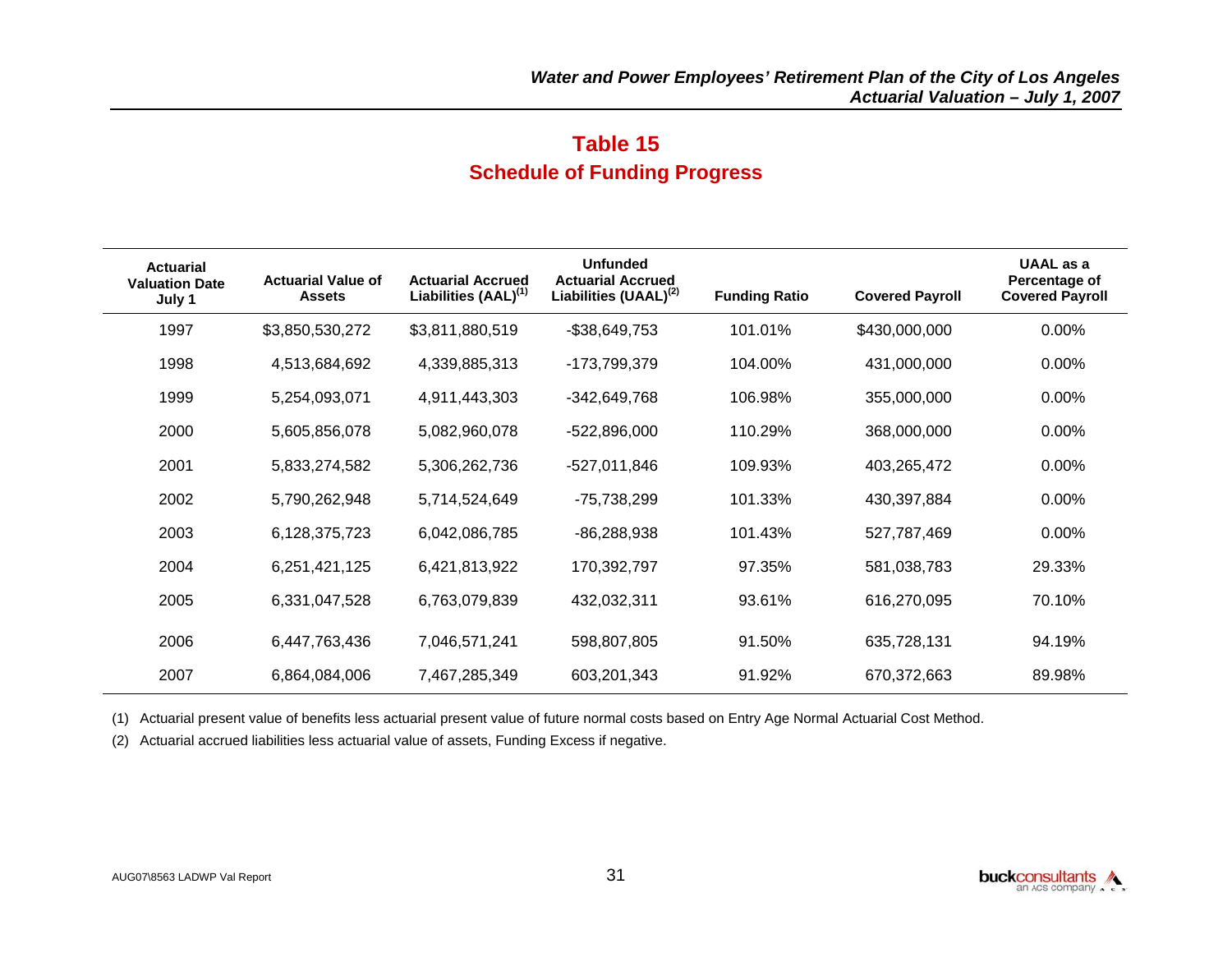## **Table 16 Schedule of Employer Contributions**

This table shows that the employer has consistently made contributions at of least 90% of the ARC and at least 70% of the APC and in a number of years the employer contribution was well in excess of 100%.

| <b>Fiscal Year</b><br><b>Ending June 30</b> | <b>Annual Required</b><br><b>Contribution</b><br>(A) | <b>Annual Pension</b><br>Cost<br>(B) | <b>Actual Employer</b><br><b>Contributions</b><br>(C) | <b>Actual Employer</b><br>Contribution as a %<br>of ARC<br>$(D) = (C) / (A)$ | <b>Actual Employer</b><br><b>Contributions as a</b><br>% of APC<br>$(E) = (C) / (B)$ |
|---------------------------------------------|------------------------------------------------------|--------------------------------------|-------------------------------------------------------|------------------------------------------------------------------------------|--------------------------------------------------------------------------------------|
| 1998                                        | \$31,514,506                                         | \$35,516,124                         | \$124,470,502                                         | 395.0%                                                                       | 350.5%                                                                               |
| 1999                                        | 0                                                    | 20,198,833                           | 57,458,271                                            |                                                                              | 284.5%                                                                               |
| 2000                                        | $\mathbf 0$                                          | 34,578,361                           | 24,426,465                                            |                                                                              | 70.6%                                                                                |
| 2001                                        | $\mathbf 0$                                          | 5,378,281                            | 25,763,218                                            |                                                                              | 479.0%                                                                               |
| 2002                                        | $\mathbf 0$                                          | 6,132,578                            | 27,241,801                                            |                                                                              | 444.2%                                                                               |
| 2003                                        | 40,910,299                                           | 47,823,973                           | 40,560,882                                            | 99.1%                                                                        | 84.8%                                                                                |
| 2004                                        | 44,128,205                                           | 50,773,126                           | 55,804,924                                            | 126.5%                                                                       | 109.9%                                                                               |
| 2005                                        | 80,784,677                                           | 87,615,788                           | 75,490,143                                            | 93.4%                                                                        | 86.2%                                                                                |
| 2006                                        | 110,268,590                                          | 116,651,020                          | 101,556,257                                           | 92.1%                                                                        | 87.1%                                                                                |
| 2007                                        | 141,464,198                                          | 147,288,082                          | 129,154,539                                           | 91.3%                                                                        | 87.7%                                                                                |
| 2008                                        | 144,743,767                                          | 149,896,630                          |                                                       |                                                                              |                                                                                      |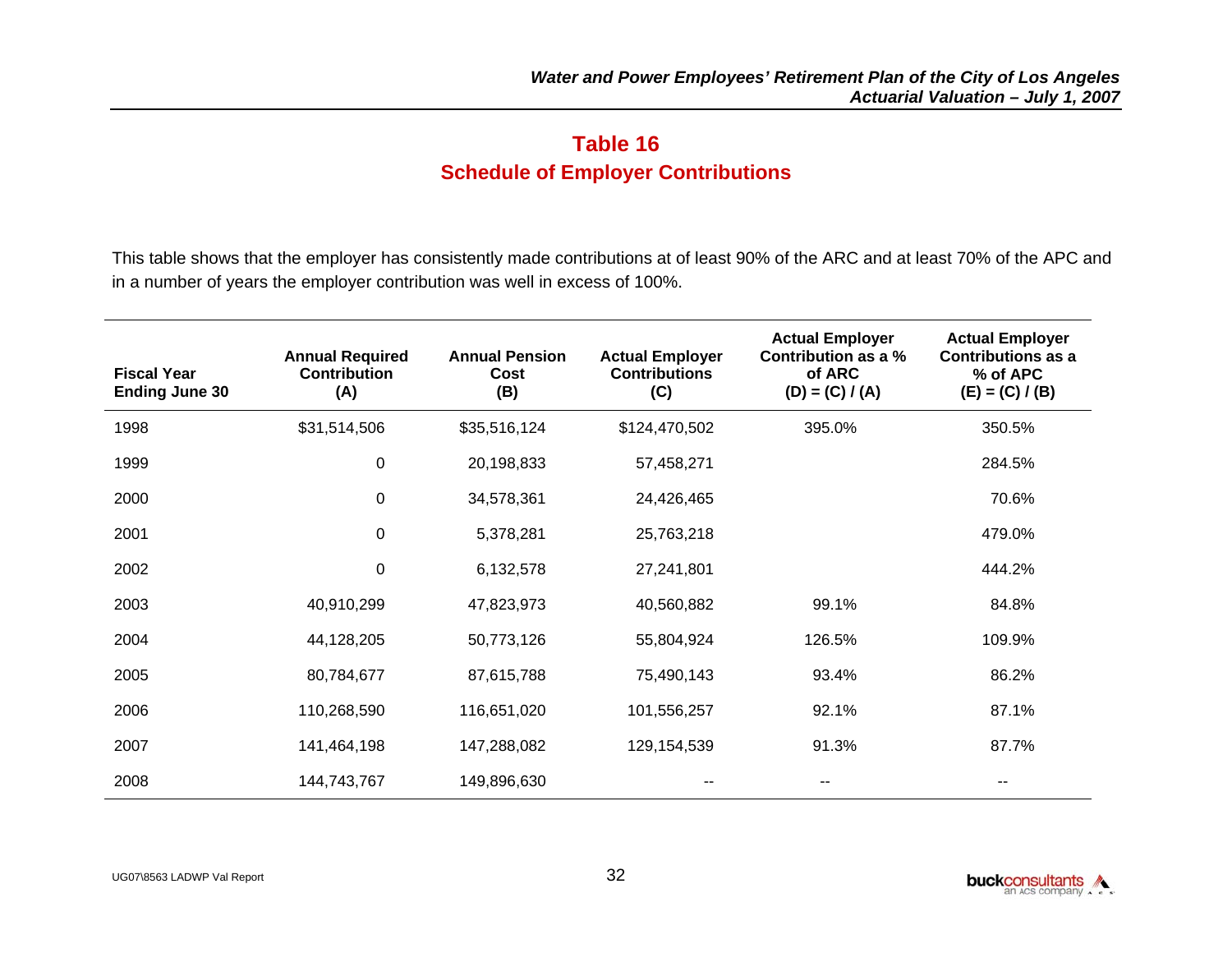## **Table 17 GASB Statement No. 27 Three-Year Trend Information**

| <b>Fiscal Year Ending</b><br>June 30 | <b>Annual Pension</b><br>Cost (APC) | <b>Total Employer</b><br><b>Contributions</b> | <b>Contribution</b><br>as a % of APC |
|--------------------------------------|-------------------------------------|-----------------------------------------------|--------------------------------------|
| 2005                                 | \$ 87,615,788                       | \$75,490,143                                  | 86.2%                                |
| 2006                                 | 116,651,020                         | 101,556,257                                   | 87.1%                                |
| 2007                                 | 147,288,082                         | 129,154,539                                   | 87.7%                                |

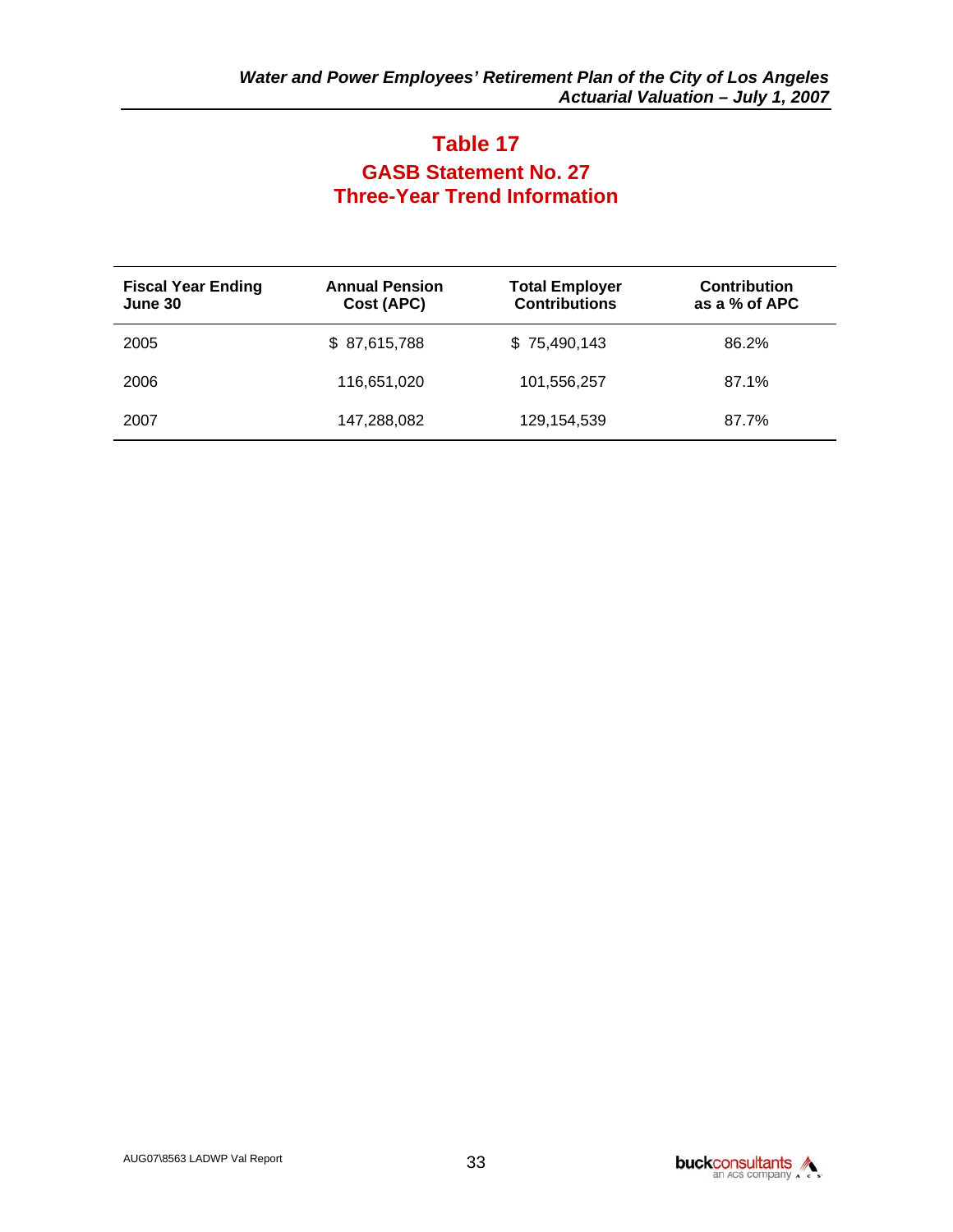#### **GASB Statement No. 27 Annual Development of Pension Cost**

Since employer contributions have in the aggregate, exceeded the Annual Pension Cost, the Plan has a Net Pension Asset.

| <b>Fiscal</b><br>Year<br><b>Ending</b><br>June 30 | <b>ARC at EOY</b><br>(A) | <b>Interest</b><br>on NPO*<br>(B) | <b>ARC</b><br>Adjustment<br>$(C) = (H)^* / (G)$ | <b>Annual Pension</b><br>Cost (APC)<br>$(D) = (A) + (B) - (C)$ | <b>Total Employer</b><br><b>Contributions</b><br>(E) | Change<br>in NPO<br>$(F) = (E) - (D)$ | Amort.<br><b>Factor</b><br>(G) | <b>Ending NPO</b><br><b>Balance</b><br>$(H) = \text{NPO}^{*} + (F)$ |
|---------------------------------------------------|--------------------------|-----------------------------------|-------------------------------------------------|----------------------------------------------------------------|------------------------------------------------------|---------------------------------------|--------------------------------|---------------------------------------------------------------------|
| 1998                                              | \$31,514,506             | $-$2,098,917$                     | $-$ \$6,100,535                                 | \$35,516,124                                                   | \$124,470,502                                        | -\$88,954,378                         | 4.8007                         | $-$118,241,111$                                                     |
| 1999                                              | 0                        | $-8,318,592$                      | $-28,517,425$                                   | 20,198,833                                                     | 57,458,271                                           | $-37,259,438$                         | 4.1463                         | -155,500,549                                                        |
| 2000                                              | 0                        | $-10,631,644$                     | $-45,210,005$                                   | 34,578,361                                                     | 24,426,465                                           | 10,151,896                            | 3.4395                         | -145,348,653                                                        |
| 2001                                              | 0                        | -10,973,809                       | -16,352,090                                     | 5,378,281                                                      | 25,763,218                                           | $-20,384,937$                         | 8.8887                         | -165,733,590                                                        |
| 2002                                              | 0                        | $-12,512,869$                     | -18,645,447                                     | 6,132,578                                                      | 27,241,801                                           | $-21,109,223$                         | 8.8887                         | -186,842,813                                                        |
| 2003                                              | 40,910,299               | $-14,106,614$                     | $-21,020,288$                                   | 47,823,973                                                     | 40,560,882                                           | 7,263,091                             | 8.8887                         | -179,579,722                                                        |
| 2004                                              | 44,128,205               | $-13,558,251$                     | $-20,203,172$                                   | 50,773,126                                                     | 55,804,924                                           | $-5,031,798$                          | 8.8887                         | -184,611,520                                                        |
| 2005                                              | 80,784,677               | $-13,938,151$                     | $-20,769,262$                                   | 87,615,788                                                     | 75,490,143                                           | 12,125,645                            | 8.8887                         | -172,485,874                                                        |
| 2006                                              | 110,268,590              | $-13,022,666$                     | $-19,405,096$                                   | 116,651,020                                                    | 101,556,257                                          | 15,094,763                            | 8.8887                         | $-157,391,111$                                                      |
| 2007                                              | 141,464,198              | $-11,883,013$                     | -17,706,897                                     | 147,288,082                                                    | 129,154,539                                          | 18,133,543                            | 8.8887                         | -139,257,570                                                        |
| 2008                                              | 144,743,767              | $-10,513,947$                     | $-15,666,810$                                   | 149,896,630                                                    | 144,743,767**                                        | 5,152,863                             | 8.8887                         | -134,104,707                                                        |

\*Prior year NPO

\*\* Assumed to be equal to the ARC. Will be updated to equal the actual employer contribution after June 30, 2008.

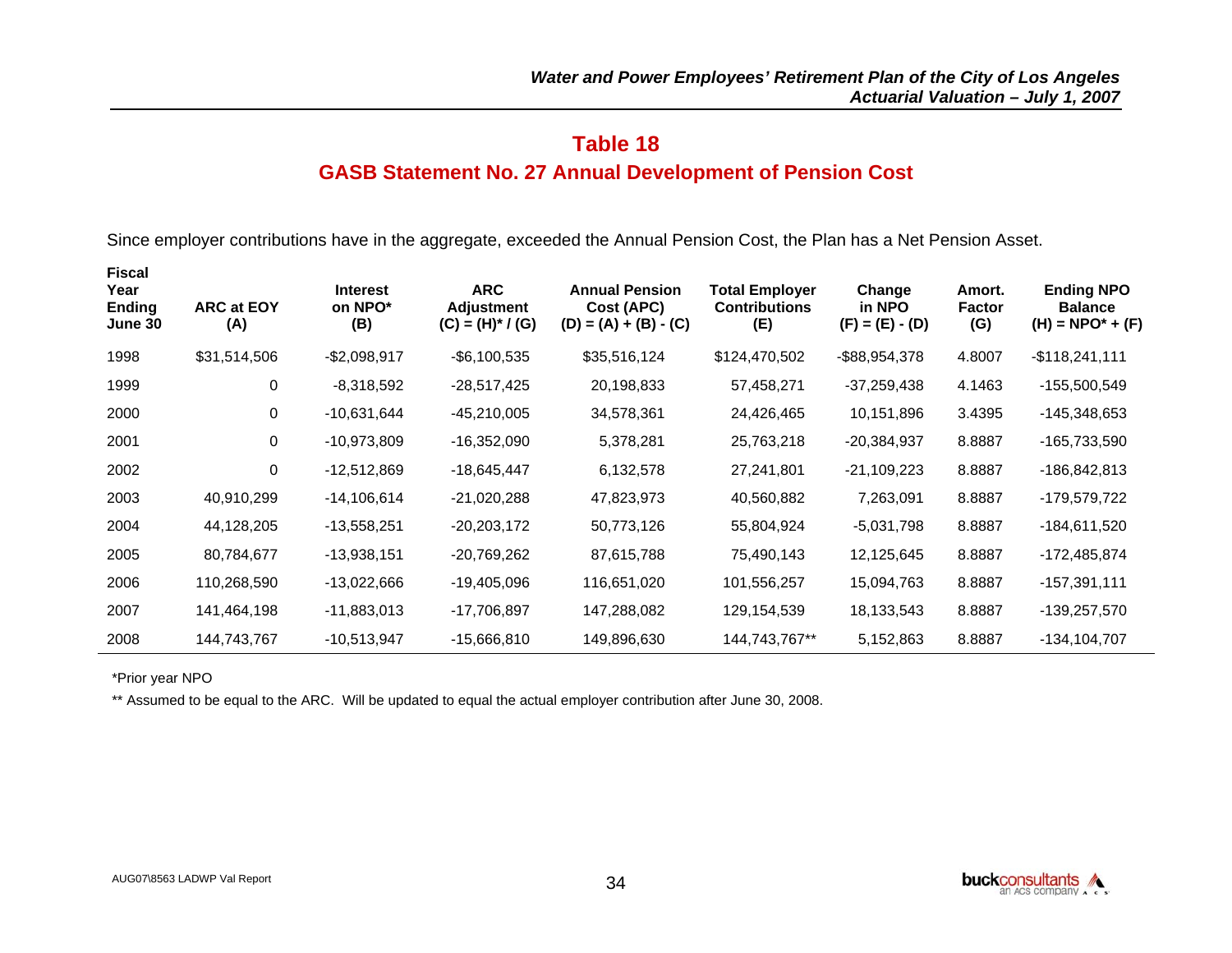## **Section 7 Impact of Assumption Changes**

## **Table 19 Impact of Experience Study Assumption Changes**

|                                                                                                                                | <b>Prior Assumptions</b> |              | <b>Current Assumptions</b> |              |
|--------------------------------------------------------------------------------------------------------------------------------|--------------------------|--------------|----------------------------|--------------|
| Actuarial accrued liability                                                                                                    |                          |              |                            |              |
| <b>Active Members</b>                                                                                                          | \$3,382,197,907          |              | \$3,413,519,969            |              |
| <b>Terminated Vested Members</b>                                                                                               | 114,808,578              |              | 105,524,228                |              |
| <b>Retired Members</b>                                                                                                         | 3,988,381,602            |              | 3,948,241,152              |              |
| Total                                                                                                                          | \$7,485,388,087          |              | \$7,467,285,349            |              |
|                                                                                                                                | <b>Prior Assumptions</b> |              | <b>Current Assumptions</b> |              |
|                                                                                                                                | <b>Dollars</b>           | % of Payroll | <b>Dollars</b>             | % of Payroll |
| <b>Total Normal Cost</b><br>А.                                                                                                 | \$103,864,456            | 15.49%       | \$105,450,550              | 15.73%       |
| Expected employee<br>В.<br>contributions                                                                                       | 38,609,879               | 5.76%        | 36,681,405                 | 5.47%        |
| Employer normal cost: (A) - (B)<br>C.                                                                                          | \$65,254,577             | 9.73%        | \$68,769,145               | 10.26%       |
| Actuarial accrued liability<br>D.                                                                                              | 7,485,388,087            |              | 7,467,285,349              |              |
| Actuarial value of assets<br>Е.                                                                                                | 6,864,084,005            |              | 6,864,084,005              |              |
| Unfunded/(overfunded) actuarial<br>F.<br>accrued liability:<br>$(D) - (E)$                                                     | \$621,304,082            |              | \$603,201,314              |              |
| G. Amortization of<br>Unfunded/(overfunded) actuarial<br>accrued liability                                                     | 72,365,827               | 10.79%       | 70,407,554                 | 10.50%       |
| H. Total required contribution:<br>$(C) + (G)$ , adjusted for timing                                                           | 143, 125, 220            | 21.35%       | 144,734,767                | 21.59%       |
| Employer match (110% of (B)),<br>I.<br>adjusted for timing                                                                     | 42,470,867               | 6.34%        | 41,963,527                 | 6.26%        |
| Recommended contribution:<br>J.<br>greater of employer match (I) or<br>total required contribution (H),<br>adjusted for timing | \$143,125,220            | 21.35%       | \$144,734,767              | 21.59%       |
| K. Projected compensation                                                                                                      | \$670,372,663            |              | \$670,372,663              |              |

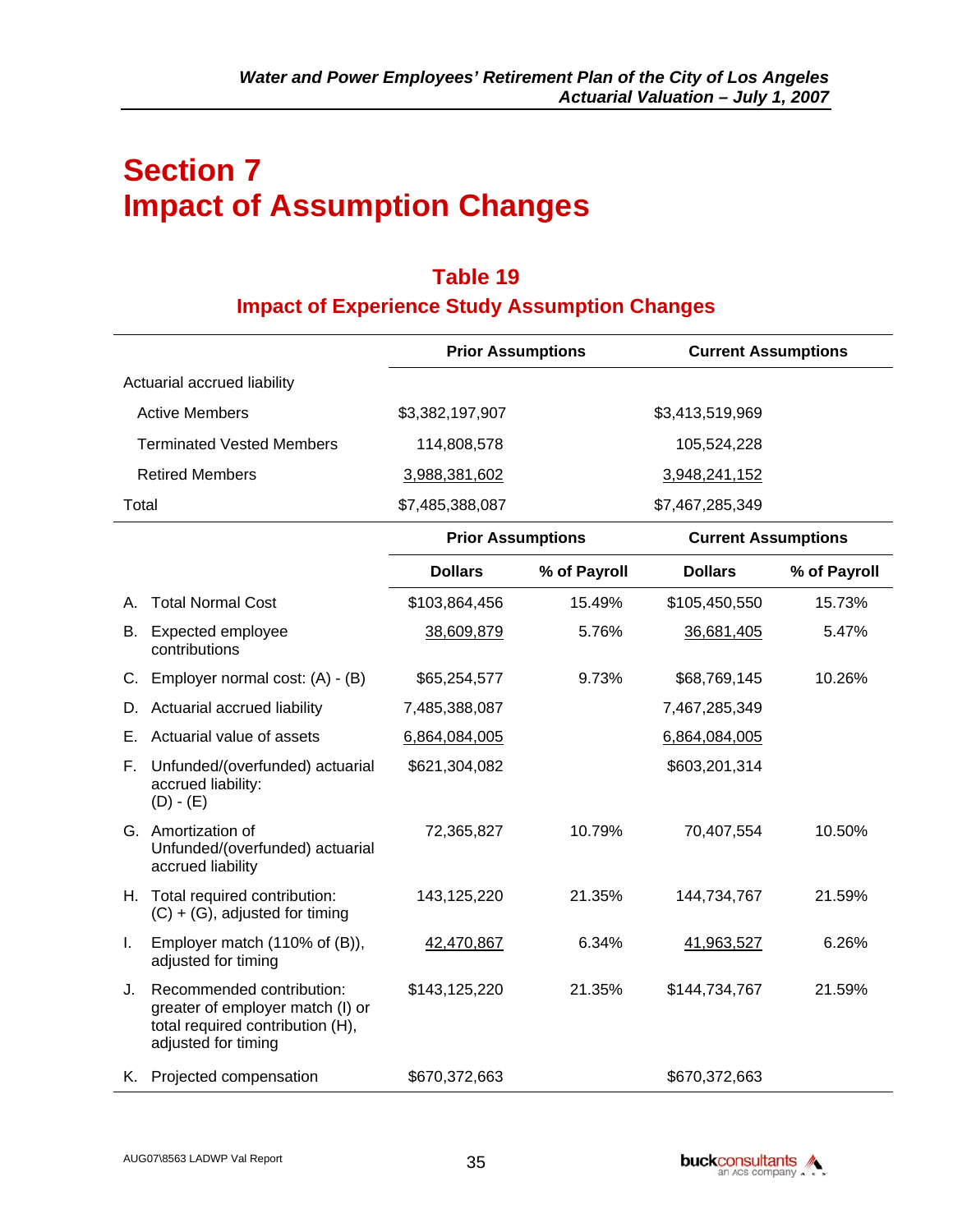# **Section 8 Supplemental Information**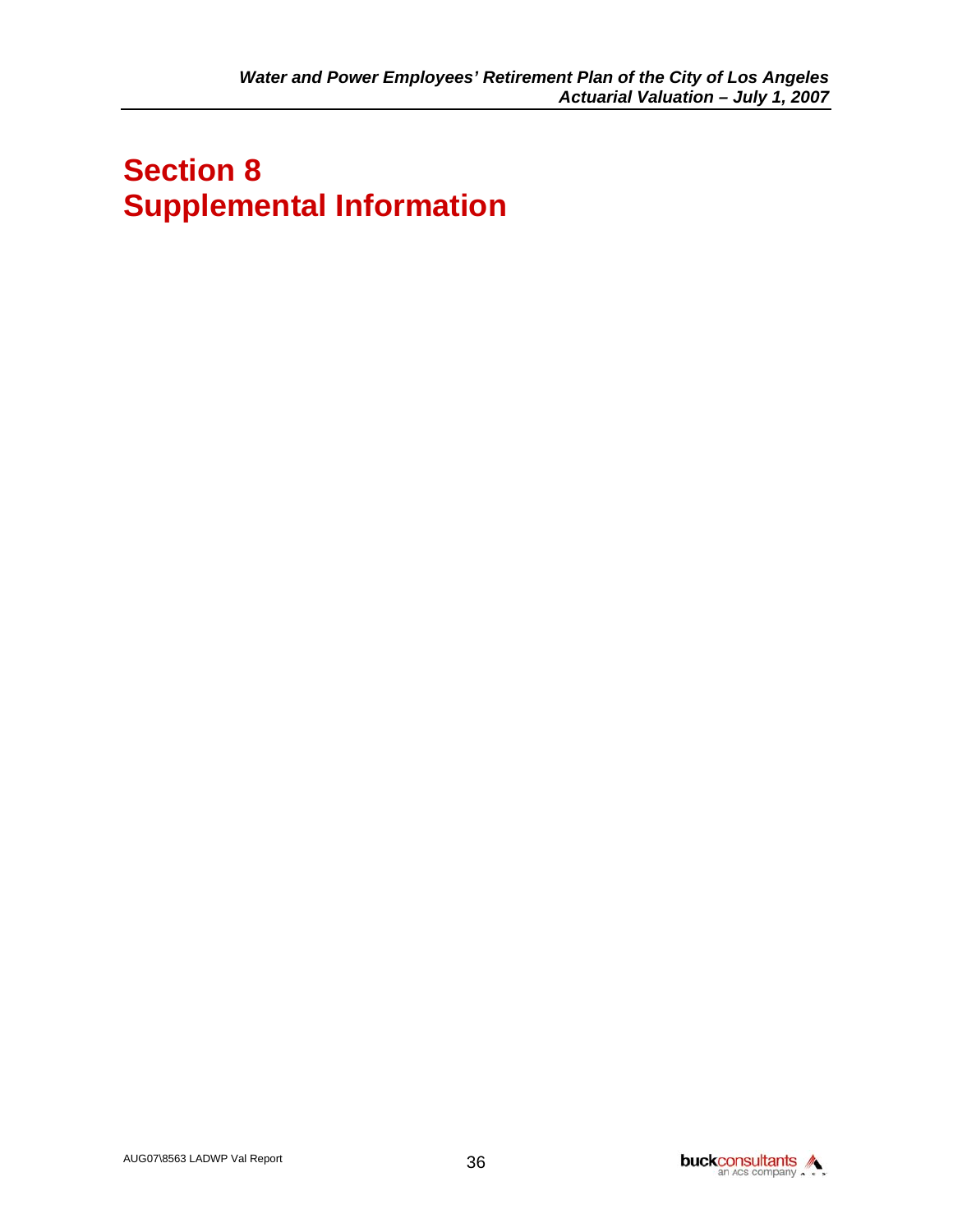# **Appendix A Actuarial Procedures and Assumptions**

This section of the report describes the actuarial procedures and assumptions used in this valuation. The assumptions used in this valuation have changed from those used in the July 1, 2006 valuation based on the experience study performed by the prior actuary in 2007.

The actuarial assumptions used in the valuation are intended to estimate the future experience of the members of the Plan and of the Plan itself in areas that affect the projected benefit flow and anticipated investment earnings. Any variations in future experience from that expected from these assumptions will result in corresponding changes in the estimated costs of the Plan's benefits. Table A-1 summarizes the actuarial assumptions.

Table A-2 presents expected annual salary increases for various years of service. Tables A-3 through A-6 give rates of decrement for service retirement, disablement, mortality, and other terminations of employment. Table A-7 shows probabilities of vesting upon termination.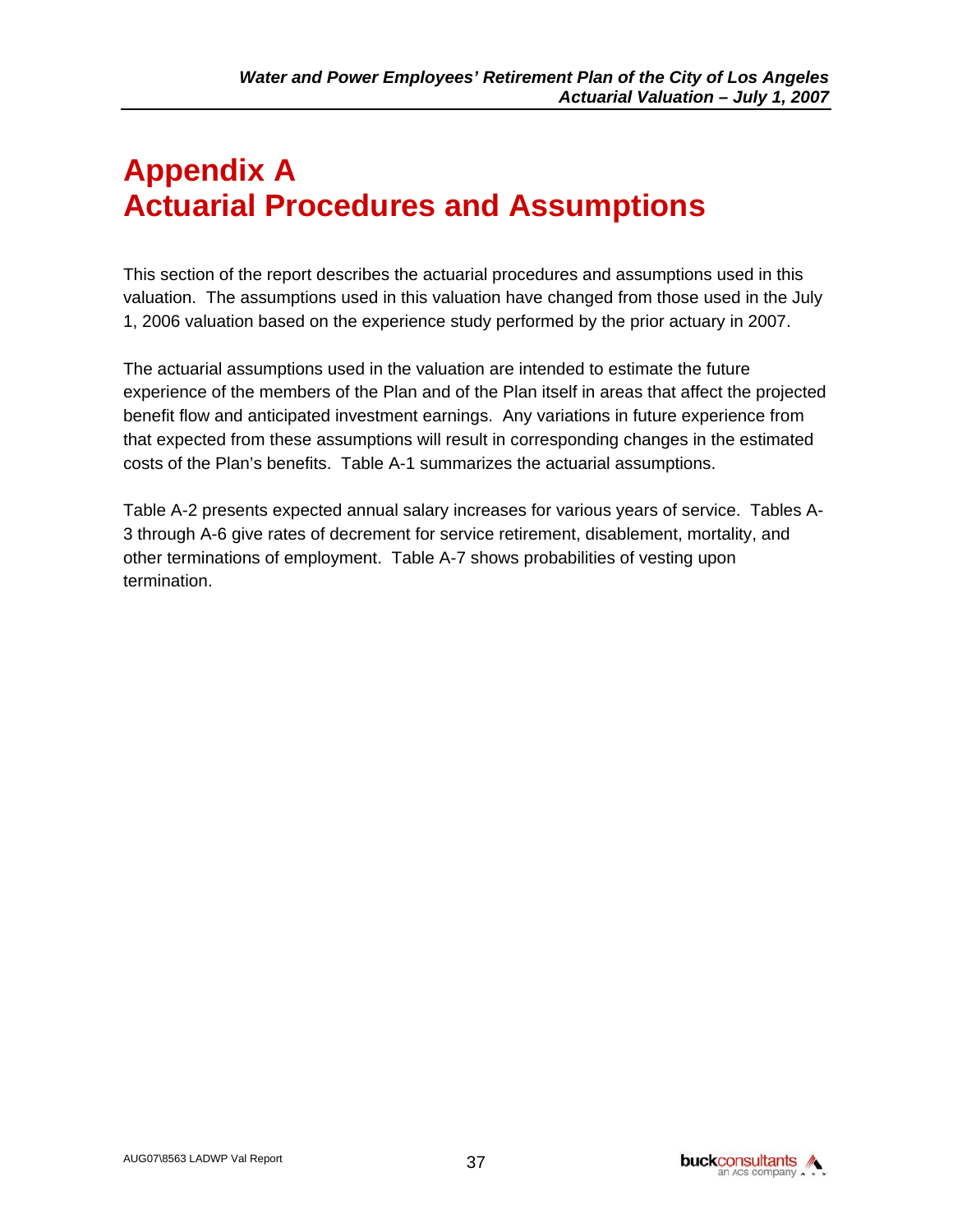#### **Appendix A Actuarial Procedures and Assumptions (cont'd)**

| <b>Actuarial Cost Method</b> | The actuarial valuation was prepared using the entry age<br>normal actuarial cost method. Under this method, the<br>actuarial present value of the projected benefits of each<br>individual included in the valuation is allocated as a level<br>percentage of the individual's projected compensation<br>between entry age and assumed exit. The portion of this<br>actuarial present value allocated to a valuation year is<br>called the normal cost. The portion of this actuarial<br>present value not provided for at a valuation date by the<br>sum of (a) the actuarial value of the assets, and (b) the<br>actuarial present value of future normal costs is called the<br>unfunded actuarial accrued liability or UAAL. The UAAL is<br>amortized as a level percentage of the projected salaries<br>of present and future members of the Plan. |
|------------------------------|----------------------------------------------------------------------------------------------------------------------------------------------------------------------------------------------------------------------------------------------------------------------------------------------------------------------------------------------------------------------------------------------------------------------------------------------------------------------------------------------------------------------------------------------------------------------------------------------------------------------------------------------------------------------------------------------------------------------------------------------------------------------------------------------------------------------------------------------------------|
| <b>Records and Data</b>      | The data used in the valuation consist of financial<br>information; records of age, service, salary, and<br>contribution rates and account balances of contributing<br>members; and records of age, and amount of benefit for<br>retired members and beneficiaries. All of the data were<br>supplied by Plan's staff and are accepted for valuation<br>purposes without audit.                                                                                                                                                                                                                                                                                                                                                                                                                                                                           |
| <b>Valuation of Assets</b>   | All assets are valued at market as of the valuation date,<br>July 1, 2007.                                                                                                                                                                                                                                                                                                                                                                                                                                                                                                                                                                                                                                                                                                                                                                               |
| <b>Investment Earnings</b>   | The annual rate of investment earnings of the assets of<br>the Plan is assumed to be 8.0%. This rate is compounded<br>annually and is net of investment expenses.                                                                                                                                                                                                                                                                                                                                                                                                                                                                                                                                                                                                                                                                                        |
| <b>Future Salaries</b>       | Table A-2 illustrates the rates of future salary increases<br>assumed for the purpose of the valuation. In addition to<br>increases in salary due to promotions and longevity, this<br>scale includes an assumed 4.25% per annum rate of<br>increase in the general wage level of the membership.                                                                                                                                                                                                                                                                                                                                                                                                                                                                                                                                                        |
| <b>Retirement</b>            | Table A-3 shows the annual assumed rates of retirement.<br>Separate rates are also used for members with 30 or more<br>years of service.                                                                                                                                                                                                                                                                                                                                                                                                                                                                                                                                                                                                                                                                                                                 |
| <b>Disability</b>            | The rates of disability used in this valuation are illustrated<br>in Table A-4.                                                                                                                                                                                                                                                                                                                                                                                                                                                                                                                                                                                                                                                                                                                                                                          |

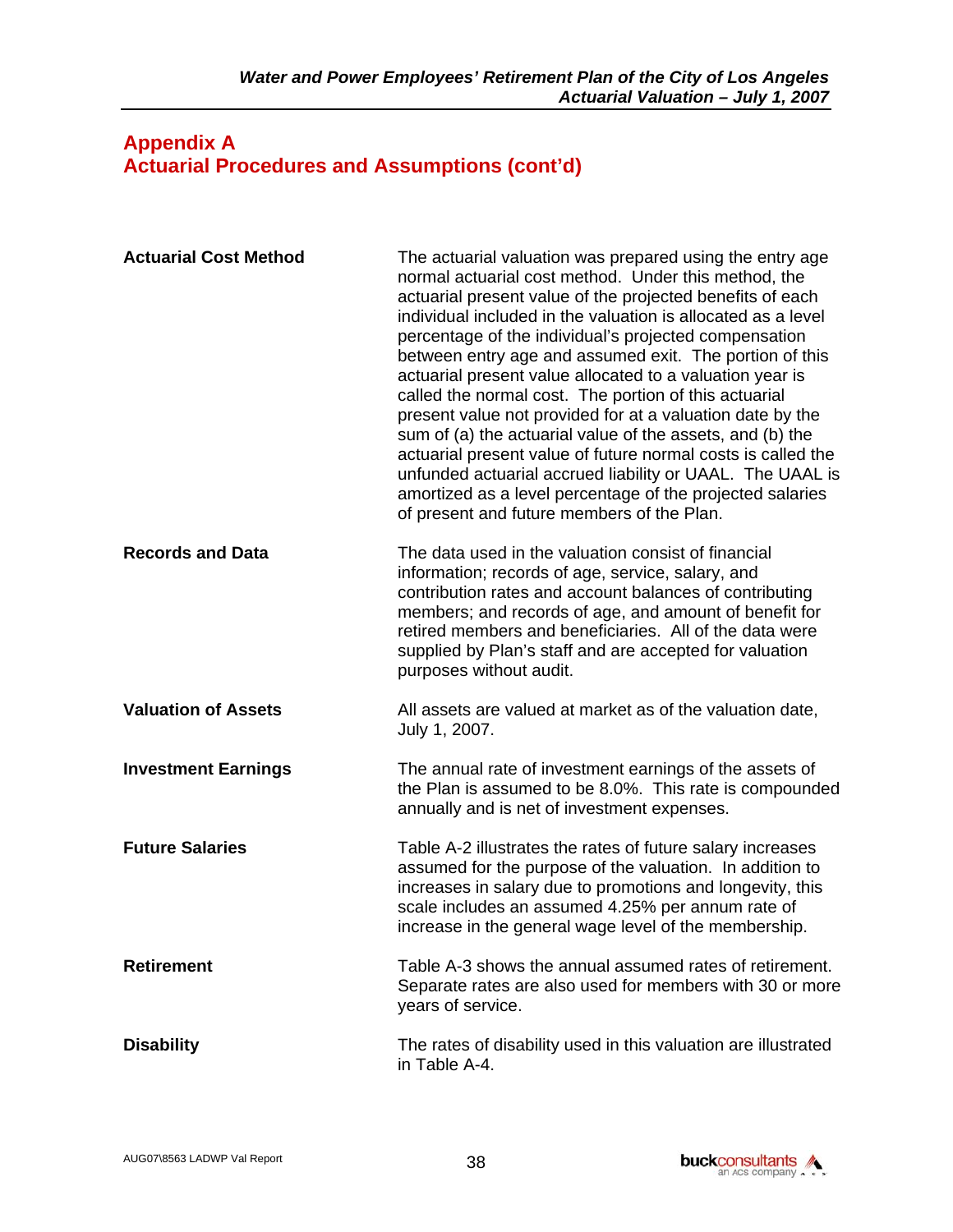#### **Appendix A Actuarial Procedures and Assumptions (cont'd)**

| <b>Mortality</b>                                            | The mortality rates used in this valuation are illustrated in<br>Table A-5. A written description of each table used is<br>included in Table A-1.                                                                                                                                                                           |
|-------------------------------------------------------------|-----------------------------------------------------------------------------------------------------------------------------------------------------------------------------------------------------------------------------------------------------------------------------------------------------------------------------|
| <b>Other Terminations</b><br>of Employment                  | The rates of assumed future withdrawal from active<br>service for reasons other than death, disability or<br>retirement are shown for representative ages in Table A-6.                                                                                                                                                     |
|                                                             | Terminating members may forfeit a vested right to a<br>deferred benefit if they withdraw their accumulated<br>contributions. Table A-6 gives the assumed probability, at<br>selected ages, that a terminating member will elect to<br>receive the deferred benefit instead of withdrawing his<br>accumulated contributions. |
| Interest on Member<br><b>Contributions</b>                  | Interest on member contributions is assumed to accrue at<br>a rate of 8.00% per annum, compounded annually.                                                                                                                                                                                                                 |
| <b>Percent Married</b>                                      | We assumed 90% of males and 75% of females are<br>married.                                                                                                                                                                                                                                                                  |
| <b>Commencement for</b><br><b>Terminated Vested Members</b> | Vested members who terminate but elect to leave their<br>contributions in the Plan are assumed to commence<br>receiving benefits at age 60.                                                                                                                                                                                 |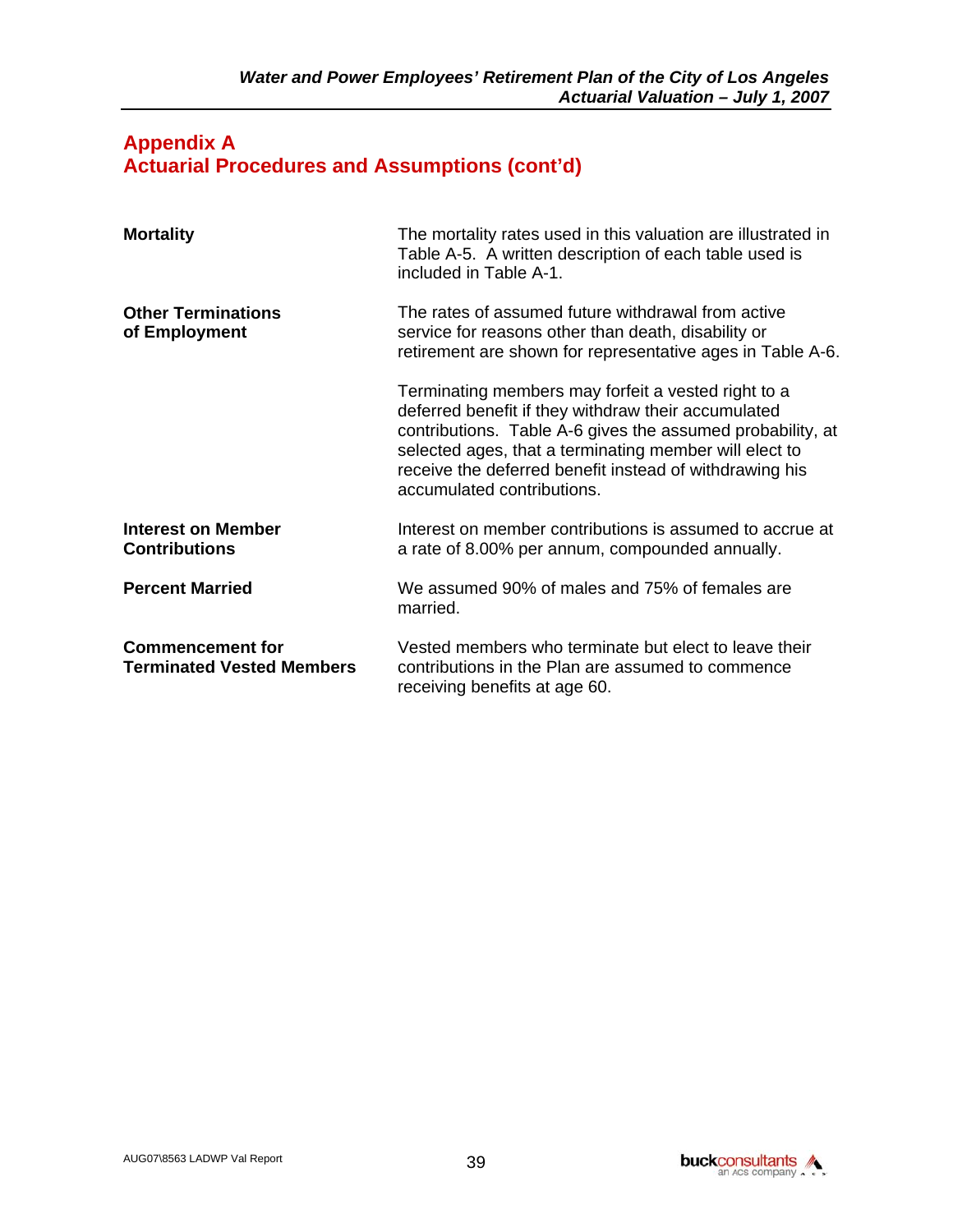## **Table A-1 Summary of Valuation Assumptions**

| L. |    | Economic assumptions                                         |                                                    |           |  |  |  |
|----|----|--------------------------------------------------------------|----------------------------------------------------|-----------|--|--|--|
|    |    | A. Inflation                                                 |                                                    | 3.75%     |  |  |  |
|    |    |                                                              | B. Real across the board increase                  | 0.50%     |  |  |  |
|    |    | C. Investment return                                         |                                                    | 8.00%     |  |  |  |
|    | D. |                                                              | Interest on member accounts                        | 8.00%     |  |  |  |
| Ш. |    | Demographic assumptions                                      |                                                    |           |  |  |  |
|    |    |                                                              | A. Salary increases due to promotion and longevity | Table A-2 |  |  |  |
|    |    | <b>B.</b> Retirement                                         |                                                    | Table A-3 |  |  |  |
|    |    | C. Disablement                                               |                                                    | Table A-4 |  |  |  |
|    |    |                                                              | D. Mortality after service retirement              | Table A-5 |  |  |  |
|    |    | Men<br>1994 Group Annuity Mortality (GAM) Table<br>for Males |                                                    |           |  |  |  |
|    |    | Women                                                        | 1994 GAM Table for Females                         |           |  |  |  |
|    |    | E. Mortality pre-retirement                                  |                                                    | Table A-5 |  |  |  |
|    |    | Men                                                          | 1994 GAM Table for Males                           |           |  |  |  |
|    |    | Women                                                        | 1994 GAM Table for Females                         |           |  |  |  |
|    |    |                                                              | F. Mortality after disability retirement           | Table A-5 |  |  |  |
|    |    | Men                                                          | 1994 GAM Table for Males                           |           |  |  |  |
|    |    | Women                                                        | 1994 GAM Table for Females                         |           |  |  |  |
|    |    | Table A-6<br>G. Other terminations of employment             |                                                    |           |  |  |  |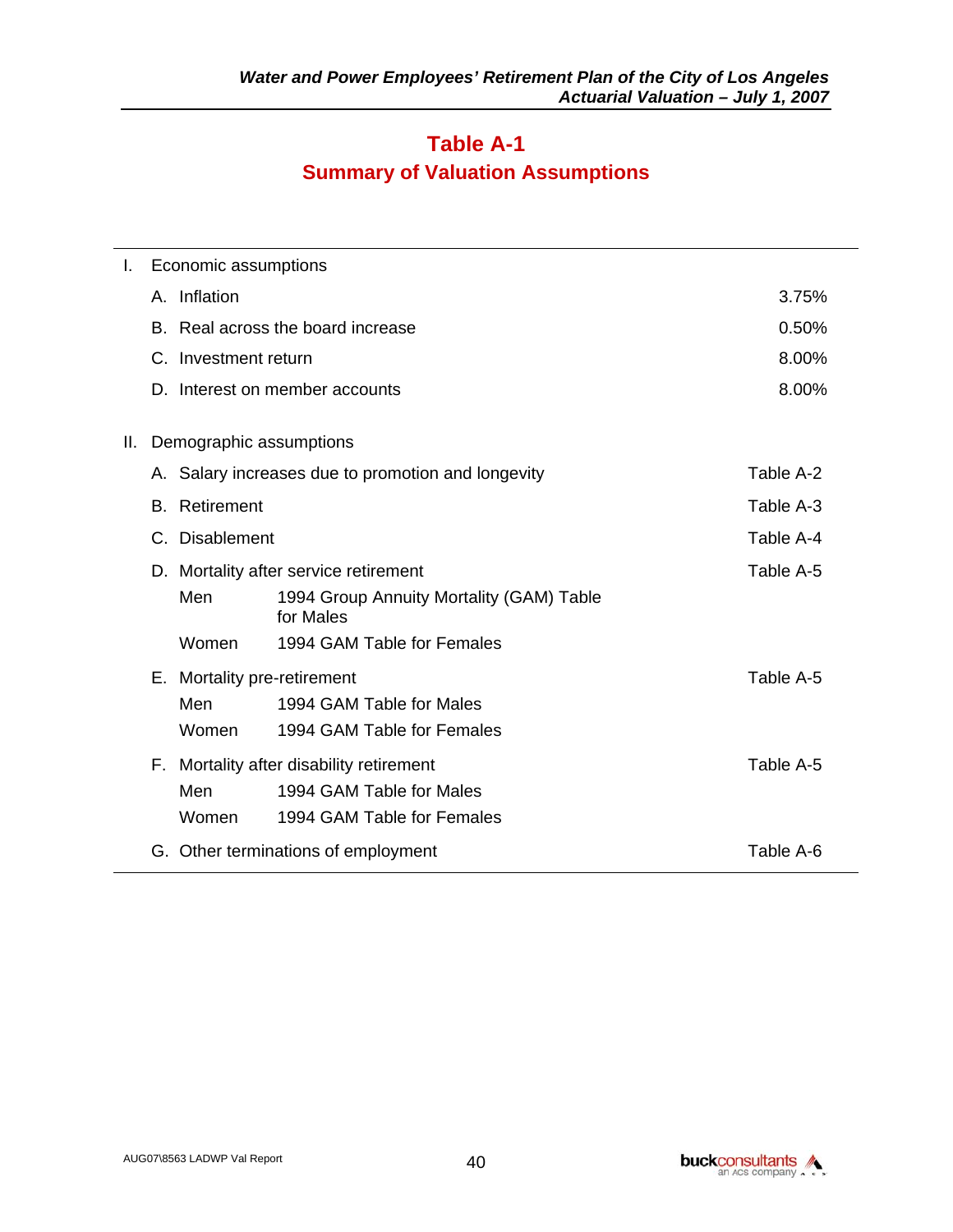## **Table A-2 Future Salaries**

| <b>Current Assumptions</b>                                                      |       | <b>Prior Assumptions</b>                                |
|---------------------------------------------------------------------------------|-------|---------------------------------------------------------|
| <b>Promotional and Merit</b><br><b>Years of</b><br><b>Service</b><br>Increases* |       | 5.50% (increases of 4.00% for                           |
| 0                                                                               | 5.00% | inflation, 0.50% for across the<br>board, and 1.00% for |
| 1                                                                               | 4.00% | promotional and merit)                                  |
| 2                                                                               | 3.00% |                                                         |
| 3                                                                               | 2.00% |                                                         |
| 4                                                                               | 1.50% |                                                         |
| $5+$                                                                            | 1.00% |                                                         |

\* Before including a 3.75% inflation increase and a 0.50% across the board increase.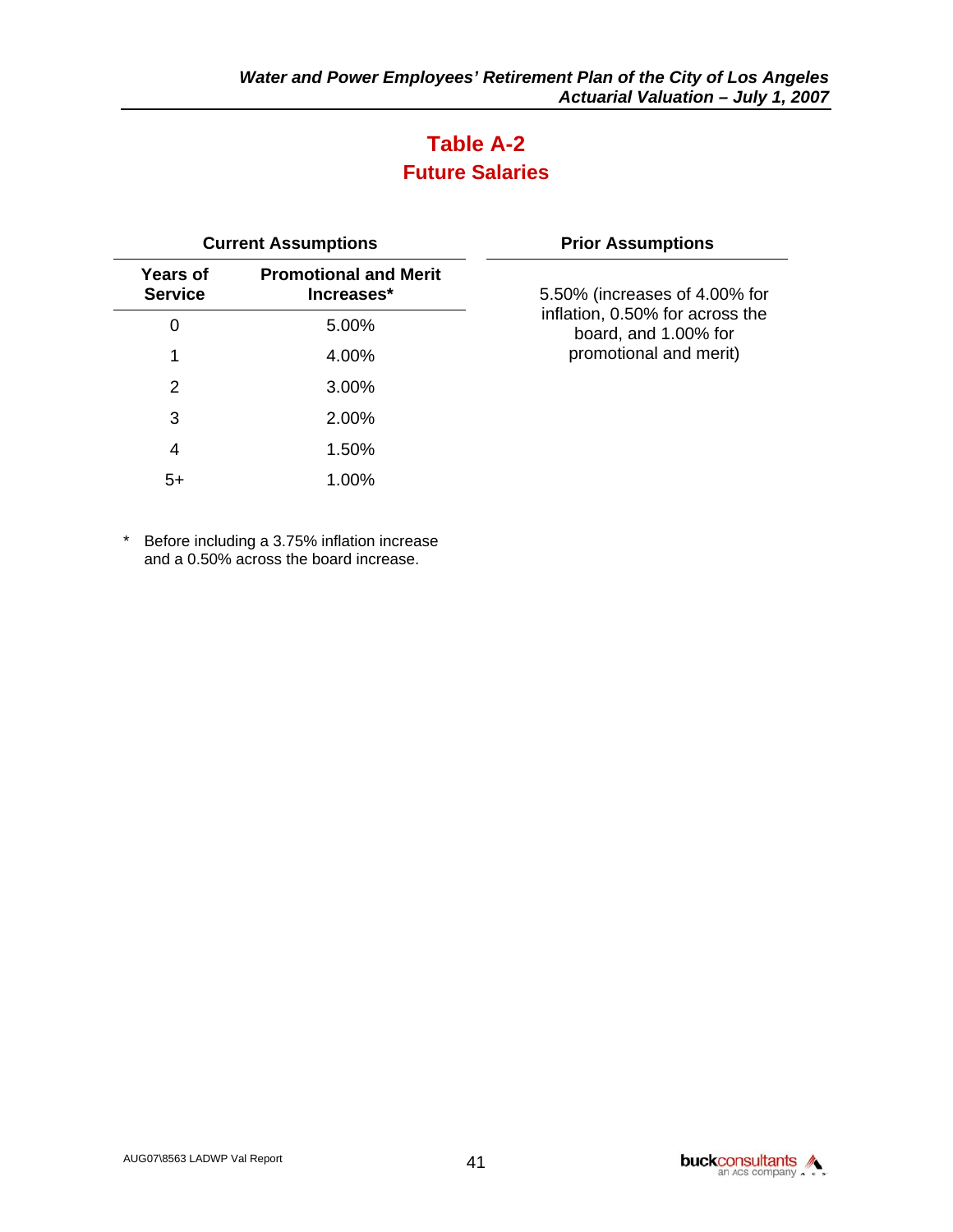## **Table A-3 Retirement**

|     | <b>Current Assumptions</b>          |                                    | <b>Prior Assumptions</b>            |                             |  |
|-----|-------------------------------------|------------------------------------|-------------------------------------|-----------------------------|--|
| Age | <b>Under 30 Years</b><br>of Service | Over 30 Years of<br><b>Service</b> | <b>Under 30 Years</b><br>of Service | Over 30 Years<br>of Service |  |
| 50  | 0.00%                               | 30.00%                             | 0.00%                               | 60.00%                      |  |
| 51  | 0.00%                               | 12.50%                             | 0.00%                               | 15.00%                      |  |
| 52  | 0.00%                               | 12.50%                             | 0.00%                               | 20.00%                      |  |
| 53  | 0.00%                               | 5.00%                              | 0.00%                               | 5.00%                       |  |
| 54  | 0.00%                               | 5.00%                              | 0.00%                               | 5.00%                       |  |
| 55  | 5.00%                               | 25.00%                             | 5.00%                               | 25.00%                      |  |
| 56  | 3.00%                               | 12.50%                             | 4.00%                               | 10.00%                      |  |
| 57  | 3.00%                               | 12.50%                             | 1.00%                               | 10.00%                      |  |
| 58  | 3.00%                               | 12.50%                             | 1.00%                               | 10.00%                      |  |
| 59  | 4.00%                               | 12.50%                             | 2.00%                               | 10.00%                      |  |
| 60  | 4.00%                               | 15.00%                             | 2.00%                               | 10.00%                      |  |
| 61  | 4.00%                               | 10.00%                             | 3.00%                               | 5.00%                       |  |
| 62  | 4.00%                               | 10.00%                             | 3.00%                               | 5.00%                       |  |
| 63  | 5.00%                               | 20.00%                             | 3.00%                               | 20.00%                      |  |
| 64  | 5.00%                               | 20.00%                             | 3.00%                               | 10.00%                      |  |
| 65  | 100.00%                             | 100.00%                            | 100.00%                             | 100.00%                     |  |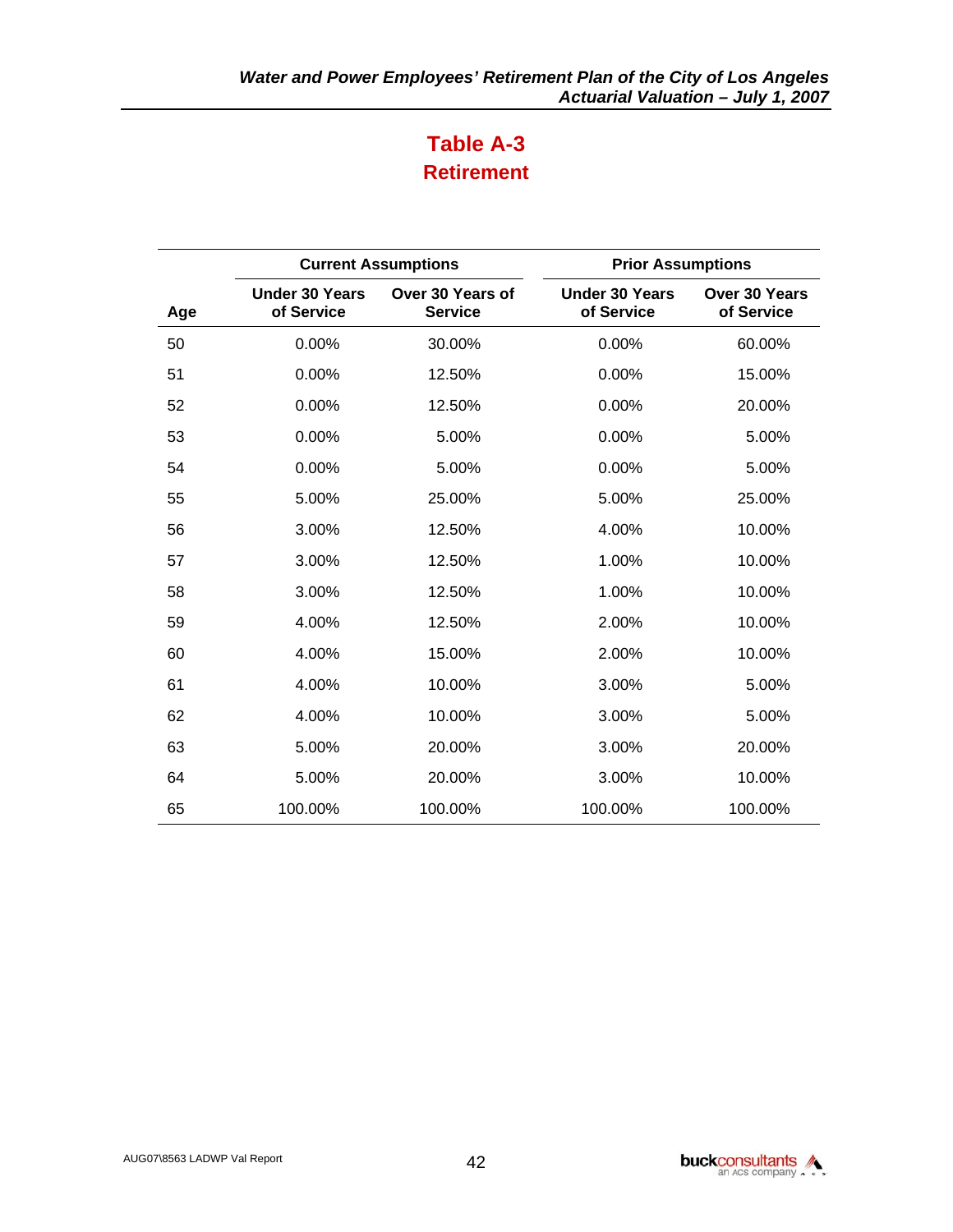## **Table A-4 Disability**

|     |             | <b>Current Assumptions</b> | <b>Prior Assumptions</b> |         |
|-----|-------------|----------------------------|--------------------------|---------|
| Age | <b>Male</b> | <b>Female</b>              | <b>Male</b>              | Female  |
| 20  | 0.00000     | 0.00000                    | 0.00000                  | 0.00000 |
| 21  | 0.00000     | 0.00000                    | 0.00000                  | 0.00000 |
| 22  | 0.00000     | 0.00000                    | 0.00000                  | 0.00000 |
| 23  | 0.00000     | 0.00000                    | 0.00000                  | 0.00000 |
| 24  | 0.00000     | 0.00000                    | 0.00000                  | 0.00000 |
| 25  | 0.00006     | 0.00000                    | 0.00006                  | 0.00000 |
| 26  | 0.00006     | 0.00000                    | 0.00006                  | 0.00000 |
| 27  | 0.00006     | 0.00000                    | 0.00006                  | 0.00000 |
| 28  | 0.00006     | 0.00000                    | 0.00006                  | 0.00000 |
| 29  | 0.00006     | 0.00000                    | 0.00006                  | 0.00000 |
| 30  | 0.00012     | 0.00006                    | 0.00012                  | 0.00006 |
| 31  | 0.00012     | 0.00012                    | 0.00012                  | 0.00012 |
| 32  | 0.00012     | 0.00018                    | 0.00012                  | 0.00018 |
| 33  | 0.00012     | 0.00018                    | 0.00012                  | 0.00018 |
| 34  | 0.00012     | 0.00030                    | 0.00012                  | 0.00030 |
| 35  | 0.00012     | 0.00036                    | 0.00012                  | 0.00036 |
| 36  | 0.00012     | 0.00042                    | 0.00012                  | 0.00042 |
| 37  | 0.00012     | 0.00048                    | 0.00012                  | 0.00048 |
| 38  | 0.00012     | 0.00054                    | 0.00012                  | 0.00054 |
| 39  | 0.00012     | 0.00060                    | 0.00012                  | 0.00060 |
| 40  | 0.00018     | 0.00072                    | 0.00018                  | 0.00072 |
| 41  | 0.00018     | 0.00072                    | 0.00018                  | 0.00072 |
| 42  | 0.00024     | 0.00084                    | 0.00024                  | 0.00084 |
| 43  | 0.00024     | 0.00090                    | 0.00024                  | 0.00090 |
| 44  | 0.00024     | 0.00096                    | 0.00024                  | 0.00096 |
| 45  | 0.00030     | 0.00102                    | 0.00030                  | 0.00102 |
| 46  | 0.00030     | 0.00108                    | 0.00030                  | 0.00108 |
| 47  | 0.00036     | 0.00114                    | 0.00036                  | 0.00114 |
| 48  | 0.00042     | 0.00126                    | 0.00042                  | 0.00126 |
| 49  | 0.00048     | 0.00126                    | 0.00048                  | 0.00126 |

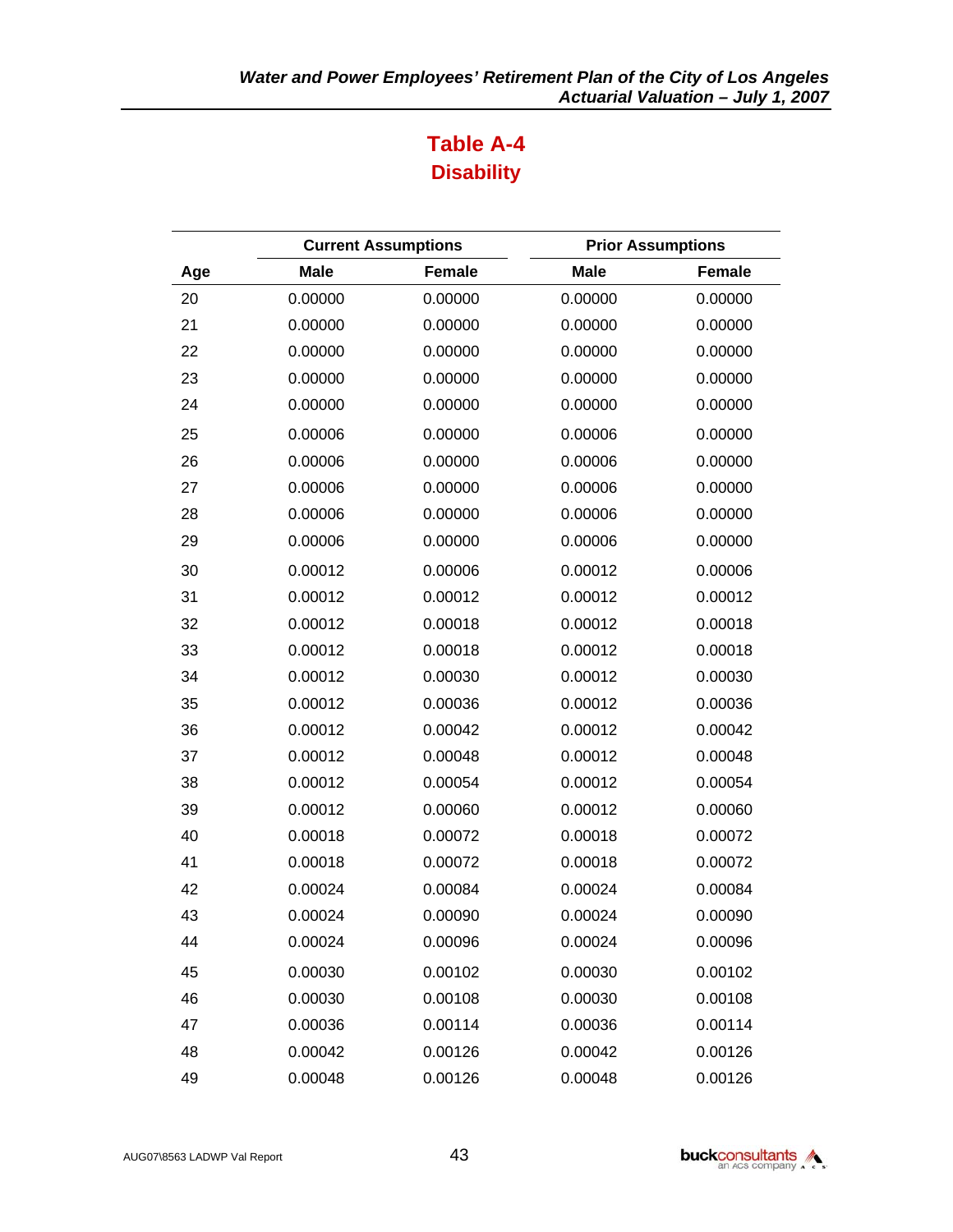## **Table A-4 Disability (cont'd)**

|     | <b>Current Assumptions</b> |               | <b>Prior Assumptions</b> |               |  |
|-----|----------------------------|---------------|--------------------------|---------------|--|
| Age | <b>Male</b>                | <b>Female</b> | <b>Male</b>              | <b>Female</b> |  |
| 50  | 0.00054                    | 0.00138       | 0.00054                  | 0.00138       |  |
| 51  | 0.00066                    | 0.00144       | 0.00066                  | 0.00144       |  |
| 52  | 0.00084                    | 0.00150       | 0.00084                  | 0.00150       |  |
| 53  | 0.00090                    | 0.00156       | 0.00090                  | 0.00156       |  |
| 54  | 0.00108                    | 0.00162       | 0.00108                  | 0.00162       |  |
| 55  | 0.00126                    | 0.00168       | 0.00126                  | 0.00168       |  |
| 56  | 0.00144                    | 0.00180       | 0.00144                  | 0.00180       |  |
| 57  | 0.00162                    | 0.00180       | 0.00162                  | 0.00180       |  |
| 58  | 0.00186                    | 0.00192       | 0.00186                  | 0.00192       |  |
| 59  | 0.00210                    | 0.00198       | 0.00210                  | 0.00198       |  |
| 60  | 0.00240                    | 0.00000       | 0.00240                  | 0.00000       |  |
| 61  | 0.00264                    | 0.00000       | 0.00264                  | 0.00000       |  |
| 62  | 0.00300                    | 0.00000       | 0.00300                  | 0.00000       |  |
| 63  | 0.00336                    | 0.00000       | 0.00336                  | 0.00000       |  |
| 64  | 0.00348                    | 0.00000       | 0.00348                  | 0.00000       |  |
| 65  | 0.00000                    | 0.00000       | 0.00000                  | 0.00000       |  |
| 66  | 0.00000                    | 0.00000       | 0.00000                  | 0.00000       |  |
| 67  | 0.00000                    | 0.00000       | 0.00000                  | 0.00000       |  |
| 68  | 0.00000                    | 0.00000       | 0.00000                  | 0.00000       |  |
| 69  | 0.00000                    | 0.00000       | 0.00000                  | 0.00000       |  |
| 70  | 0.00000                    | 0.00000       | 0.00000                  | 0.00000       |  |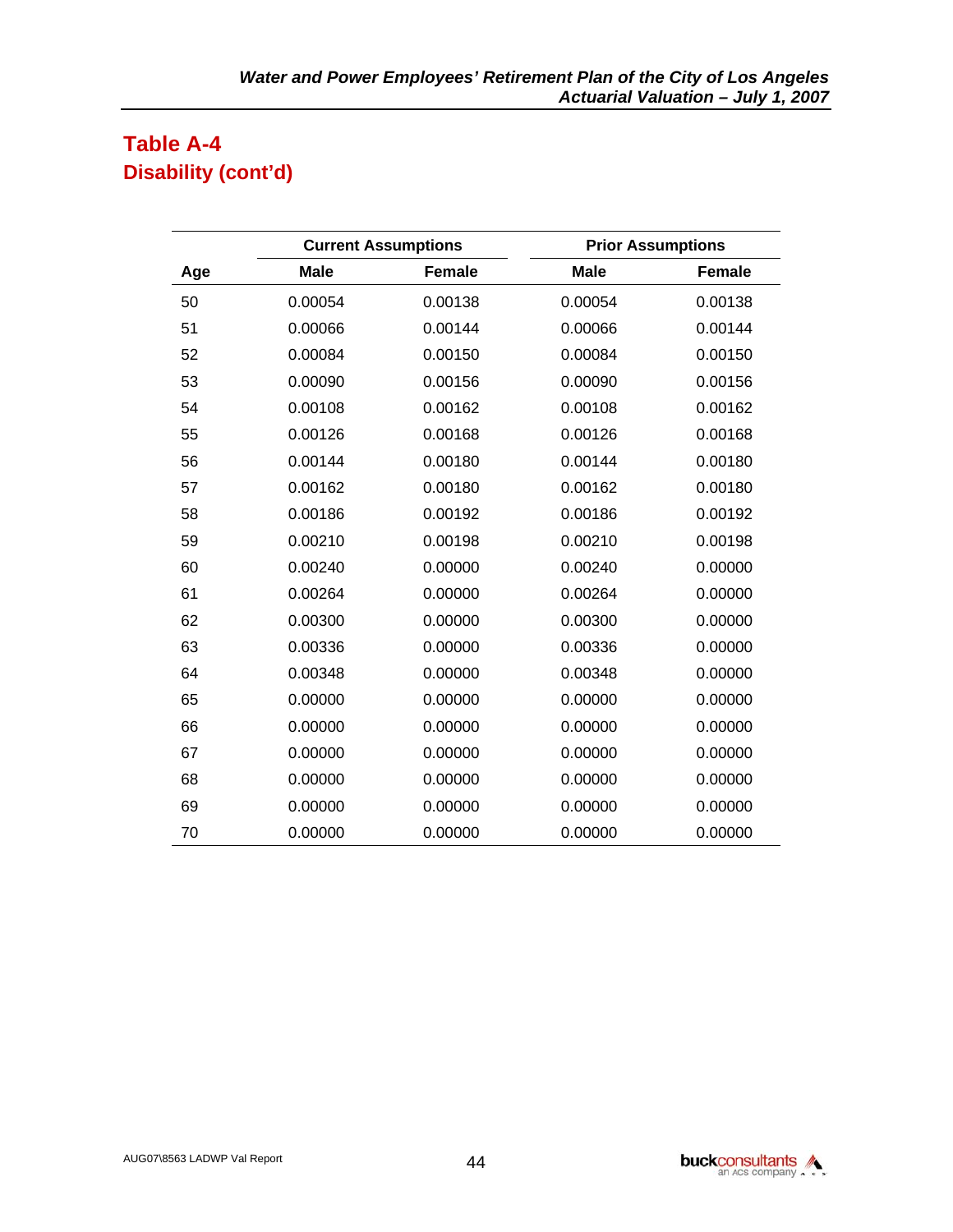## **Table A-5 Mortality**

|     |             | <b>Current Assumptions</b> |             | <b>Prior Assumptions</b> |
|-----|-------------|----------------------------|-------------|--------------------------|
| Age | <b>Male</b> | <b>Female</b>              | <b>Male</b> | Female                   |
| 20  | 0.000507    | 0.000284                   | 0.000365    | 0.000179                 |
| 21  | 0.000530    | 0.000286                   | 0.000377    | 0.000189                 |
| 22  | 0.000556    | 0.000289                   | 0.000392    | 0.000201                 |
| 23  | 0.000589    | 0.000292                   | 0.000408    | 0.000212                 |
| 24  | 0.000624    | 0.000291                   | 0.000424    | 0.000225                 |
| 25  | 0.000661    | 0.000291                   | 0.000444    | 0.000238                 |
| 26  | 0.000696    | 0.000294                   | 0.000464    | 0.000253                 |
| 27  | 0.000727    | 0.000302                   | 0.000488    | 0.000268                 |
| 28  | 0.000754    | 0.000314                   | 0.000513    | 0.000283                 |
| 29  | 0.000779    | 0.000331                   | 0.000542    | 0.000301                 |
| 30  | 0.000801    | 0.000351                   | 0.000572    | 0.000320                 |
| 31  | 0.000821    | 0.000373                   | 0.000607    | 0.000342                 |
| 32  | 0.000839    | 0.000397                   | 0.000645    | 0.000364                 |
| 33  | 0.000848    | 0.000422                   | 0.000687    | 0.000388                 |
| 34  | 0.000849    | 0.000449                   | 0.000734    | 0.000414                 |
| 35  | 0.000851    | 0.000478                   | 0.000785    | 0.000443                 |
| 36  | 0.000862    | 0.000512                   | 0.000860    | 0.000476                 |
| 37  | 0.000891    | 0.000551                   | 0.000907    | 0.000502                 |
| 38  | 0.000939    | 0.000598                   | 0.000966    | 0.000535                 |
| 39  | 0.000999    | 0.000652                   | 0.001039    | 0.000573                 |
| 40  | 0.001072    | 0.000709                   | 0.001128    | 0.000617                 |
| 41  | 0.001156    | 0.000768                   | 0.001238    | 0.000665                 |
| 42  | 0.001252    | 0.000825                   | 0.001370    | 0.000716                 |
| 43  | 0.001352    | 0.000877                   | 0.001527    | 0.000775                 |
| 44  | 0.001458    | 0.000923                   | 0.001715    | 0.000841                 |
| 45  | 0.001578    | 0.000973                   | 0.001932    | 0.000919                 |
| 46  | 0.001722    | 0.001033                   | 0.002183    | 0.001010                 |
| 47  | 0.001899    | 0.001112                   | 0.002471    | 0.001117                 |
| 48  | 0.002102    | 0.001206                   | 0.002790    | 0.001237                 |
| 49  | 0.002326    | 0.001310                   | 0.003138    | 0.001366                 |
| 50  | 0.002579    | 0.001428                   | 0.003513    | 0.001505                 |
| 51  | 0.002872    | 0.001568                   | 0.003909    | 0.001647                 |
| 52  | 0.003213    | 0.001734                   | 0.004324    | 0.001793                 |
| 53  | 0.003584    | 0.001907                   | 0.004755    | 0.001948                 |
| 54  | 0.003979    | 0.002084                   | 0.005200    | 0.002119                 |

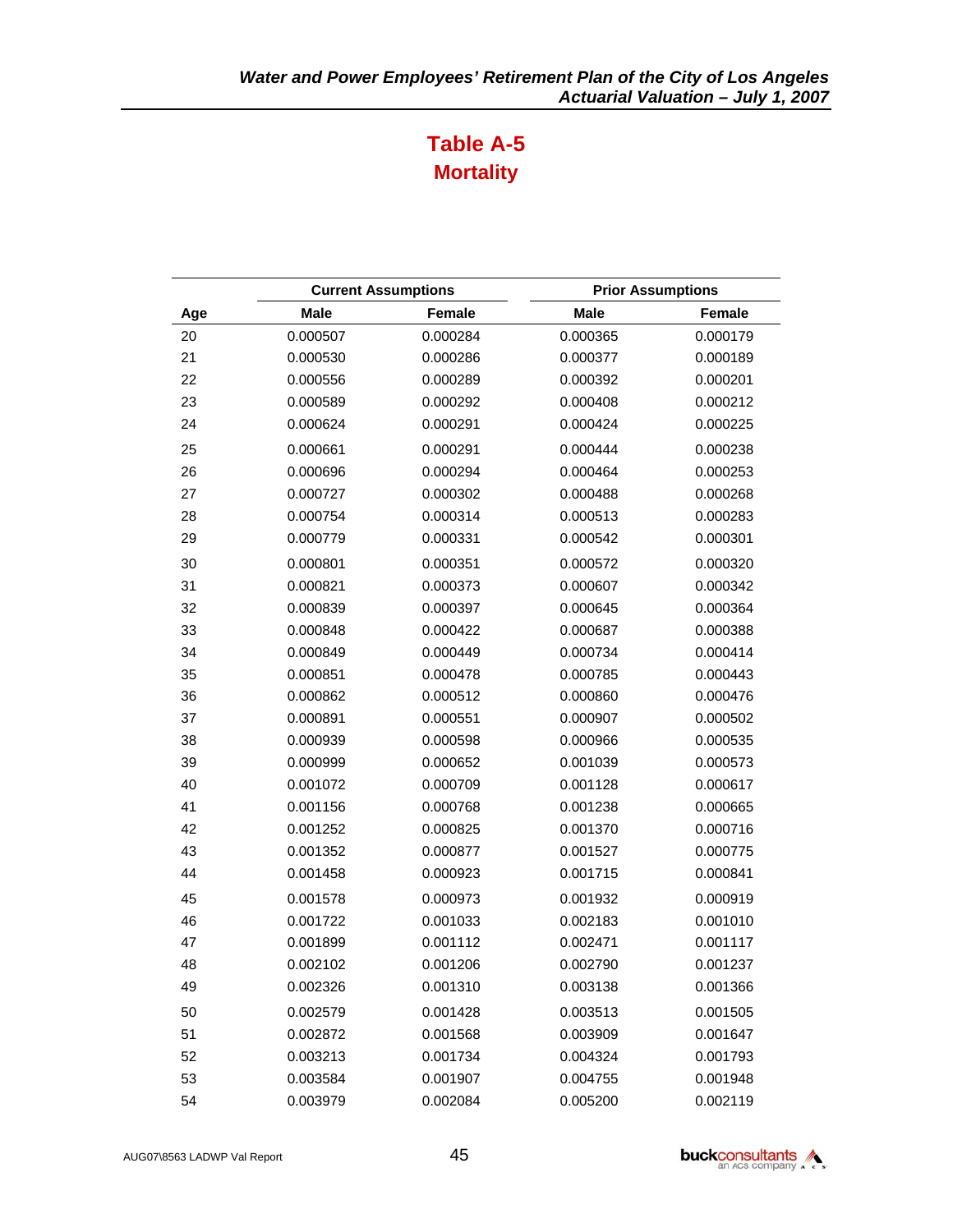## **Table A-5 Mortality (cont'd)**

|     |             | <b>Current Assumptions</b> | <b>Prior Assumptions</b> |          |  |
|-----|-------------|----------------------------|--------------------------|----------|--|
| Age | <b>Male</b> | <b>Female</b>              | <b>Male</b>              | Female   |  |
| 55  | 0.004425    | 0.002294                   | 0.005660                 | 0.002315 |  |
| 56  | 0.004949    | 0.002563                   | 0.006131                 | 0.002541 |  |
| 57  | 0.005581    | 0.002919                   | 0.006618                 | 0.002803 |  |
| 58  | 0.006300    | 0.003359                   | 0.007139                 | 0.003103 |  |
| 59  | 0.007090    | 0.003863                   | 0.007719                 | 0.003442 |  |
| 60  | 0.007976    | 0.004439                   | 0.008384                 | 0.003821 |  |
| 61  | 0.008986    | 0.005093                   | 0.009158                 | 0.004241 |  |
| 62  | 0.010147    | 0.005832                   | 0.010064                 | 0.004702 |  |
| 63  | 0.011471    | 0.006677                   | 0.011133                 | 0.005210 |  |
| 64  | 0.012940    | 0.007621                   | 0.012391                 | 0.005769 |  |
| 65  | 0.014535    | 0.008636                   | 0.013868                 | 0.006385 |  |
| 66  | 0.016239    | 0.009694                   | 0.015592                 | 0.007064 |  |
| 67  | 0.018034    | 0.010764                   | 0.017579                 | 0.007817 |  |
| 68  | 0.019859    | 0.011763                   | 0.019804                 | 0.008681 |  |
| 69  | 0.021729    | 0.012709                   | 0.022229                 | 0.009702 |  |
| 70  | 0.023730    | 0.013730                   | 0.024817                 | 0.010921 |  |
| 71  | 0.025951    | 0.014953                   | 0.027530                 | 0.012385 |  |
| 72  | 0.028481    | 0.016506                   | 0.030354                 | 0.014128 |  |
| 73  | 0.031201    | 0.018344                   | 0.033370                 | 0.016159 |  |
| 74  | 0.034051    | 0.020381                   | 0.036680                 | 0.018481 |  |
| 75  | 0.037211    | 0.022686                   | 0.040388                 | 0.021091 |  |
| 76  | 0.040858    | 0.025325                   | 0.044597                 | 0.023992 |  |
| 77  | 0.045171    | 0.028366                   | 0.049388                 | 0.027184 |  |
| 78  | 0.050211    | 0.031727                   | 0.054758                 | 0.030672 |  |
| 79  | 0.055861    | 0.035362                   | 0.060678                 | 0.034459 |  |
| 80  | 0.062027    | 0.039396                   | 0.067125                 | 0.038549 |  |
| 81  | 0.068615    | 0.043952                   | 0.074070                 | 0.042945 |  |
| 82  | 0.075532    | 0.049153                   | 0.081484                 | 0.047655 |  |
| 83  | 0.082510    | 0.054857                   | 0.089320                 | 0.052691 |  |
| 84  | 0.089613    | 0.060979                   | 0.097525                 | 0.058071 |  |
| 85  | 0.097240    | 0.067738                   | 0.106047                 | 0.063807 |  |
| 86  | 0.105792    | 0.075347                   | 0.114836                 | 0.069918 |  |
| 87  | 0.115671    | 0.084023                   | 0.124170                 | 0.076570 |  |
| 88  | 0.126980    | 0.093820                   | 0.133870                 | 0.083870 |  |
| 89  | 0.139452    | 0.104594                   | 0.144073                 | 0.091935 |  |
| 90  | 0.152931    | 0.116265                   | 0.154859                 | 0.101354 |  |
| 91  | 0.167260    | 0.128751                   | 0.166307                 | 0.111750 |  |
| 92  | 0.182281    | 0.141973                   | 0.178214                 | 0.123076 |  |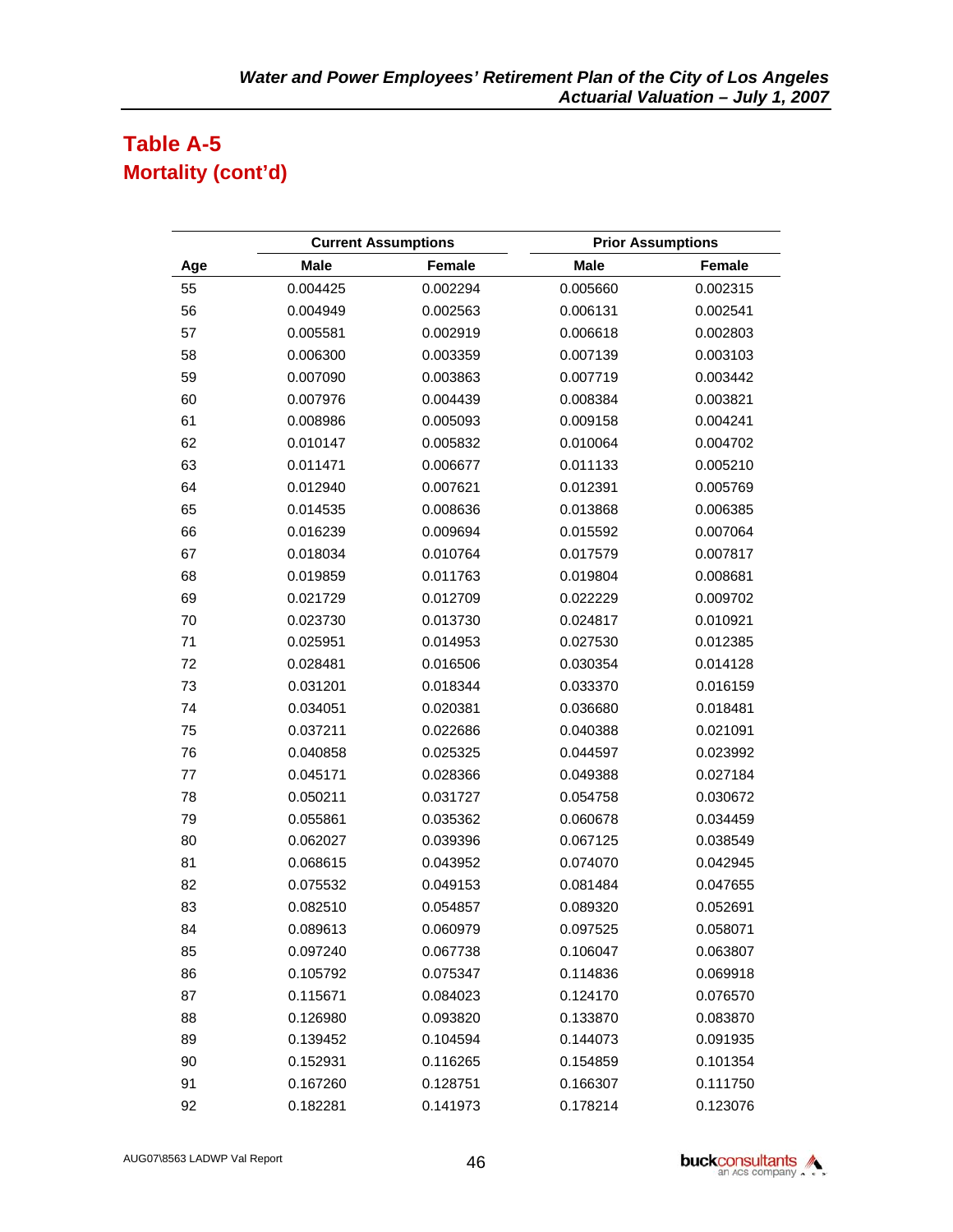## **Table A-5 Mortality (cont'd)**

|     | <b>Current Assumptions</b> |          | <b>Prior Assumptions</b> |          |
|-----|----------------------------|----------|--------------------------|----------|
| Age | <b>Male</b>                | Female   | <b>Male</b>              | Female   |
| 93  | 0.198392                   | 0.155931 | 0.190460                 | 0.135630 |
| 94  | 0.215700                   | 0.170677 | 0.203007                 | 0.149577 |
| 95  | 0.233606                   | 0.186213 | 0.217904                 | 0.165103 |
| 96  | 0.251510                   | 0.202538 | 0.234086                 | 0.182419 |
| 97  | 0.268815                   | 0.219655 | 0.248436                 | 0.201757 |
| 98  | 0.285277                   | 0.237713 | 0.263954                 | 0.222043 |
| 99  | 0.301298                   | 0.256712 | 0.280803                 | 0.243899 |
| 100 | 0.317238                   | 0.276427 | 0.299154                 | 0.268185 |
| 101 | 0.333461                   | 0.296629 | 0.319185                 | 0.295187 |
| 102 | 0.350330                   | 0.317093 | 0.341086                 | 0.325225 |
| 103 | 0.368542                   | 0.338505 | 0.365052                 | 0.358897 |
| 104 | 0.387855                   | 0.361016 | 0.393102                 | 0.395842 |
| 105 | 0.407224                   | 0.383597 | 0.427255                 | 0.438360 |
| 106 | 0.425599                   | 0.405217 | 0.469531                 | 0.487816 |
| 107 | 0.441935                   | 0.424846 | 0.521945                 | 0.545886 |
| 108 | 0.457553                   | 0.444368 | 0.586518                 | 0.614309 |
| 109 | 0.473150                   | 0.464469 | 0.665268                 | 0.694884 |
| 110 | 0.486745                   | 0.482325 | 0.760215                 | 0.789474 |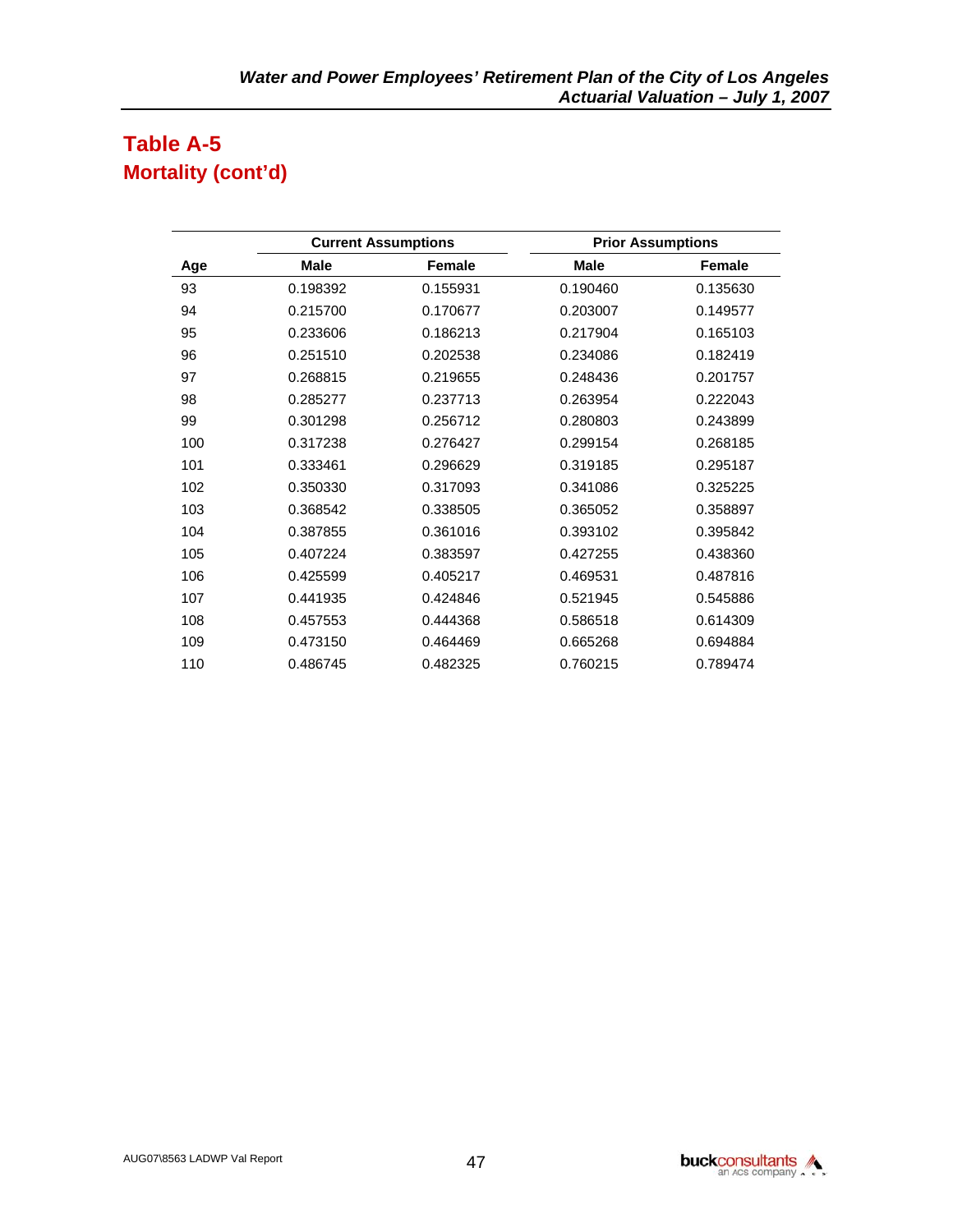### **Table A-6 Other Terminations of Employment Among Members Not Eligible to Retire**

|     |             | <b>Current Assumptions</b> | <b>Prior Assumptions</b> |          |               |               |
|-----|-------------|----------------------------|--------------------------|----------|---------------|---------------|
|     |             |                            | <b>Male</b>              |          |               | <b>Female</b> |
| Age | <b>Male</b> | Female                     | <b>Vested</b>            | Ordinary | <b>Vested</b> | Ordinary      |
| 20  | 0.085500    | 0.105000                   | 0.011243                 | 0.077287 | 0.010082      | 0.069302      |
| 21  | 0.081500    | 0.102500                   | 0.010768                 | 0.072702 | 0.010190      | 0.068799      |
| 22  | 0.077500    | 0.100000                   | 0.010261                 | 0.068069 | 0.010295      | 0.068292      |
| 23  | 0.073500    | 0.097500                   | 0.009756                 | 0.064154 | 0.010318      | 0.067851      |
| 24  | 0.069500    | 0.095000                   | 0.009386                 | 0.061189 | 0.010337      | 0.067386      |
| 25  | 0.065500    | 0.092500                   | 0.008865                 | 0.057290 | 0.010350      | 0.066892      |
| 26  | 0.061500    | 0.090000                   | 0.008349                 | 0.054426 | 0.010201      | 0.066499      |
| 27  | 0.057500    | 0.087500                   | 0.008385                 | 0.051510 | 0.010628      | 0.065284      |
| 28  | 0.054000    | 0.083500                   | 0.007986                 | 0.048654 | 0.010559      | 0.064331      |
| 29  | 0.050500    | 0.079500                   | 0.007510                 | 0.045750 | 0.010385      | 0.063269      |
| 30  | 0.047000    | 0.075500                   | 0.006994                 | 0.042966 | 0.010111      | 0.062108      |
| 31  | 0.043500    | 0.071500                   | 0.007015                 | 0.040065 | 0.010520      | 0.060083      |
| 32  | 0.040000    | 0.067500                   | 0.006479                 | 0.037301 | 0.010187      | 0.058642      |
| 33  | 0.037500    | 0.064500                   | 0.006107                 | 0.034338 | 0.010104      | 0.056812      |
| 34  | 0.035000    | 0.061500                   | 0.006125                 | 0.032640 | 0.010252      | 0.054636      |
| 35  | 0.032500    | 0.058500                   | 0.005642                 | 0.029183 | 0.010168      | 0.052596      |
| 36  | 0.030000    | 0.055500                   | 0.005615                 | 0.028010 | 0.010116      | 0.050456      |
| 37  | 0.027500    | 0.052500                   | 0.005111                 | 0.024094 | 0.010208      | 0.048124      |
| 38  | 0.026000    | 0.050500                   | 0.005111                 | 0.022974 | 0.010204      | 0.045862      |
| 39  | 0.024500    | 0.048500                   | 0.004623                 | 0.021202 | 0.009628      | 0.044158      |
| 40  | 0.023000    | 0.046500                   | 0.004630                 | 0.019996 | 0.009683      | 0.041821      |
| 41  | 0.021500    | 0.044500                   | 0.004248                 | 0.017762 | 0.009497      | 0.039709      |
| 42  | 0.020000    | 0.042500                   | 0.003752                 | 0.016638 | 0.008626      | 0.038255      |
| 43  | 0.019000    | 0.039700                   | 0.003759                 | 0.014311 | 0.009263      | 0.035270      |
| 44  | 0.018000    | 0.036900                   | 0.003248                 | 0.012002 | 0.008980      | 0.033179      |
| 45  | 0.017000    | 0.034100                   | 0.003246                 | 0.011444 | 0.008785      | 0.030968      |
| 46  | 0.016000    | 0.031300                   | 0.002745                 | 0.010325 | 0.007827      | 0.029443      |
| 47  | 0.015000    | 0.028500                   | 0.002745                 | 0.008645 | 0.008351      | 0.026299      |
| 48  | 0.014400    | 0.027800                   | 0.002376                 | 0.007999 | 0.007294      | 0.024556      |
| 49  | 0.013800    | 0.027100                   | 0.002379                 | 0.006876 | 0.007412      | 0.021429      |
| 50  | 0.013200    | 0.026400                   | 0.001876                 | 0.006389 | 0.005817      | 0.019810      |
| 51  | 0.012600    | 0.025700                   | 0.001877                 | 0.005848 | 0.005409      | 0.016851      |
| 52  | 0.012000    | 0.025000                   | 0.001373                 | 0.005132 | 0.003975      | 0.014862      |
| 53  | 0.011400    | 0.024000                   | 0.001375                 | 0.004500 | 0.003620      | 0.011852      |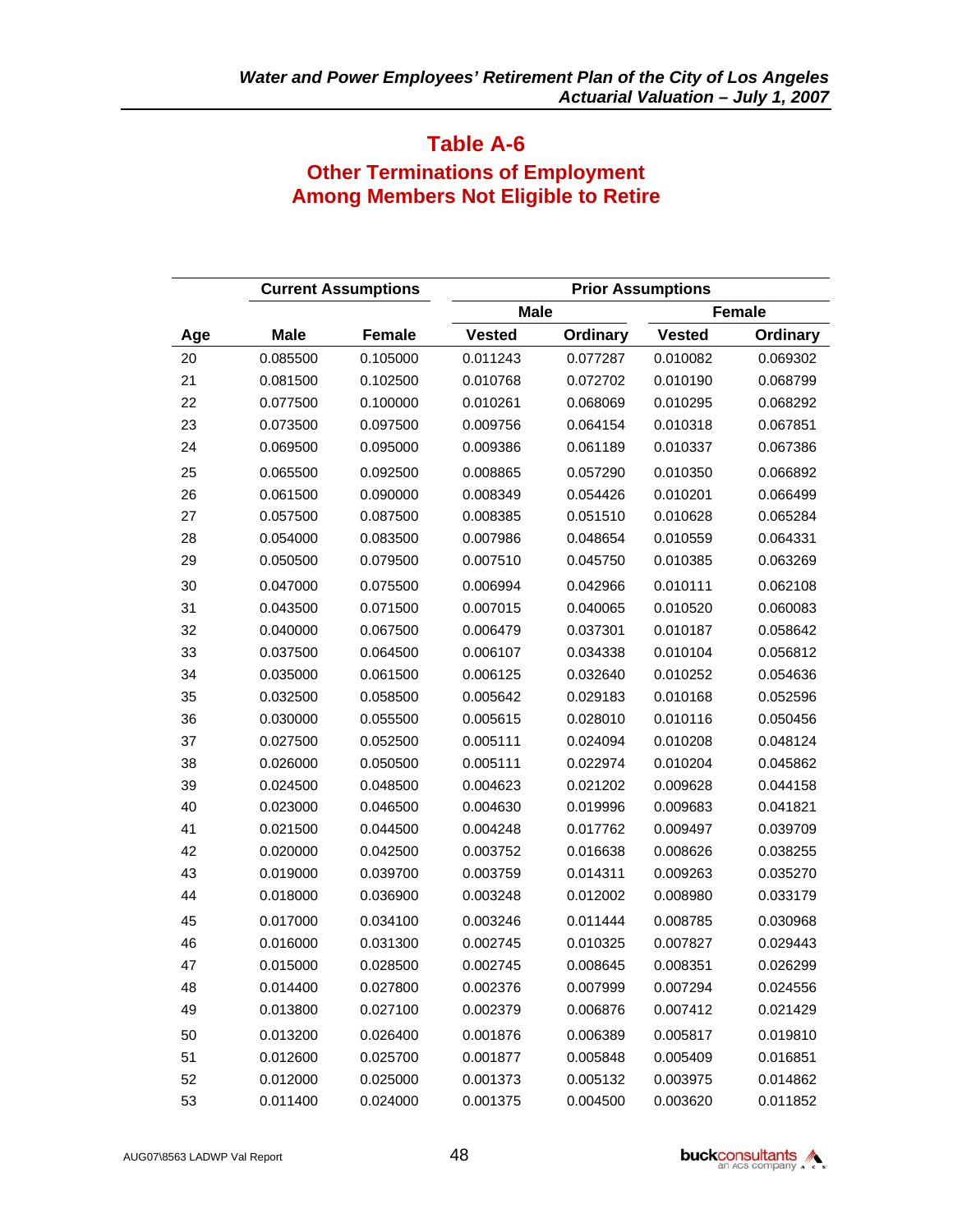### **Table A-6 Other Terminations of Employment Among Members Not Eligible to Retire (cont'd)**

|     |             | <b>Current Assumptions</b> |               |          | <b>Prior Assumptions</b> |                 |
|-----|-------------|----------------------------|---------------|----------|--------------------------|-----------------|
|     |             |                            | <b>Male</b>   |          |                          | <b>Female</b>   |
| Age | <b>Male</b> | Female                     | <b>Vested</b> | Ordinary | <b>Vested</b>            | <b>Ordinary</b> |
| 54  | 0.010800    | 0.023000                   | 0.001374      | 0.003871 | 0.003219                 | 0.009069        |
| 55  | 0.010200    | 0.022000                   | 0.000877      | 0.003598 | 0.001841                 | 0.007553        |
| 56  | 0.009600    | 0.021000                   | 0.000876      | 0.002899 | 0.001589                 | 0.005258        |
| 57  | 0.009000    | 0.020000                   | 0.000500      | 0.002201 | 0.000872                 | 0.003841        |
| 58  | 0.008400    | 0.017000                   | 0.000500      | 0.001400 | 0.000795                 | 0.002229        |
| 59  | 0.007800    | 0.014000                   | 0.000500      | 0.000700 | 0.000737                 | 0.001030        |
| 60  | 0.007200    | 0.011000                   | 0.000500      | 0.000700 | 0.000376                 | 0.000525        |
| 61  | 0.006600    | 0.008000                   | 0.000000      | 0.000700 | 0.000000                 | 0.000367        |
| 62  | 0.006000    | 0.005000                   | 0.000000      | 0.000700 | 0.000000                 | 0.000094        |
| 63  | 0.004000    | 0.003330                   | 0.000000      | 0.000700 | 0.000000                 | 0.000000        |
| 64  | 0.002000    | 0.001670                   | 0.000000      | 0.000700 | 0.000000                 | 0.000000        |
| 65  | 0.000000    | 0.000000                   | 0.000000      | 0.000700 | 0.000000                 | 0.000000        |

\* Withdrawal rates are zero for members expected to retire. Ordinary withdrawal members are assumed to receive their account balance at termination. Vested withdrawal members are assumed to receive a deferred retirement benefit from the Plan. 65% of male terminations and 60% of female terminations are assumed to be ordinary withdrawals, with the remaining being vested withdrawals.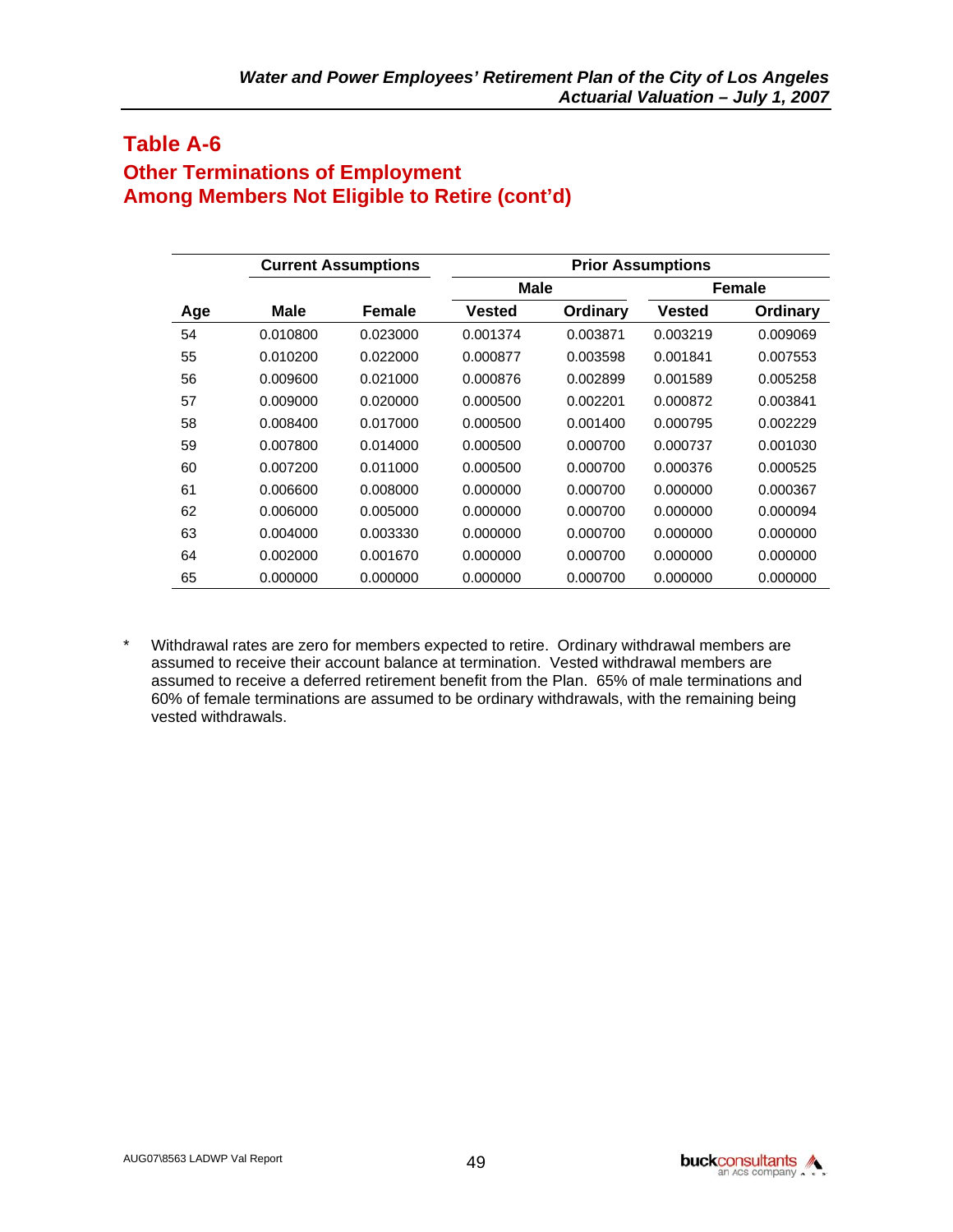## **Appendix B Plan Provisions**

#### **Summary of Plan Provisions**

This exhibit summarizes the major provisions of the WPERP included in the valuation. It is not intended to be, nor should it be interpreted as, a complete statement of all Plan provisions.

| <b>Plan Year:</b>                  | July 1 through June 30                                                                                                                                                                        |
|------------------------------------|-----------------------------------------------------------------------------------------------------------------------------------------------------------------------------------------------|
| <b>Census Date:</b>                | March 31                                                                                                                                                                                      |
| <b>Formula Retirement Benefit:</b> |                                                                                                                                                                                               |
| Age & Service Requirement          | Age 60 with 5 years of service                                                                                                                                                                |
|                                    | Age 55 with 10 years of service in the last 12 years                                                                                                                                          |
|                                    | Any age with 30 year of service; or                                                                                                                                                           |
|                                    | Receiving permanent total disability benefits from the Plan.                                                                                                                                  |
|                                    | Note: To be eligible, the employee must have worked or been<br>paid disability four of the last five years immediately preceding<br>eligibility to retire, or while eligible to retire.       |
| Amount                             | The greater of 2.1% of the Monthly Salary Base or \$9.50 per<br>year of service. For those age 55 or older with 30 or more years<br>of service the factor is 2.3% of the Monthly Salary Base. |
| <b>Monthly Salary Base</b>         | Equivalent of monthly average salary of highest continuous 26<br>biweekly payroll periods (one year).                                                                                         |
| Cost of Living Benefit             | Based on changes to Los Angeles area consumer price index to<br>a maximum of 3% per year.                                                                                                     |
| <b>Death After Retirement</b>      | 50% of retiree's unmodified allowance continued to eligible<br>spouse or domestic partner (reduced if difference in ages is<br>greater than five years).                                      |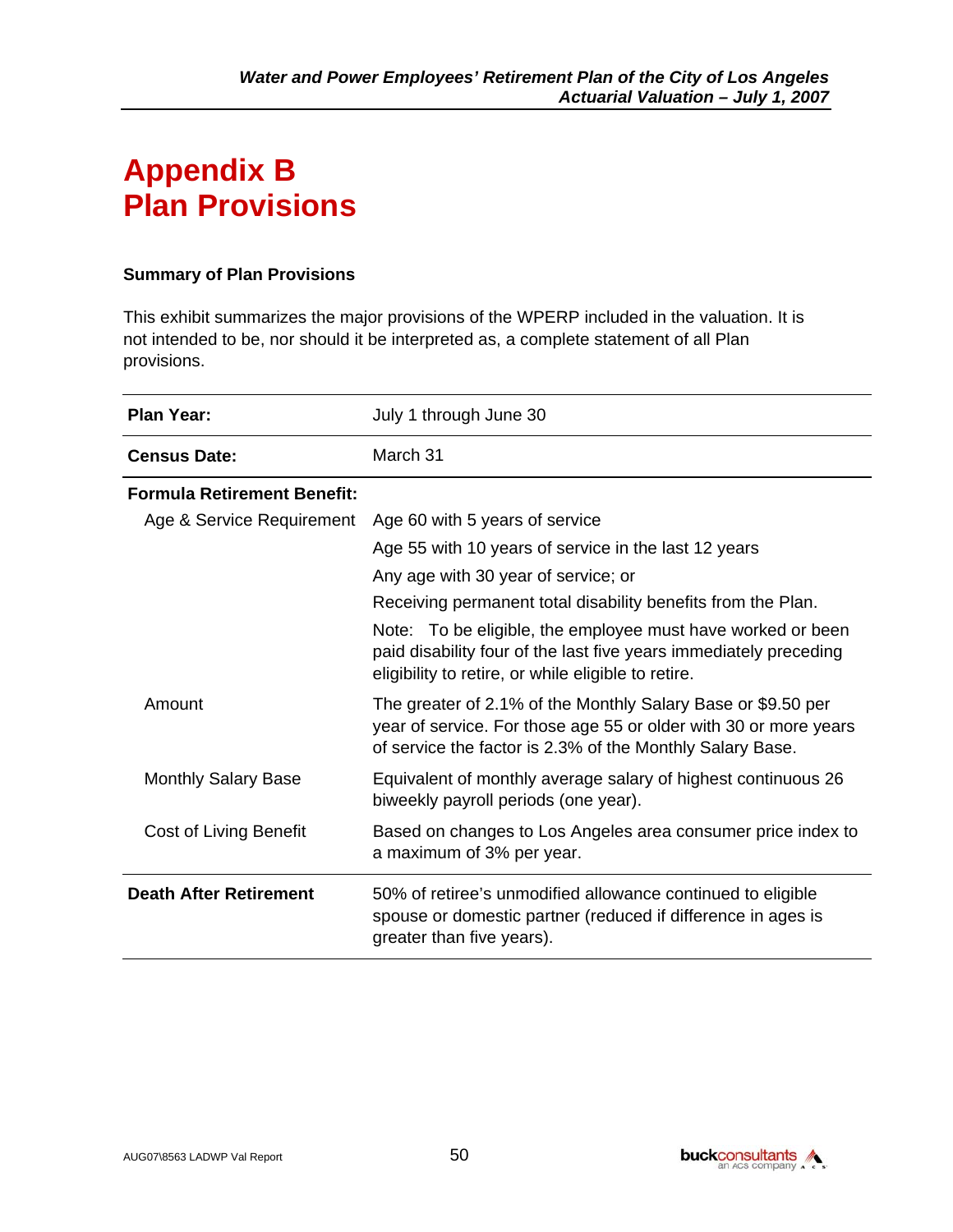#### **Appendix B Plan Provisions (cont'd)**

| <b>Minimum Benefit:</b> | If the money purchase annuity amount exceeds the monthly<br>amount of the formula retirement benefit and the retiree meets<br>the eligibility requirements for the formula retirement benefit, the<br>amount of the money purchase annuity is paid and the cost-of-<br>living and death after retirement continuance features of the<br>formula retirement benefit are also paid. |
|-------------------------|-----------------------------------------------------------------------------------------------------------------------------------------------------------------------------------------------------------------------------------------------------------------------------------------------------------------------------------------------------------------------------------|
|                         |                                                                                                                                                                                                                                                                                                                                                                                   |

**Sample Early Retirement Reduction Factors:**  The early retirement factor is determined by the attained age on the effective date of retirement. Every three months of attained age will affect the factor

| <b>Attained Age at</b><br><b>Actual Retirement</b> | <b>Exact Age</b> | +3 Months | +6 Months | +9 Months |
|----------------------------------------------------|------------------|-----------|-----------|-----------|
| 48                                                 | .7150            | .7225     | .7300     | .7375     |
| 49                                                 | .7450            | .7525     | .7600     | .7675     |
| 50                                                 | .7750            | .7825     | .7900     | .7975     |
| 51                                                 | .8050            | .8125     | .8200     | .8275     |
| 52                                                 | .8350            | .8425     | .8500     | .8575     |
| 53                                                 | .8650            | .8725     | .8800     | .8875     |
| 54                                                 | .8950            | .9025     | .9100     | .9175     |
| 55                                                 | .9250            | .92875    | .9325     | .93625    |
| 56                                                 | .9400            | .94375    | .9475     | .95125    |
| 57                                                 | .9550            | .95875    | .9625     | .96625    |
| 58                                                 | .9700            | .97375    | .9775     | .98125    |
| 59                                                 | .9850            | .98875    | .9925     | .99625    |
| 60 & Over                                          | 1.0000           |           |           |           |

The factor is 1.0000 for those retiring at age 55 or later with at least 30 years of service.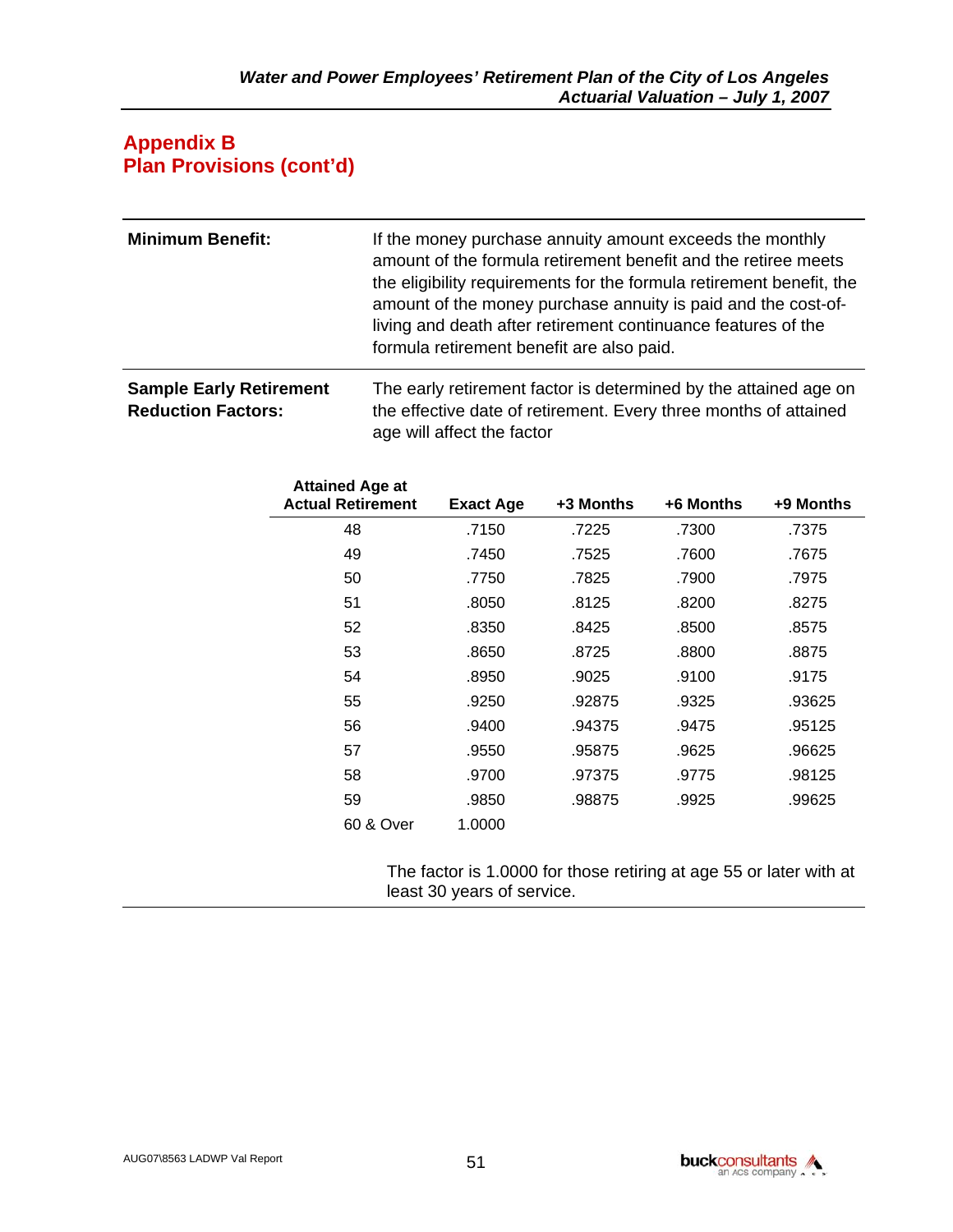#### **Appendix B Plan Provisions (cont'd)**

| <b>Member Normal</b><br><b>Contributions:</b>                     | If an employee became a plan member after June 1, 1984, the<br>member normal contribution rate is 6% of pay.                                               |                                                                                                                      |                                                                                                                                                                                                    |  |  |  |  |  |
|-------------------------------------------------------------------|------------------------------------------------------------------------------------------------------------------------------------------------------------|----------------------------------------------------------------------------------------------------------------------|----------------------------------------------------------------------------------------------------------------------------------------------------------------------------------------------------|--|--|--|--|--|
|                                                                   |                                                                                                                                                            | sample rates by entry age are as follows:                                                                            | If an employee became a plan member before June 1, 1984 or<br>transferred from CERS with an entry age contribution rate,                                                                           |  |  |  |  |  |
|                                                                   |                                                                                                                                                            | <b>Entry Age</b>                                                                                                     | Rate                                                                                                                                                                                               |  |  |  |  |  |
|                                                                   |                                                                                                                                                            | 20                                                                                                                   | 2.601%                                                                                                                                                                                             |  |  |  |  |  |
|                                                                   |                                                                                                                                                            | 25                                                                                                                   | 3.102%                                                                                                                                                                                             |  |  |  |  |  |
|                                                                   |                                                                                                                                                            | 3.611%                                                                                                               |                                                                                                                                                                                                    |  |  |  |  |  |
|                                                                   | 35<br>4.161%                                                                                                                                               |                                                                                                                      |                                                                                                                                                                                                    |  |  |  |  |  |
|                                                                   |                                                                                                                                                            | 40                                                                                                                   | 4.742%                                                                                                                                                                                             |  |  |  |  |  |
|                                                                   |                                                                                                                                                            | 45                                                                                                                   | 5.381%                                                                                                                                                                                             |  |  |  |  |  |
|                                                                   |                                                                                                                                                            | 50                                                                                                                   | 6.042%                                                                                                                                                                                             |  |  |  |  |  |
|                                                                   |                                                                                                                                                            | 55                                                                                                                   | 6.762%                                                                                                                                                                                             |  |  |  |  |  |
|                                                                   |                                                                                                                                                            | 59                                                                                                                   | 7.332%                                                                                                                                                                                             |  |  |  |  |  |
| <b>Department Current Service</b><br><b>Contributions:</b>        | contributions.                                                                                                                                             | contributions that are a minimum of 110% of employee                                                                 | The Department of Water and Power makes actuarially based                                                                                                                                          |  |  |  |  |  |
| <b>Disability:</b>                                                | toward the \$9.50 minimum formula.                                                                                                                         | if a member is receiving permanent and total disability<br>2.1% formula; however, credit is earned during disability | Disability benefits are paid from the Disability Fund. However,<br>benefits, the member may elect to retire. Other than a nominal<br>amount, no service credit during disability is earned for the |  |  |  |  |  |
| <b>Deferred Withdrawal</b><br><b>Retirement Benefit (Vested):</b> |                                                                                                                                                            |                                                                                                                      |                                                                                                                                                                                                    |  |  |  |  |  |
| Age & Service Requirement                                         |                                                                                                                                                            | Age 60 with one-year contributing membership; or                                                                     |                                                                                                                                                                                                    |  |  |  |  |  |
|                                                                   |                                                                                                                                                            | years prior to separation from service.                                                                              | Age 55 with 10-years of contributing membership in the 12                                                                                                                                          |  |  |  |  |  |
| Amount                                                            | Value of employee normal contribution account plus<br>Department matching contribution (called current service<br>contribution) account at retirement date |                                                                                                                      |                                                                                                                                                                                                    |  |  |  |  |  |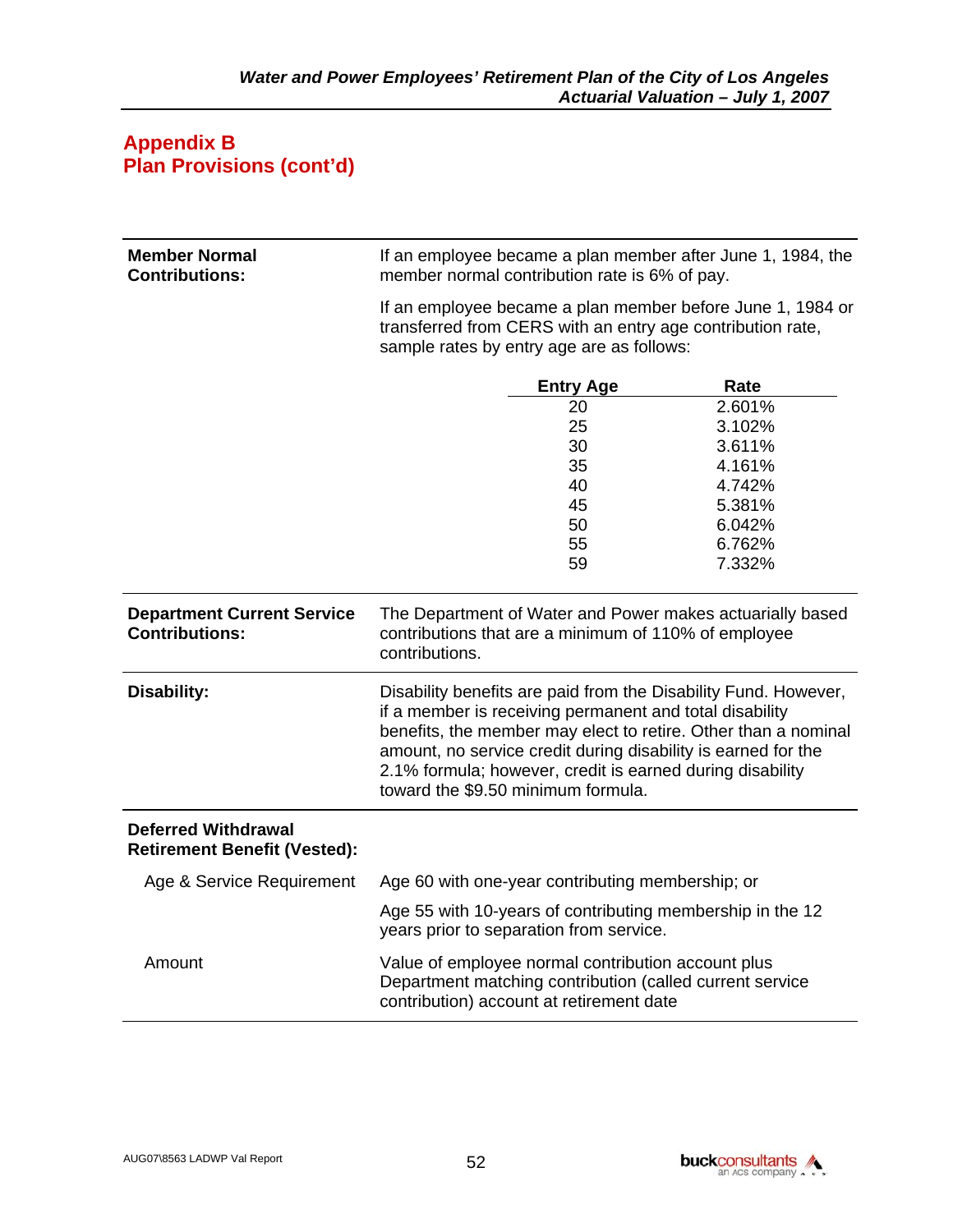#### **Appendix B Plan Provisions (cont'd)**

| <b>Death Before Retirement:</b>                                                | Refund of employee contributions with interest. On the death<br>of a member who is eligible for service retirement but who has<br>not yet retired or who has 25 years of service, the member's<br>spouse may elect a monthly allowance payable during the<br>spouse's lifetime in lieu of return of the member's total<br>accumulated contributions. The monthly allowance payable to<br>the surviving spouse is the amount the spouse would have<br>received had the member retired on the day before the<br>member's death and elected a full joint and survivor<br>allowance. |
|--------------------------------------------------------------------------------|----------------------------------------------------------------------------------------------------------------------------------------------------------------------------------------------------------------------------------------------------------------------------------------------------------------------------------------------------------------------------------------------------------------------------------------------------------------------------------------------------------------------------------------------------------------------------------|
| <b>Withdrawal of Contributions</b><br><b>Benefit (Ordinary</b><br>Withdrawal): | Refund of employee contributions with interest.                                                                                                                                                                                                                                                                                                                                                                                                                                                                                                                                  |
| <b>Money Purchase Annuity:</b>                                                 | A monthly lifetime benefit equal in value to the employee<br>normal contribution account plus Department matching<br>contribution (current service contribution) account at<br>retirement date.                                                                                                                                                                                                                                                                                                                                                                                  |
| <b>Changes in Plan Provisions:</b>                                             | None                                                                                                                                                                                                                                                                                                                                                                                                                                                                                                                                                                             |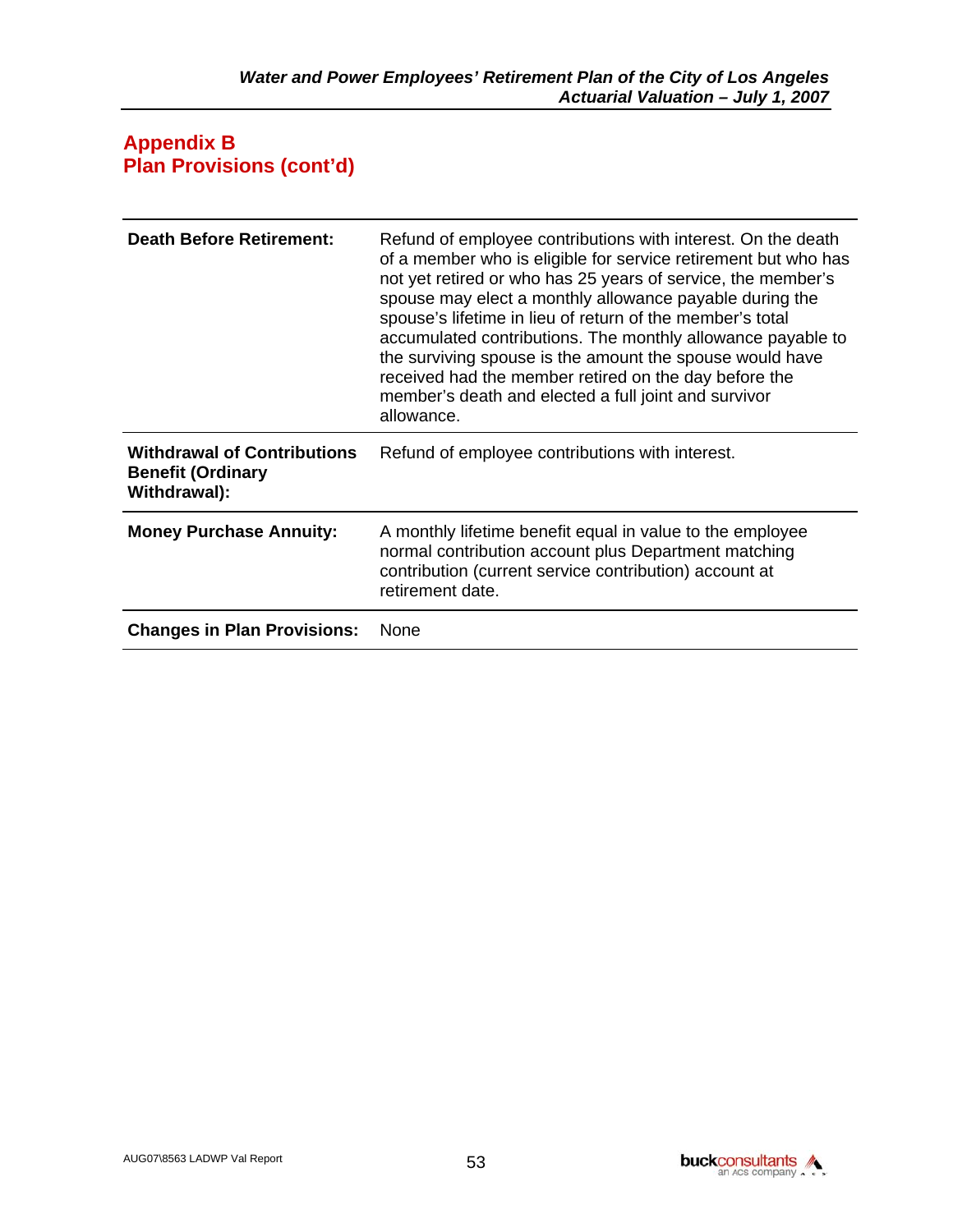# **Appendix C Valuation Data**

This valuation is based upon the membership of the Plan as of March 31, 2007. Membership data were supplied by the Plan's staff and accepted for valuation purposes without audit. However, extensive tests were performed to ensure that the data are reasonable and consistent for valuation purposes.

The data for all contributing members, former contributing members, and their survivors are summarized in Table C-1.

Tables C-2 through C-3 present distributions by age group of members receiving retirement benefits, and survivors receiving benefits. Shown in the tables are the numbers of persons receiving benefits, the total annual benefits received, and the average annual benefit per recipient.

Table C-4 contains summaries of the data by age and service for active members. Values shown in the tables are the numbers of members, their total and average annual salaries, and their total and average employee contributions.

The valuation data also includes members who have terminated employment but have neither retired nor withdrawn their contributions. There are 1,535 such members.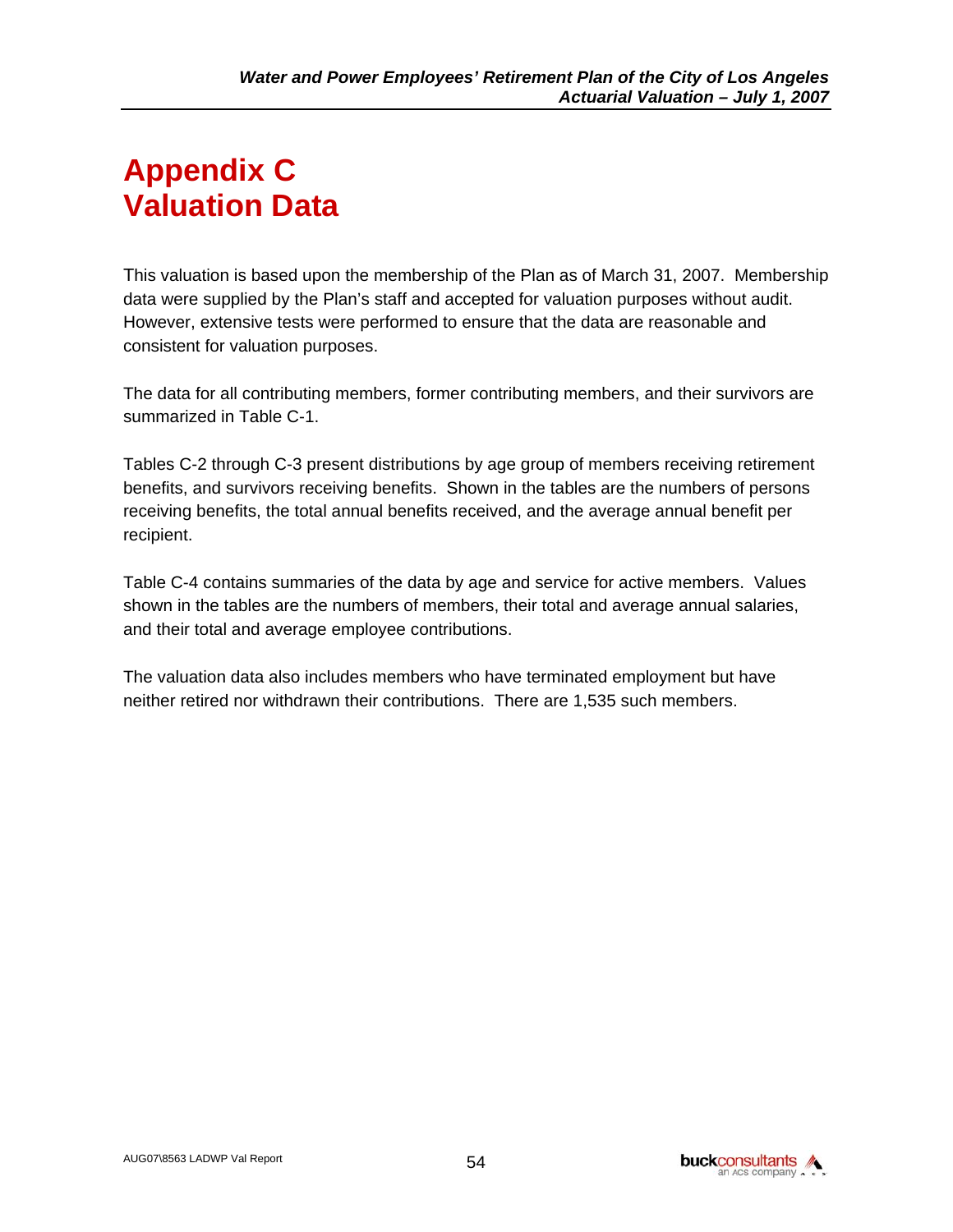## **Table C-1 Summary of Membership Data**

|              |               | <b>Contributing Members</b>                  |                                   | <b>Annuitants</b> |                                              |                                          |  |  |  |
|--------------|---------------|----------------------------------------------|-----------------------------------|-------------------|----------------------------------------------|------------------------------------------|--|--|--|
|              | <b>Number</b> | <b>Annual Salaries</b><br>(rounded to 000's) | Average<br><b>Annual Salaries</b> | <b>Number</b>     | <b>Annual Benefits</b><br>(rounded to 000's) | <b>Average Annual</b><br><b>Benefits</b> |  |  |  |
| July 1, 2007 | 7,993         | \$670,373,000                                | \$83,870                          | 8,746             | \$337,989,000                                | \$38,645                                 |  |  |  |
| July 1, 2006 | 7,926         | 635,728,000                                  | 80,208                            | 8,817             | 335,353,000                                  | 38,035                                   |  |  |  |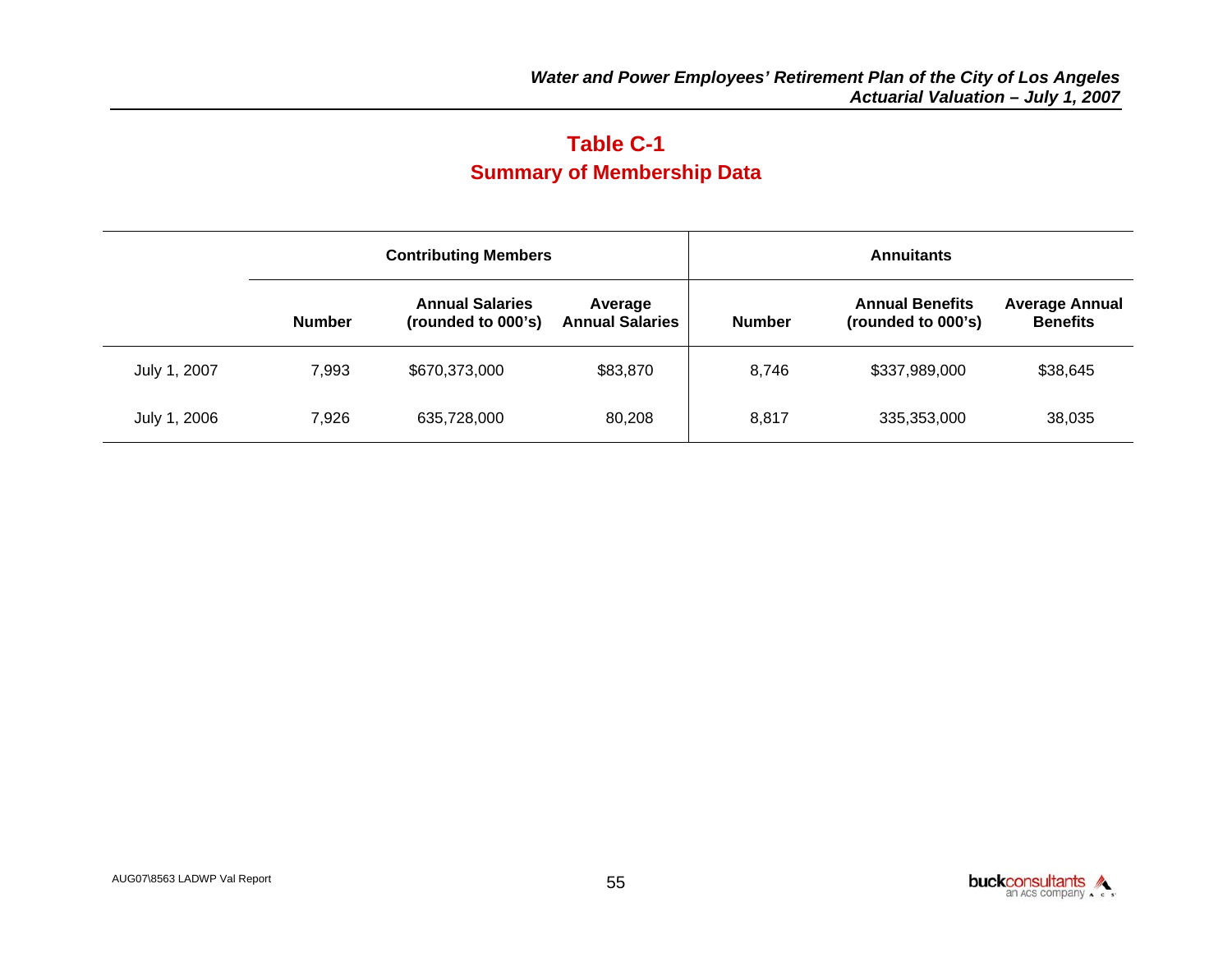## **Table C-2 Members Receiving Retirement Benefits as of July 1, 2007**

|                                          | $50$    | 50-54    | 55-59    | 60-64    | 65-69    | 70-74    | 75-79    | 80-84    | 85-89    | $90+$    | <b>Totals</b> |
|------------------------------------------|---------|----------|----------|----------|----------|----------|----------|----------|----------|----------|---------------|
| Number of<br><b>Members</b>              | 2       | 55       | 614      | 1,130    | 1,058    | 1,004    | 938      | 903      | 579      | 274      | 6,557         |
| <b>Annual Benefits</b><br>in (000's)     | \$15    | \$2,957  | \$32,009 | \$58,761 | \$50,163 | \$41,055 | \$36,472 | \$33,958 | \$20,153 | \$8,523  | \$284,066     |
| <b>Average Annual</b><br><b>Benefits</b> | \$7,590 | \$53,767 | \$52,132 | \$52,001 | \$47,413 | \$40,891 | \$38,883 | \$37,606 | \$34,807 | \$31,106 | \$43,323      |





**Average Annual Benefits**

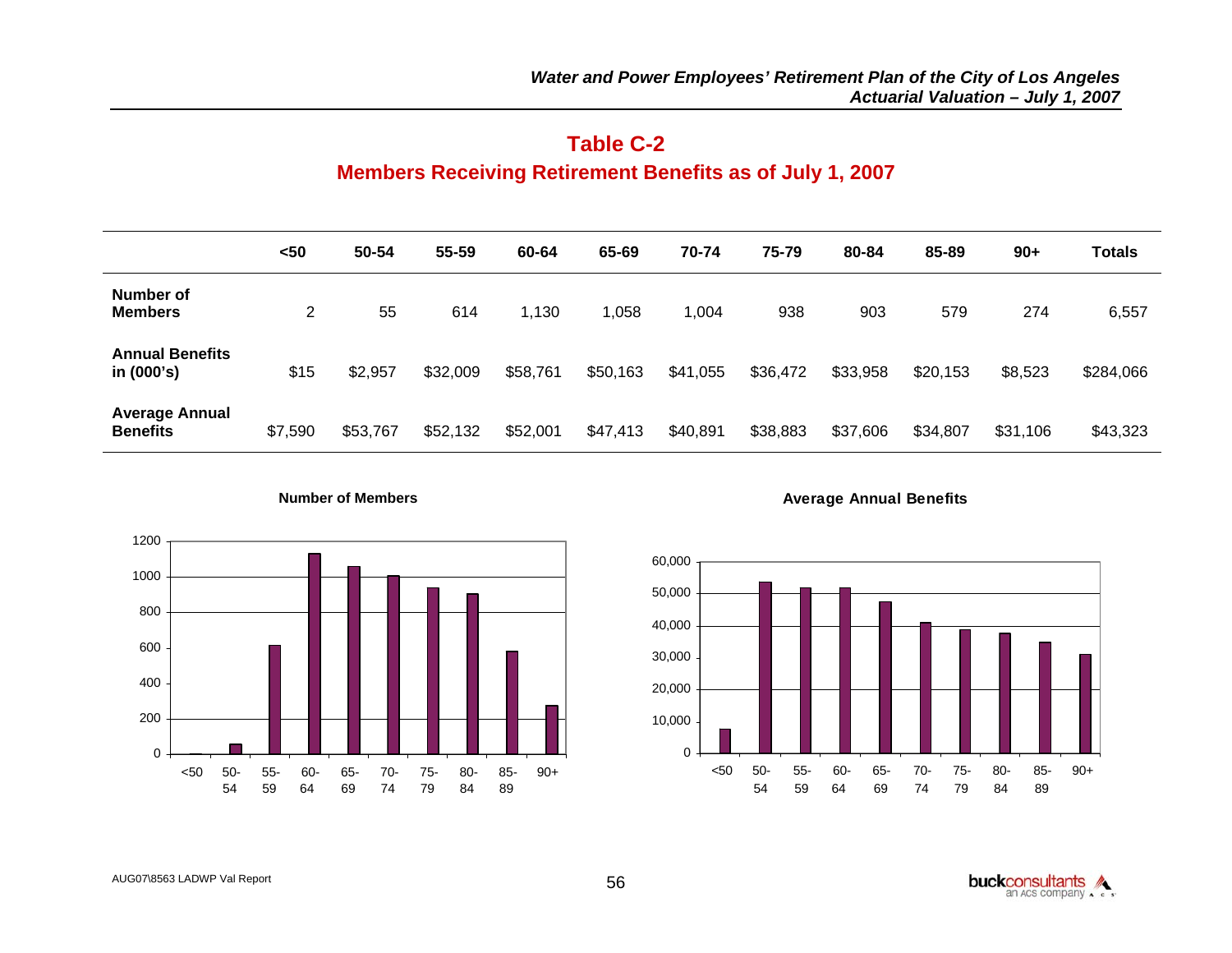## **Table C-3 Survivors Receiving Retirement Benefits as of July 1, 2007**

|                                         | $50$     | 50-54    | 55-59    | 60-64    | 65-69    | 70-74    | 75-79    | 80-84    | 85-89    | $90+$    | Totals   |
|-----------------------------------------|----------|----------|----------|----------|----------|----------|----------|----------|----------|----------|----------|
| Number of<br><b>Survivors</b>           | 23       | 31       | 62       | 116      | 148      | 240      | 337      | 503      | 429      | 300      | 2,189    |
| Annual<br><b>Benefits in</b><br>(000's) | \$620    | \$814    | \$1,970  | \$4,062  | \$4,187  | \$6,641  | \$8,623  | \$12,667 | \$8,828  | \$5,515  | \$53,927 |
| Average<br>Annual<br><b>Benefits</b>    | \$26,937 | \$26,263 | \$31,780 | \$35,016 | \$28,288 | \$27,670 | \$25,589 | \$25,183 | \$20,578 | \$18,384 | \$24,635 |

**Number of Survivors**



**Average Annual Benefits**



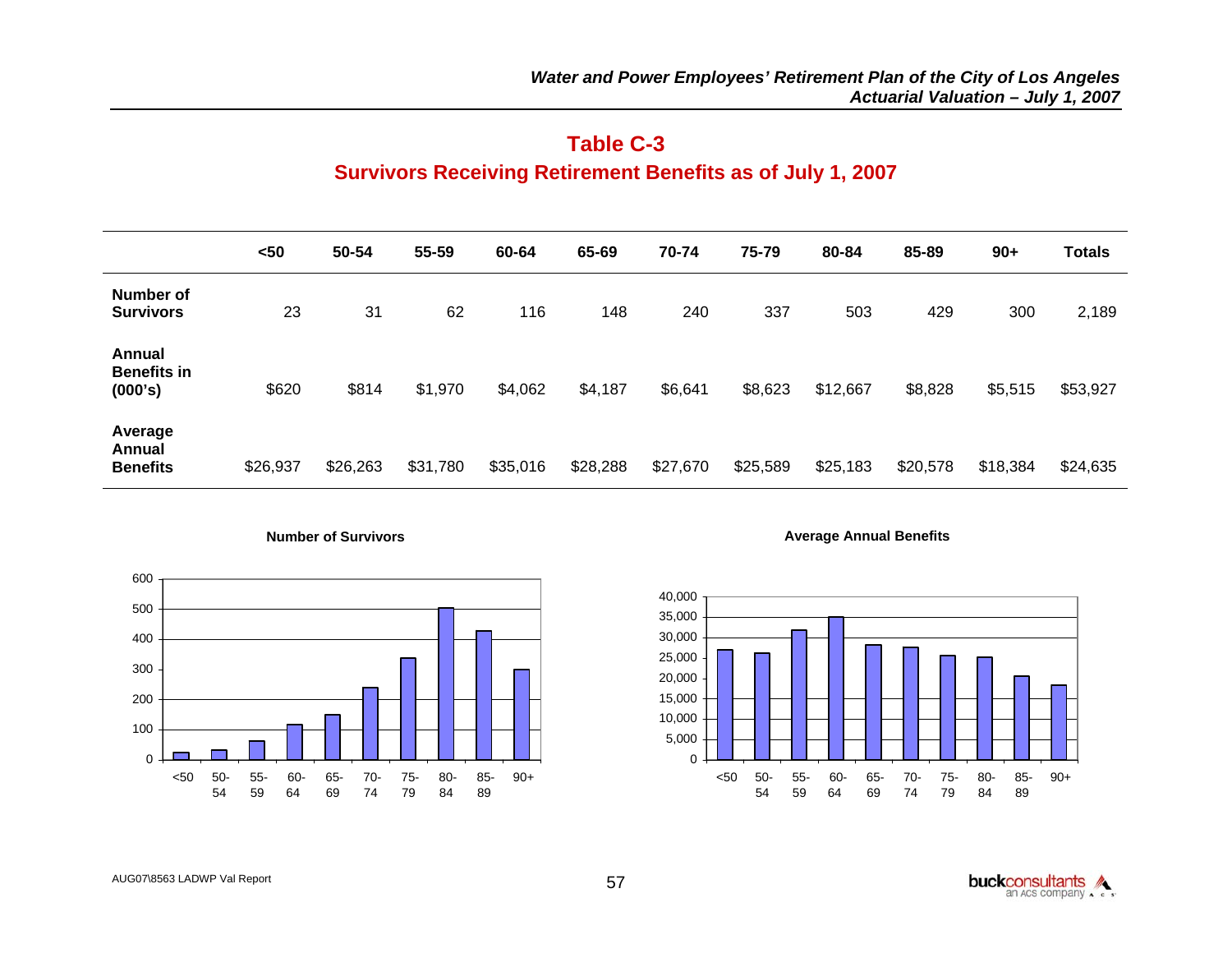## **Table C-4**

## **Distribution of Members and Salaries as of July 1, 2007**

|                                   | Number of Employees - By Age Group |          |              |          |          |          |       |       |       |                |                |                |               |
|-----------------------------------|------------------------------------|----------|--------------|----------|----------|----------|-------|-------|-------|----------------|----------------|----------------|---------------|
| <b>Nearest Year</b><br>of Service | $20$                               | 20-24    | 25-29        | 30-34    | 35-39    | 40-44    | 45-49 | 50-54 | 55-59 | 60-64          | 65-69          | $70+$          | <b>Totals</b> |
| 0                                 | $\overline{2}$                     | 23       | 54           | 43       | 38       | 28       | 24    | 20    | 8     | 3              | 0              | 0              | 243           |
|                                   | $\Omega$                           | 8        | 46           | 34       | 30       | 31       | 27    | 11    | 6     | 3              |                | O              | 197           |
| $\overline{c}$                    | 0                                  | 3        | 25           | 30       | 24       | 13       | 13    | 9     | 4     | $\mathfrak{p}$ | 0              | 0              | 123           |
| $3 - 4$                           | $\Omega$                           | 6        | 66           | 91       | 89       | 96       | 55    | 37    | 22    | 9              | $\overline{c}$ | $\overline{2}$ | 475           |
| $5-9$                             | $\Omega$                           | 2        | 67           | 250      | 275      | 229      | 189   | 133   | 72    | 43             | 4              | 3              | .267          |
| $10 - 14$                         | $\Omega$                           | $\Omega$ | 3            | 21       | 145      | 166      | 118   | 71    | 43    | 21             | 9              | $\mathcal{P}$  | 599           |
| $15-19$                           | O                                  | 0        | $\Omega$     | 2        | 147      | 494      | 370   | 240   | 136   | 60             | 23             | 9              | .481          |
| 20-24                             | $\Omega$                           | 0        | $\Omega$     | 0        | 9        | 299      | 562   | 402   | 234   | 98             | 30             | 17             | .651          |
| 25-29                             | 0                                  | 0        | $\mathbf{0}$ | $\Omega$ | 0        | 12       | 338   | 486   | 232   | 113            | 25             | 11             | .217          |
| 30-34                             | $\Omega$                           | $\Omega$ | $\Omega$     | $\Omega$ | $\Omega$ | $\Omega$ | 6     | 201   | 234   | 76             | 18             | 3              | 538           |
| 35-39                             | $\Omega$                           | 0        | $\Omega$     | 0        | 0        |          | 0     | 15    | 85    | 59             | 13             | 3              | 176           |
| $40+$                             | $\Omega$                           | $\Omega$ | $\Omega$     | $\Omega$ | 0        | 0        | 0     | 0     |       | 13             | ⇁              | 5              | 26            |
| <b>Totals</b>                     | ົ                                  | 42       | 261          | 471      | 757      | .369     | 1.702 | .625  | 1,077 | 500            | 132            | 55             | 7,993         |

|                                             |                |           |            |            |            | <b>Annual Salaries - By Age Group</b> |             |             |            |            |            |           |             |
|---------------------------------------------|----------------|-----------|------------|------------|------------|---------------------------------------|-------------|-------------|------------|------------|------------|-----------|-------------|
| <b>Nearest</b><br>Year of<br><b>Service</b> | $20$           | $20 - 24$ | $25 - 29$  | 30-34      | $35 - 39$  | 40-44                                 | 45-49       | 50-54       | 55-59      | 60-64      | 65-69      | 70+       | Totals      |
|                                             | 89,050         | .212,859  | 3,285,792  | 2,513,092  | 2,570,244  | ,942,108                              | .550,544    | 1,322,540   | 595,344    | 183,993    |            |           | 15,265,566  |
|                                             | 0              | 514,752   | 2,962,768  | 2,090,966  | 846,920    | ,986,790                              | 1,551,123   | 639,122     | 364,212    | 161,469    | 70,959     |           | 12,189,081  |
|                                             | 0              | 194,703   | 1,848,400  | 2,264,670  | 1,661,976  | 839,670                               | 932,984     | 634,419     | 328,056    | 140,816    |            | 0         | 8,845,694   |
| $3 - 4$                                     | 0              | 401,634   | 5,102,724  | 6,598,319  | 6,534,113  | 6,971,904                             | 3,997,345   | 2,721,535   | 1,685,618  | 800,100    | 175,016    | 135,254   | 35,123,562  |
| $5-9$                                       | 0              | 152,822   | 4,955,253  | 18,328,500 | 20,017,800 | 17,022,028                            | 14,236,236  | 10,302,845  | 5,514,984  | 3,596,821  | 464,440    | 177,357   | 94,769,086  |
| $10 - 14$                                   | 0              | 0         | 212,133    | 1,615,425  | 12,167,820 | 14,127,264                            | 9,700,544   | 5,966,911   | 3,792,256  | .830,444   | 772,839    | 135,722   | 50,321,358  |
| $15-19$                                     | $\overline{0}$ | 0         |            | 184,378    | 12,385,338 | 44,017,376                            | 30,669,300  | 20,248,560  | 10,893,464 | 4,611,480  | 1,742,089  | 653,445   | 125,405,430 |
| 20-24                                       | 0              | 0         |            |            | 724,680    | 26,825,383                            | 52,051,878  | 34,974,000  | 19,629,792 | 8,226,022  | 2,191,020  | ,219,495  | 145,842,270 |
| 25-29                                       | 0              | 0         |            |            |            | ,127,364                              | 31,345,444  | 45,802,098  | 20,779,544 | 9,662,969  | 2,029,925  | 973,104   | 111,720,448 |
| 30-34                                       | 0              | 0         | 0          |            |            |                                       | 618,006     | 19,590,666  | 21,638,448 | 7,592,780  | 1,535,598  | 290,499   | 51,265,997  |
| 35-39                                       | 0              | 0         | 0          |            |            | 64,901                                | 0           | 1,597,110   | 8,194,510  | 5,805,541  | 1,151,202  | 271,968   | 17,085,232  |
| $40+$                                       | 0              | $\Omega$  | $\Omega$   |            |            |                                       | $\Omega$    | ∩           | 86,930     | ,239,459   | 682,465    | 530,085   | 2,538,939   |
| Totals                                      | 89,050         | 2,476,770 | 18,367,070 | 33,595,350 | 57,908,891 | 114,924,788                           | 146,653,404 | 143,799,806 | 93,503,158 | 43,851,894 | 10,815,553 | 4,386,929 | 670,372,663 |

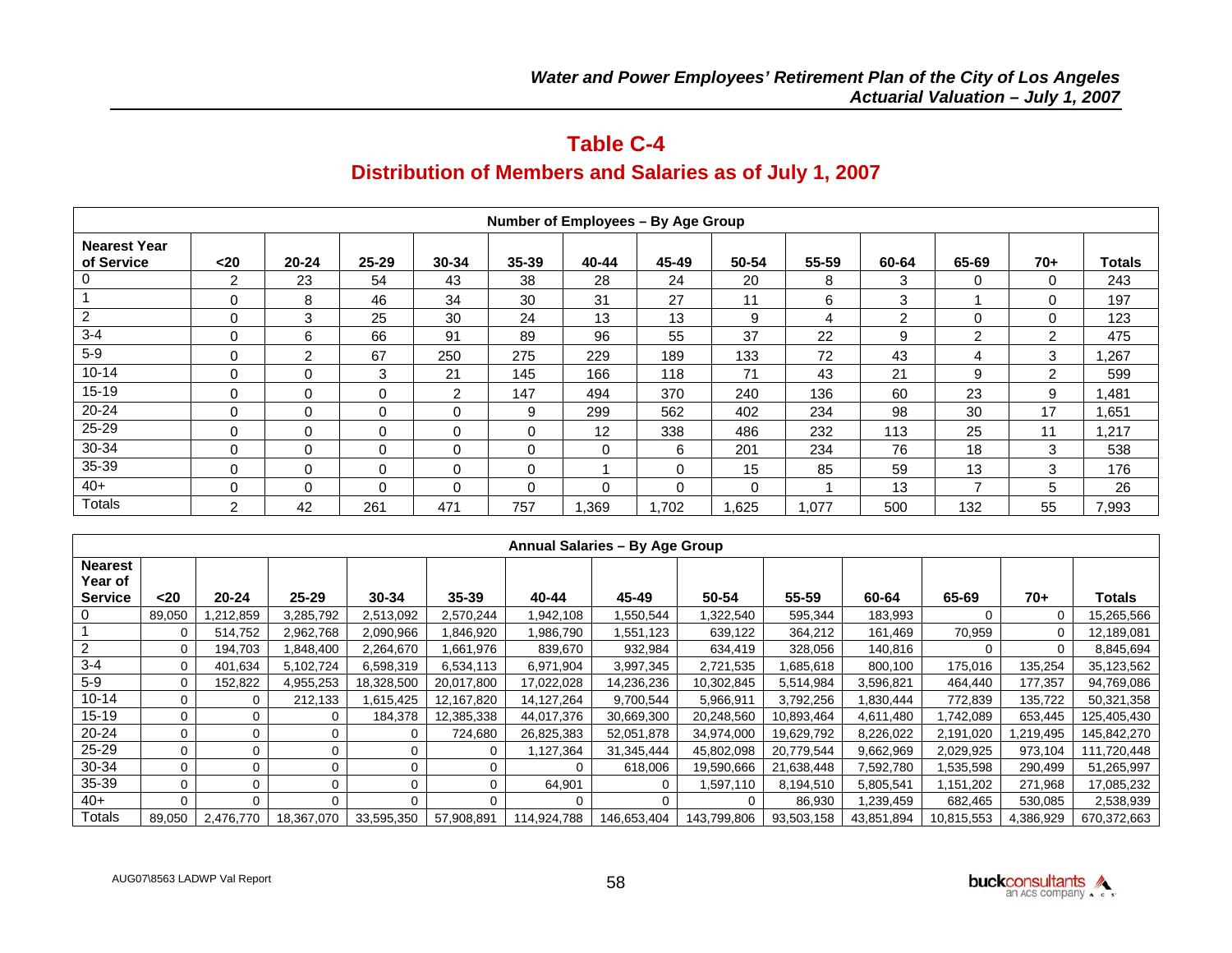## **Table C-4 Distribution of Members and Salaries as of July 1, 2007 (cont'd)**

|                                   | <b>Average Monthly Salaries - By Age Group</b> |           |          |             |              |             |          |          |          |             |          |          |               |  |
|-----------------------------------|------------------------------------------------|-----------|----------|-------------|--------------|-------------|----------|----------|----------|-------------|----------|----------|---------------|--|
| <b>Nearest Year</b><br>of Service | $20$                                           | $20 - 24$ | 25-29    | 30-34       | 35-39        | 40-44       | 45-49    | 50-54    | 55-59    | 60-64       | 65-69    | $70+$    | <b>Totals</b> |  |
| 0                                 | \$44,525                                       | \$52,733  | \$60,848 | \$58,444    | \$67,638     | \$69,361    | \$64,606 | \$66,127 | \$74,418 | \$61,331    | \$0      | \$0      | \$62,821      |  |
|                                   | 0                                              | 64,344    | 64,408   | 61,499      | 61,564       | 64,090      | 57,449   | 58,102   | 60,702   | 53,823      | 70,959   | 0        | 61,874        |  |
| $\boldsymbol{2}$                  | 0                                              | 64,901    | 73,936   | 75,489      | 69,249       | 64,590      | 71,768   | 70,491   | 82,014   | 70,408      | $\Omega$ | 0        | 71,916        |  |
| $3 - 4$                           | 0                                              | 66,939    | 77,314   | 72,509      | 73,417       | 72,624      | 72,679   | 73,555   | 76,619   | 88,900      | 87,508   | 67,627   | 73,944        |  |
| $5-9$                             | 0                                              | 76,411    | 73,959   | 73,314      | 72,792       | 74,332      | 75,324   | 77,465   | 76,597   | 83,647      | 116,110  | 59,119   | 74,798        |  |
| $10 - 14$                         | 0                                              | $\Omega$  | 70,711   | 76,925      | 83,916       | 85,104      | 82,208   | 84,041   | 88,192   | 87,164      | 85,871   | 67,861   | 84,009        |  |
| $15 - 19$                         | 0                                              | 0         | 0        | 92,189      | 84,254       | 89,104      | 82,890   | 84,369   | 80,099   | 76,858      | 75,743   | 72,605   | 84,676        |  |
| 20-24                             | 0                                              | 0         | 0        | 0           | 80,520       | 89,717      | 92,619   | 87,000   | 83,888   | 83,939      | 73,034   | 71,735   | 88,336        |  |
| 25-29                             | 0                                              | 0         | 0        | 0           | $\Omega$     | 93,947      | 92,738   | 94,243   | 89,567   | 85,513      | 81,197   | 88,464   | 91,800        |  |
| 30-34                             | 0                                              | 0         | 0        | 0           | $\mathbf{0}$ | 0           | 103,001  | 97,466   | 92,472   | 99,905      | 85,311   | 96,833   | 95,290        |  |
| 35-39                             | 0                                              | 0         | 0        | 0           | $\Omega$     | 64,901      | 0        | 106,474  | 96,406   | 98,399      | 88,554   | 90,656   | 97,075        |  |
| $40+$                             | $\mathbf 0$                                    | 0         | 0        | $\mathbf 0$ | $\Omega$     | $\mathbf 0$ | 0        | 0        | 86,930   | $\mathbf 0$ | 97,495   | $\Omega$ | 97,652        |  |
| <b>Totals</b>                     | \$44,525                                       | \$58,971  | \$70,372 | \$71,328    | \$76,498     | \$83,948    | \$86,165 | \$88,492 | \$86,818 | \$87,704    | \$81,936 | \$79,762 | \$83,870      |  |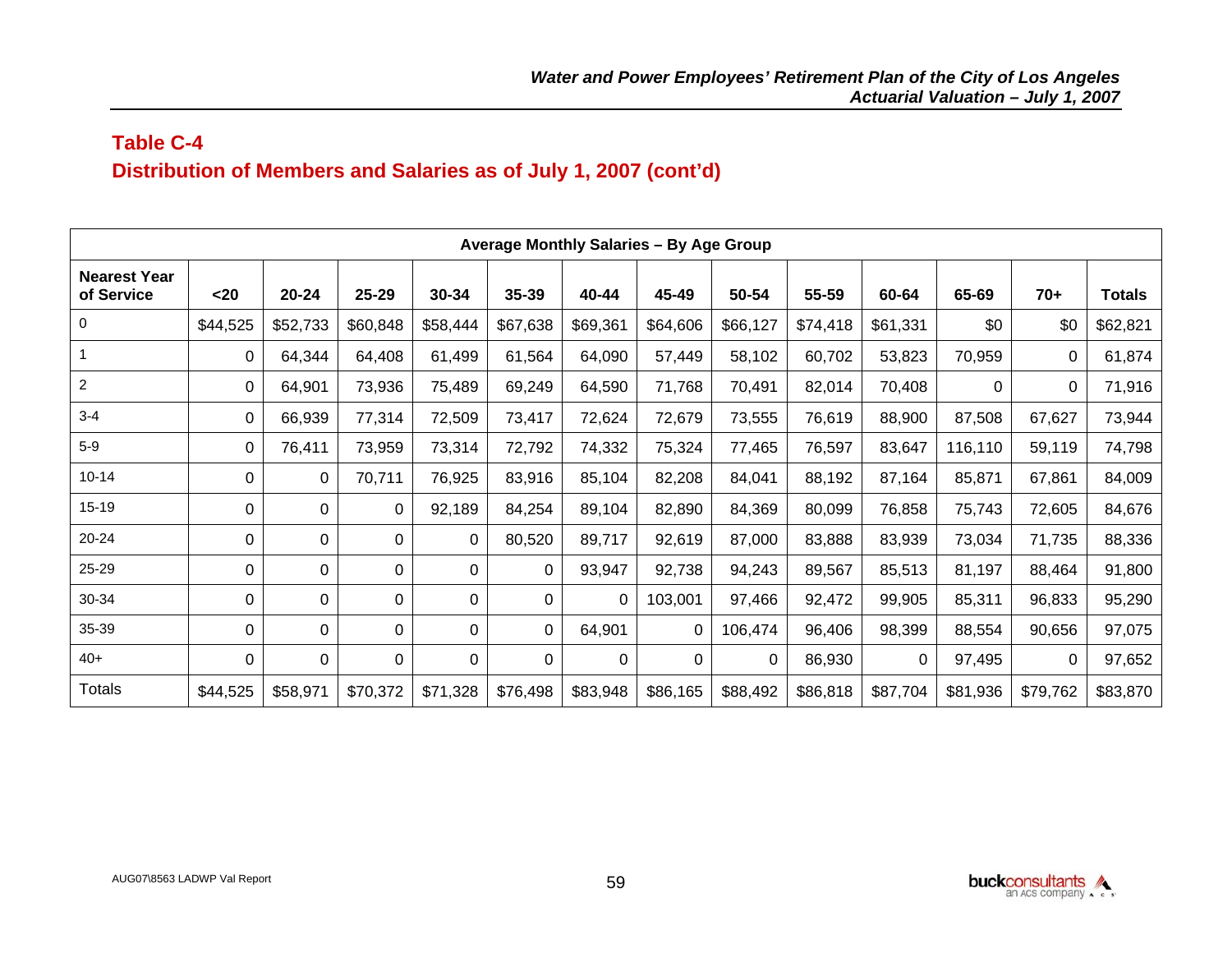# **Appendix D Comparative Schedules**

Table D-1 shows the number of active and vested terminated members and annuitants covered as of the last 10 valuation dates.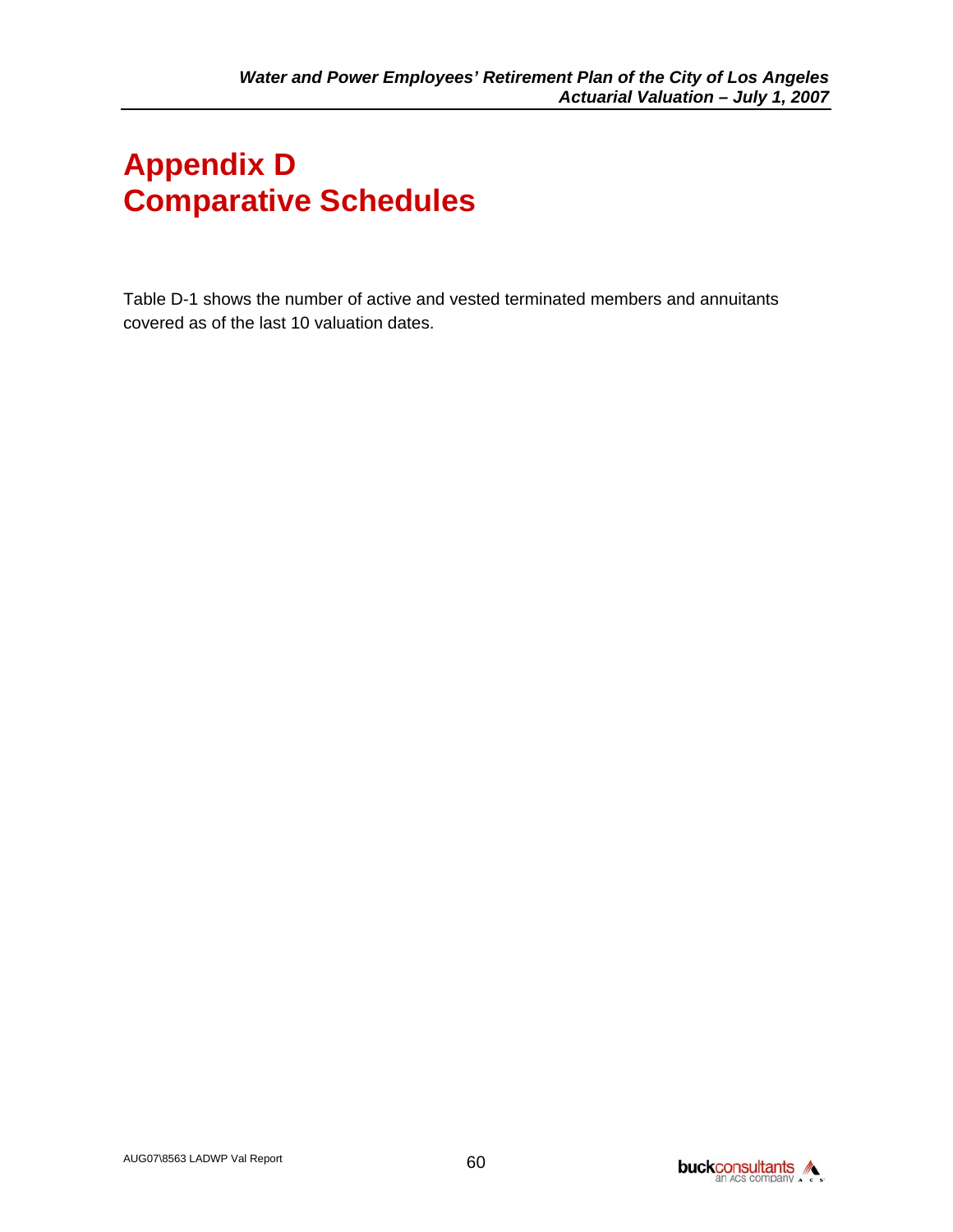## **Table D-1 Membership Data**

| <b>Year Ended</b><br>June 30 | <b>Active</b><br><b>Members</b> | <b>Vested</b><br><b>Terminated</b><br>Members * | <b>Retired</b><br><b>Participants and</b><br><b>Beneficiaries</b> | <b>Ratio of Non-</b><br><b>Actives to</b><br><b>Actives</b> |
|------------------------------|---------------------------------|-------------------------------------------------|-------------------------------------------------------------------|-------------------------------------------------------------|
| 1998                         | 8,345                           | 1,184                                           | 8,213                                                             | 1.13                                                        |
| 1999                         | 6,518                           | 1,450                                           | 9,967                                                             | 1.75                                                        |
| 2000                         | 6,807                           | 1,387                                           | 9,749                                                             | 1.64                                                        |
| 2001                         | 7,250                           | 1,415                                           | 9,576                                                             | 1.52                                                        |
| 2002                         | 7,403                           | 1,426                                           | 9,353                                                             | 1.46                                                        |
| 2003                         | 7,731                           | 1,445                                           | 9,161                                                             | 1.37                                                        |
| 2004                         | 7,893                           | 1,525                                           | 8,973                                                             | 1.33                                                        |
| 2005                         | 7,967                           | 1,397                                           | 8,868                                                             | 1.29                                                        |
| 2006                         | 7,926                           | 1,481                                           | 8,817                                                             | 1.30                                                        |
| 2007                         | 7,993                           | 1,535                                           | 8,746                                                             | 1.29                                                        |

\* Excludes terminated members due a refund of employee contributions

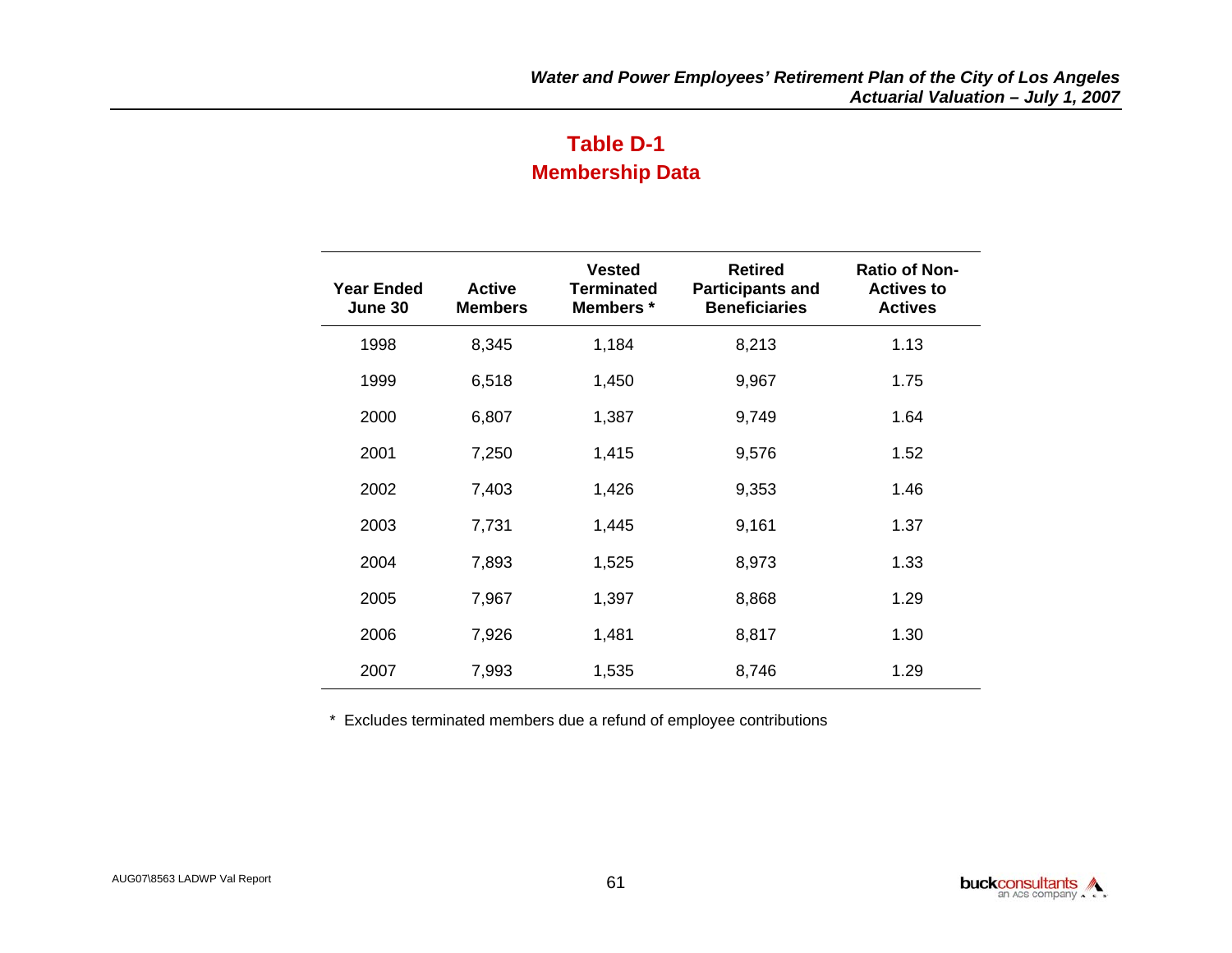## **Appendix E Glossary**

The following definitions are largely excerpts from a list adopted in 1981 by the major actuarial organizations in the United States. In some cases the definitions have been modified for specific applicability to the Water and Power Employees' Retirement Plan of the City of Los Angeles. Defined terms are capitalized throughout this Appendix.

| <b>Actuarial Assumptions</b>     | Assumptions as to the occurrence of future events<br>affecting pension costs, such as: mortality, withdrawal,<br>disablement, and retirement; changes in compensation,<br>rates of investment earnings, and asset appreciation or<br>depreciation; procedures used to determine the Actuarial<br>Value of Assets; and other relevant items. |
|----------------------------------|---------------------------------------------------------------------------------------------------------------------------------------------------------------------------------------------------------------------------------------------------------------------------------------------------------------------------------------------|
| <b>Actuarial Cost Method</b>     | A procedure for determining the Actuarial Present Value of<br>pension plan benefits and expenses and for developing an<br>actuarially equivalent allocation of such value to time<br>periods, usually in the form of a Normal Cost and an<br>Actuarial Accrued Liability.                                                                   |
| <b>Actuarial Gain (Loss)</b>     | A measure of the difference between actual experience<br>and that expected based upon a set of Actuarial<br>Assumptions during the period between two Actuarial<br>Valuation dates, as determined in accordance with a<br>particular Actuarial Cost Method.                                                                                 |
| <b>Actuarial Present Value</b>   | The value of an amount or series of amounts payable or<br>receivable at various times, determined as of a given date<br>by the application of a particular set of Actuarial<br>Assumptions.                                                                                                                                                 |
| <b>Actuarial Valuation</b>       | The determination, as of a valuation date, of the Normal<br>Cost, Actuarial Accrued Liability, Actuarial Value of Assets,<br>and related Actuarial Present Values for a pension plan.                                                                                                                                                       |
| <b>Actuarial Value of Assets</b> | The value of cash, investments and other property<br>belonging to a pension plan, as used by the actuary for the<br>purpose of an Actuarial Valuation.                                                                                                                                                                                      |
| <b>Actuarially Equivalent</b>    | Of equal Actuarial Present Value, determined as of a given<br>date with each value based on the same set of Actuarial<br>Assumptions.                                                                                                                                                                                                       |